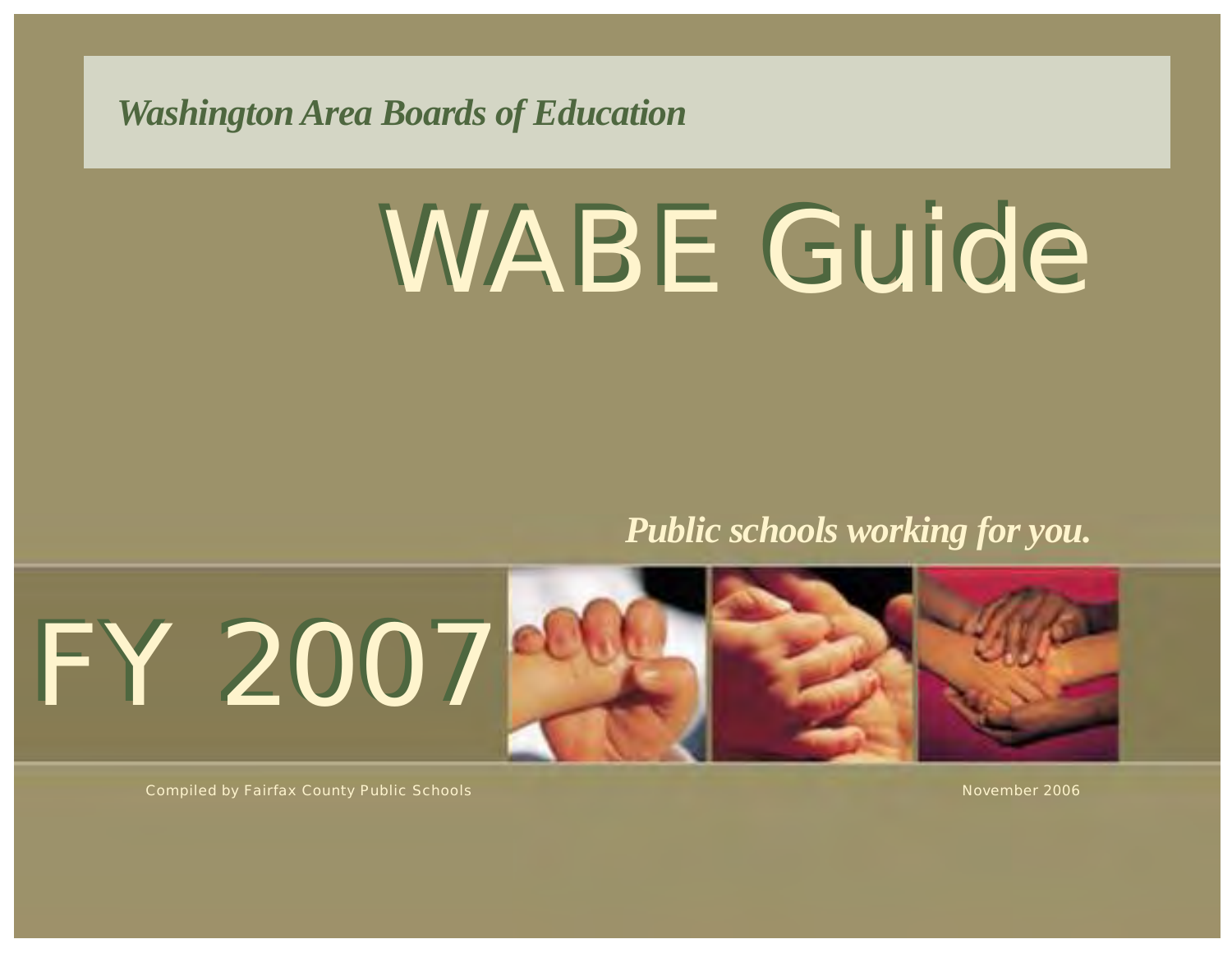### **Table of Contents**

| Highlights                                          |
|-----------------------------------------------------|
|                                                     |
|                                                     |
|                                                     |
|                                                     |
|                                                     |
|                                                     |
|                                                     |
|                                                     |
|                                                     |
|                                                     |
|                                                     |
|                                                     |
| English as a Second Language (ESL) Students  16     |
| FY 2007 Distribution of Regional ESL Enrollment  18 |
|                                                     |
| Special Education Membership, FY 2006 Actual 20     |
| Special Education Membership, FY 2007 Approved  21  |
|                                                     |
|                                                     |
|                                                     |
|                                                     |
|                                                     |
|                                                     |
|                                                     |
|                                                     |
|                                                     |
|                                                     |
|                                                     |

| <b>Contents</b>                    |  |
|------------------------------------|--|
|                                    |  |
| <b>Salary and Benefits Summary</b> |  |
|                                    |  |
|                                    |  |
|                                    |  |
|                                    |  |

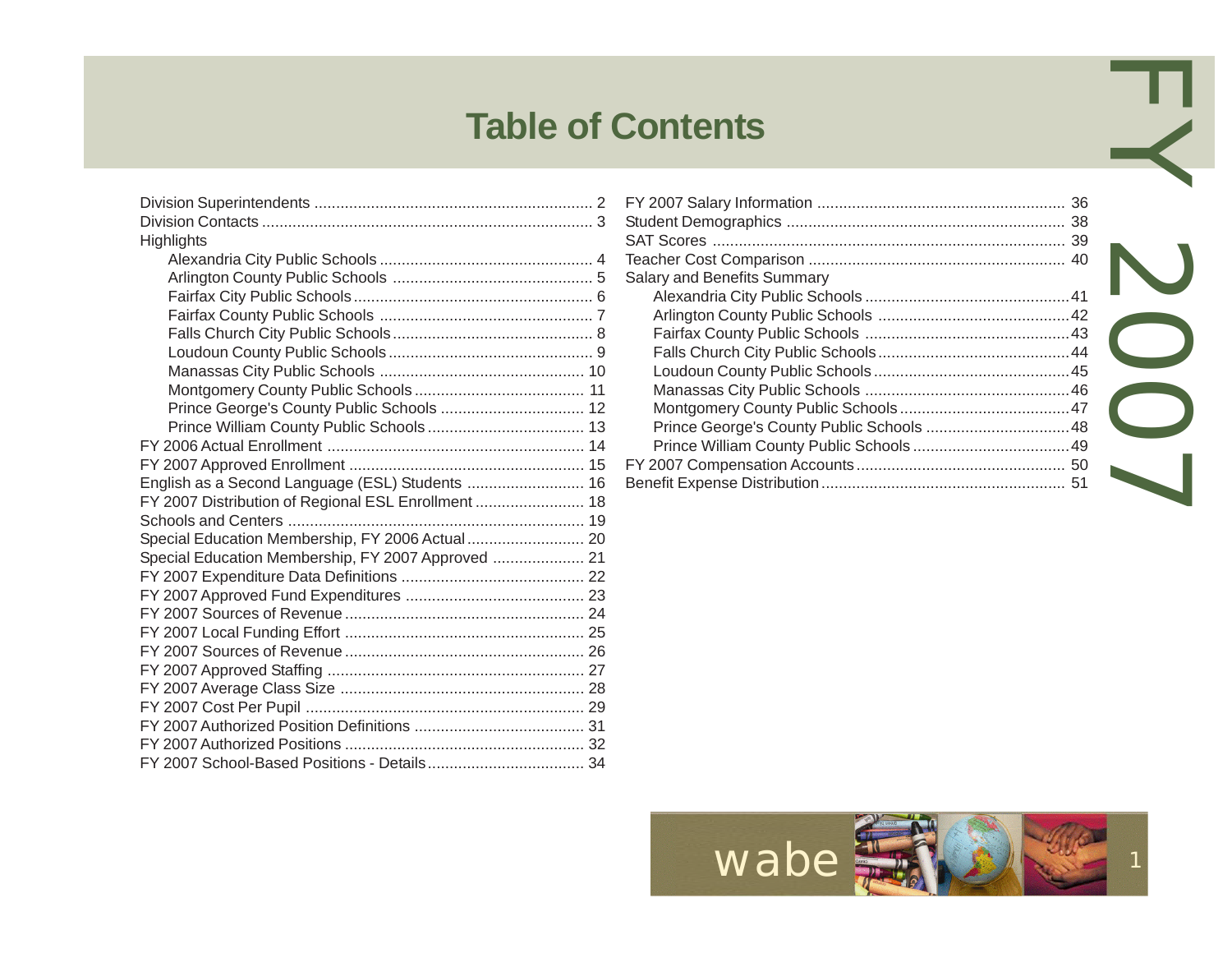### **Division Contacts**

#### **Alexandria City Public Schools**

Connie M. Collins Phone 703-824-6644 Fax 703-824-0382 E-mail: ccollins@acps.k12.va.us

#### **Arlington County Public Schools**

Bonnie Jewell Phone 703-228-6177 Fax 703-841-0681 E-mail: bjewell@arlington.k12.va.us

#### **Fairfax City Public Schools**

George Stepp, Division Superintendent Phone 703-385-7910 Fax 703-359-2494 E-mail: gstepp@fairfaxva.gov

#### **Fairfax County Public Schools**

Anne-Marie Von Kahle Phone 571-423-3604 Fax 571-423-3607 E-mail: avonkahle@fcps.edu

#### **Falls Church City Public Schools**

Hunter Kimble Phone 703-248-5605 Fax 703-248-5613 E-mail: hkimble@fccps.k12.va.us

#### **Loudoun County Public Schools**

Janet Gorski Phone 571-252-1250 Fax 571-252-1365 E-mail: jgorski@loudoun.k12.va.us

#### **Manassas City Public Schools**

Barbara Corbin Phone 703-257-8829 Fax 703-257-8825 E-mail: bcorbin@manassas.k12.va.us

#### **Montgomery County Public Schools**

Dr. Marshall C. Spatz Phone 301-279-3547 Fax 301-279-3045 E-mail: marshall\_c\_spatz@mcpsmd.org

#### **Prince George's County Public Schools** Terri Bacote-Charles Phone 301-952-6091 Fax 301-952-6150 E-mail: terri.bacotecharles@pgcps.org

EY 2007

VOOJ

#### **Prince William County Public Schools**

Bob Horwath Phone 703-791-8762 Fax 703-791-8752 E-mail: horwathb@pwcs.edu

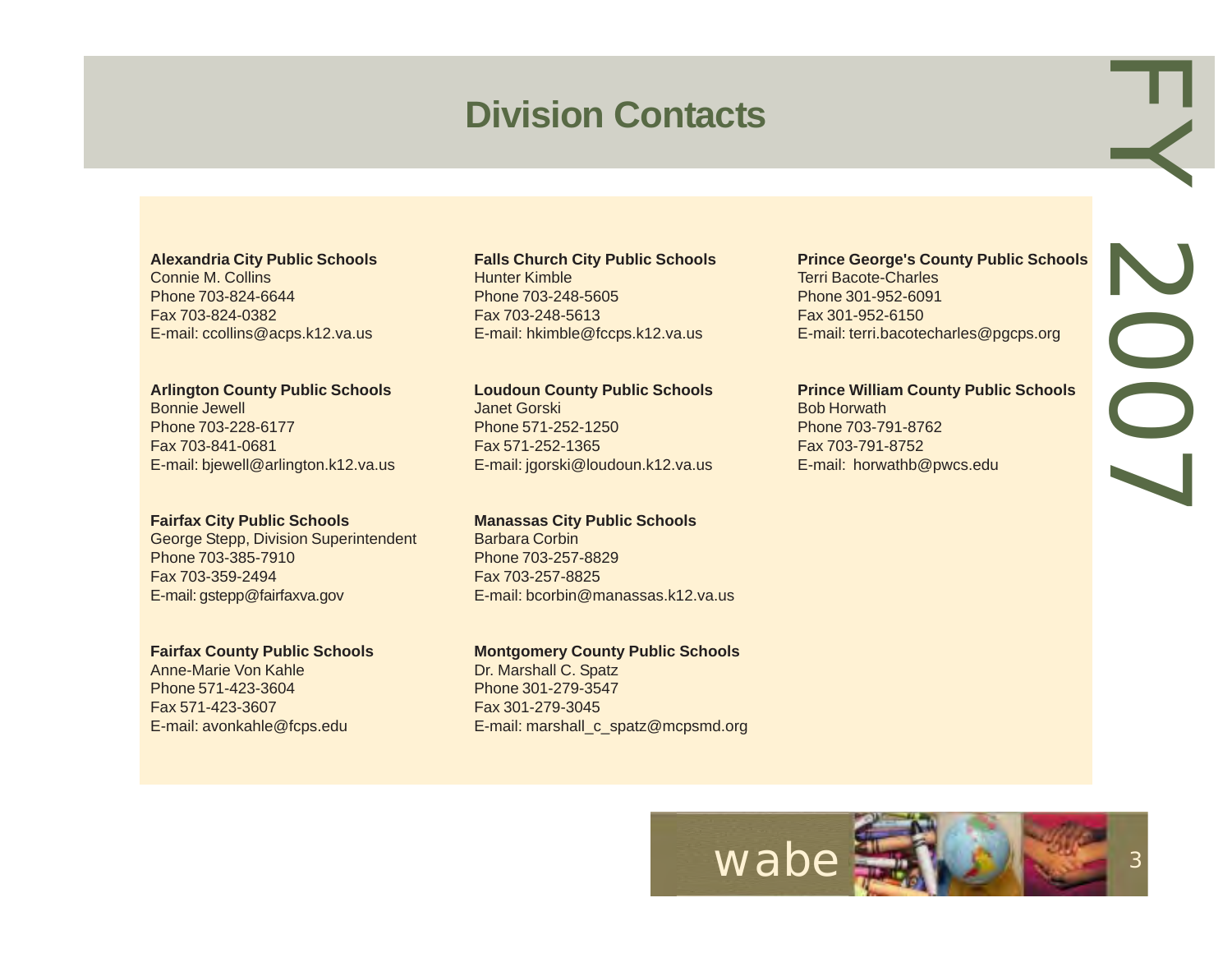### **Division Contacts**

#### **Alexandria City Public Schools**

Connie M. Collins Phone 703-824-6644 Fax 703-824-0382 E-mail: ccollins@acps.k12.va.us

#### **Arlington County Public Schools**

Bonnie Jewell Phone 703-228-6177 Fax 703-841-0681 E-mail: bjewell@arlington.k12.va.us

#### **Fairfax City Public Schools**

George Stepp, Division Superintendent Phone 703-385-7910 Fax 703-359-2494 E-mail: gstepp@ci.fairfax.va.us

#### **Fairfax County Public Schools**

Anne-Marie Von Kahle Phone 571-423-3604 Fax 571-423-3607 E-mail: avonkahle@fcps.edu

#### **Falls Church City Public Schools**

Hunter Kimble Phone 703-248-5605 Fax 703-248-5613 E-mail: hkimble@fccps.k12.va.us

#### **Loudoun County Public Schools**

Janet Gorski Phone 571-252-1250 Fax 571-252-1365 E-mail: jgorski@loudoun.k12.va.us

#### **Manassas City Public Schools**

Barbara Corbin Phone 703-257-8829 Fax 703-257-8825 E-mail: bcorbin@manassas.k12.va.us

#### **Montgomery County Public Schools**

Dr. Marshall C. Spatz Phone 301-279-3547 Fax 301-279-3045 E-mail: marshall\_c\_spatz@mcpsmd.org

#### **Prince George's County Public Schools** Terri Bacote-Charles Phone 301-952-6091 Fax 301-952-6150 E-mail: terri.bacotecharles@pgcps.org

#### **Prince William County Public Schools**

Bob Horwath Phone 703-791-8762 Fax 703-791-8752 E-mail: horwathb@pwcs.edu



EY 2007

JOOZ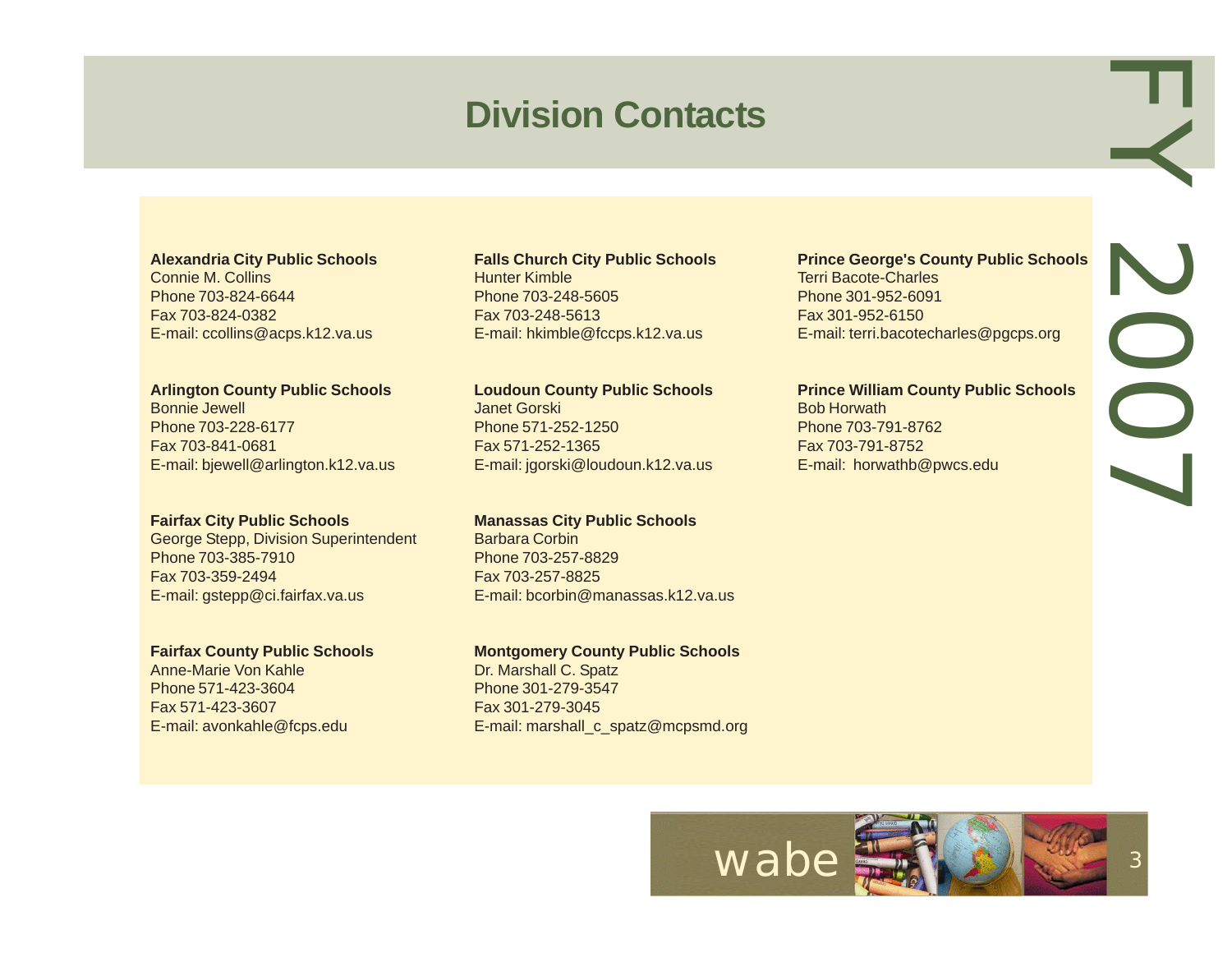

### **Alexandria City Public Schools**

- 72 percent of our staff hold master's degrees or higher.
- 4 additional teachers achieved National Board certification in FY 2006.
- 12 schools are fully accredited.\*
- 80 cents out of every operating dollar is spent on instruction.
- Mount Vernon Community School and Samuel Tucker Elementary school follow modified school calendars and have had great results.
- All students in grades 9-12 are issued personal laptop computers, helping to increase student achievement through the full integration of technology as a tool for learning.
- Full-time math specialists serve all 13 ACPS elementary schools as instructional coaches, working side-by-side with K-5 classroom teachers to improve the quality of mathematics instruction for all students. Eight ACPS math specialists are currently enrolled in a master's program that will lead to their attainment of the first elementary mathematics specialist endorsements ever issued in Virginia.
- Graduates from the Class of 2006 are attending nearly 150 different colleges, including Cornell, MIT, Princeton, Stanford and Yale. More than 300 students received scholarships.
- \* based on test scores from Spring 2006.

| <b>Highlights at a Glance</b>                      |                |
|----------------------------------------------------|----------------|
| FY 2007 Cost Per Pupil                             | \$18,232       |
| <b>Average Teacher Salary</b>                      | \$42,040       |
| Membership                                         |                |
| FY 2007 Membership                                 | 10,286         |
| <b>Percent ESL Enrollment</b>                      | 21.6%          |
| <b>Percent Free/Reduced Price Meal Eligible</b>    | 61.6%          |
| <b>Schools</b>                                     |                |
| Elementary                                         | 13             |
| Middle                                             | $\mathcal{P}$  |
| Secondary & High Schools                           | $\mathcal{P}$  |
| <b>Alternative High Schools</b>                    | $\overline{1}$ |
| <b>Sources of Revenue</b>                          |                |
| Local                                              | 76.2%          |
| <b>State</b>                                       | 14.6%          |
| Other                                              | 9.3%           |
| <b>Authorized Positions</b>                        |                |
| School-Based                                       | 89.3%          |
| Nonschool-Based                                    | 10.7%          |
| <b>Percent of Local Funds Disbursed to Schools</b> | 32.5%          |
| <b>Percent of Graduates Continuing Education</b>   | 84.0%          |
| <b>Dropout Rate</b>                                | 4.5%           |

4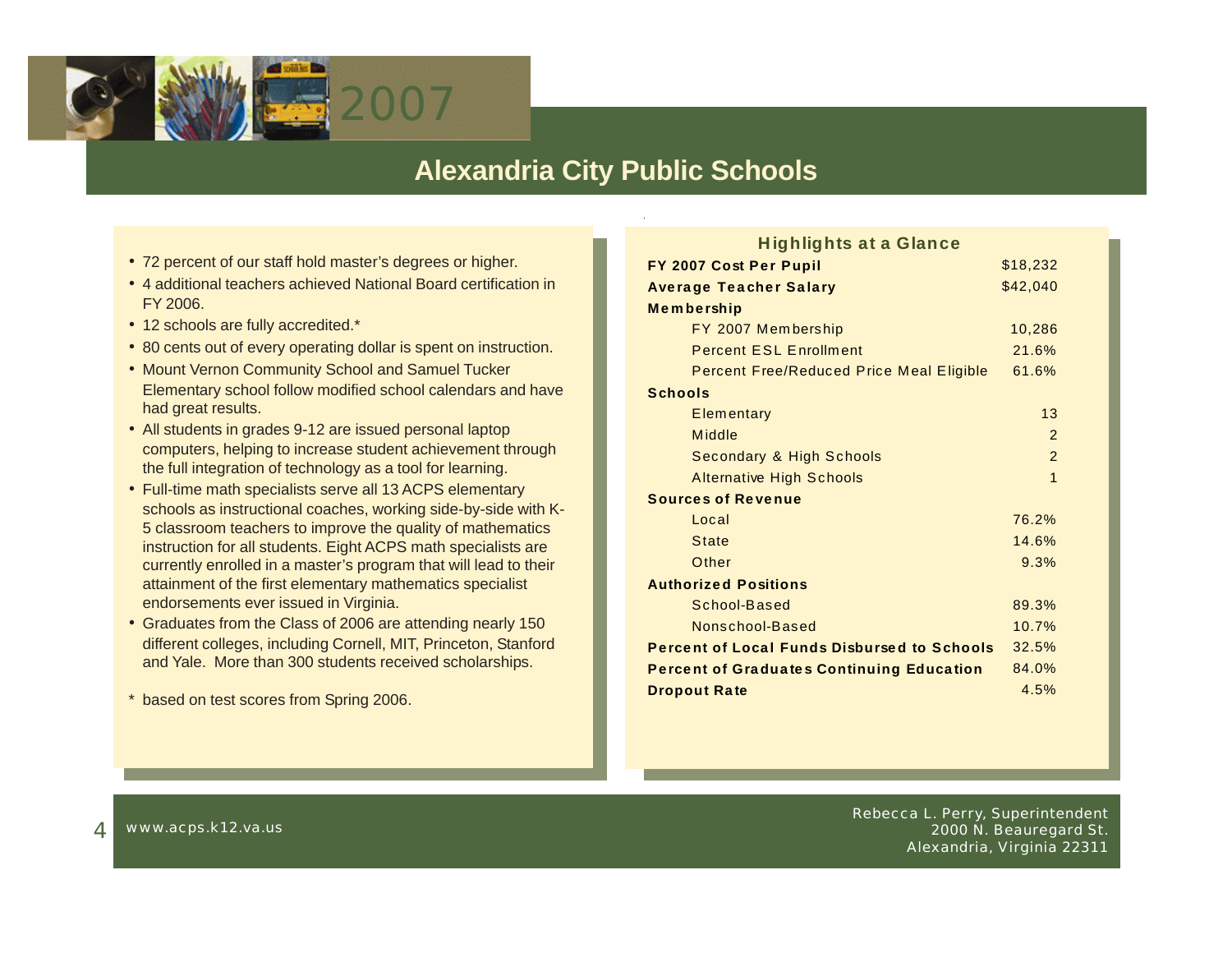

### **Arlington County Public Schools**

- The 2006 Newsweek/Washington Post Challenge Index listed all APS high schools in the top 1% in the U.S.
- Wakefield High received the College Board's 2006 Inspiration Award for innovative efforts including the "AP Network" to encourage more students to aim for college.
- 94% of APS parents grade their child's school with an "A" or "B" (compared with 55% nationally).
- 50% of students complete Algebra I before grade 9, and the AP and IB testing has nearly tripled since 1998.
- Students hail from 128 nations and speak 105 languages.
- For 2006, 29 of 30 APS schools are fully accredited by the state, and 21 of 30 made AYP.
- 21 of the 22 APS elementary schools now offer one or more preschool classes.
- Two APS initiatives are expanding foreign language instruction to more elementary and secondary students.
- APS is piloting the Career Advancement Program, a new differentiated teacher compensation initiative, in 2006-07.
- APS provides support to encourage National Board Certification. As of September 2006, 60 APS teachers are NBCT.
- 83% of Arlingtonians say money for schools is well spent.
- Since 1988, APS has renewed and/or expanded 24 schools, rebuilt four schools, and built one new elementary school. Plans are underway to continue facilities improvements.
- APS has received the GFOA "Distinguished Budget Presentation Award" for four consecutive years.

| <b>Highlights at a Glance</b>                      |                |
|----------------------------------------------------|----------------|
| FY 2007 Cost Per Pupil                             | \$17,958       |
| <b>Average Teacher Salary</b>                      | \$69,156       |
| <b>Membership</b>                                  |                |
| FY 2007 Membership                                 | 18,252         |
| <b>Percent ESL Enrollment</b>                      | 18.2%          |
| <b>Percent Free/Reduced Price Meal Eligible</b>    | 35.4%          |
| <b>Schools</b>                                     |                |
| Elementary                                         | 22             |
| Middle                                             | 5              |
| Secondary & High Schools                           | $\overline{A}$ |
| <b>Alternative High Schools</b>                    | 3              |
| <b>Sources of Revenue</b>                          |                |
| Local                                              | 82.3%          |
| <b>State</b>                                       | 13.8%          |
| Other                                              | 3.9%           |
| <b>Authorized Positions</b>                        |                |
| School-Based                                       | 87.3%          |
| Nonschool-Based                                    | 12.7%          |
| <b>Percent of Local Funds Disbursed to Schools</b> | 38.4%          |
| <b>Percent of Graduates Continuing Education</b>   | 87.0%          |
| <b>Dropout Rate</b>                                | 2.4%           |

www.arlington.k12.va.us

Dr. Robert G. Smith, Superintendent 1426 N. Quincy Street Arlington, Virginia 22207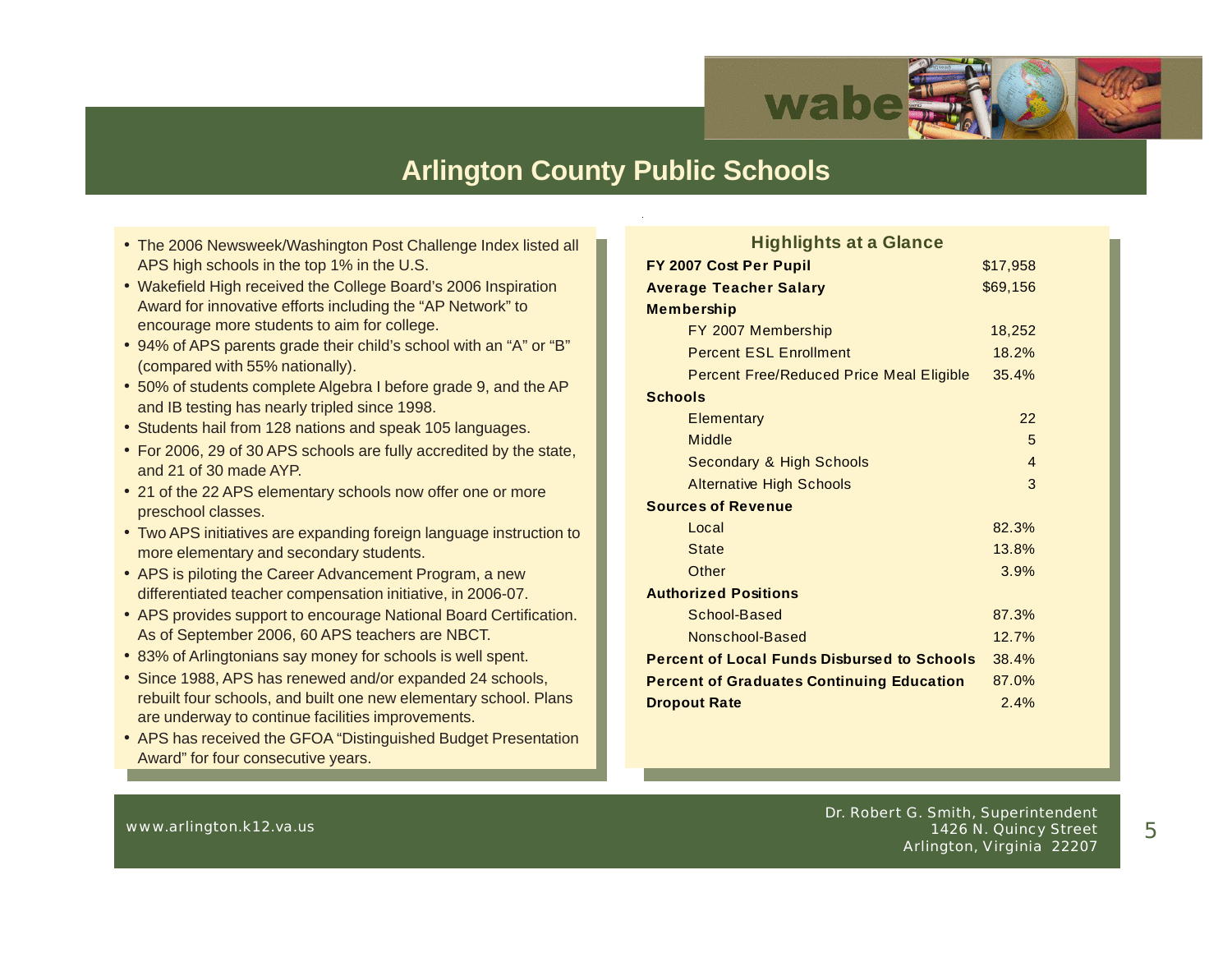

### **Fairfax City Public Schools**

#### **Budget at a Glance**

- Since 1962, the City of Fairfax School Board has contracted with Fairfax County Public Schools (FCPS) for the delivery of educational services. The City School Board owns and is responsible for its school buildings. Students in city schools have access to the same programs as are provided in all Fairfax County Public Schools.
- The City of Fairfax School Division is comprised of four buildings housing some 4,550 students in grades K-12. About 2,750 of these students are residents of the City of Fairfax, with the remainder residing in Fairfax County.

#### **City of Fairfax Schools include:**

- Daniels Run and Providence Elementary Focus Schools for Mathematics, Science, Technology, and the Communications Arts are newly renovated and provide a state of the art instructional environment. Each school has a capacity of about 750 students.
- Lanier Middle School is recognized for the rigor of its academic program, and has unparalleled integration of technology in the

curriculum. The Lanier Electronic Learning Area (LELA) connects students at home with fellow students, their classrooms (and homework), teachers and the Internet in a secure environment.

• Fairfax High School offers a rigorous curriculum in addition to the Fairfax Academy for Communication Arts. The academy provides specialized coursework in both the fine and performing arts and informational technology. Last year, Fairfax graduates received over \$2.5 million in scholarships. Seventy-two percent of the graduates are attending quality four-year institutions of higher learning in Virginia and across the country.

www.fairfaxva.gov/schools<br>https://www.fairfaxva.gov/schools George Stepp, Superintendent<br>and Street (10455 Armstrong Street) المصري المصري المصري المصري المصري المصري المصري المصري المصري المصري المص 10455 Armstrong Street Fairfax, Virginia 22030

6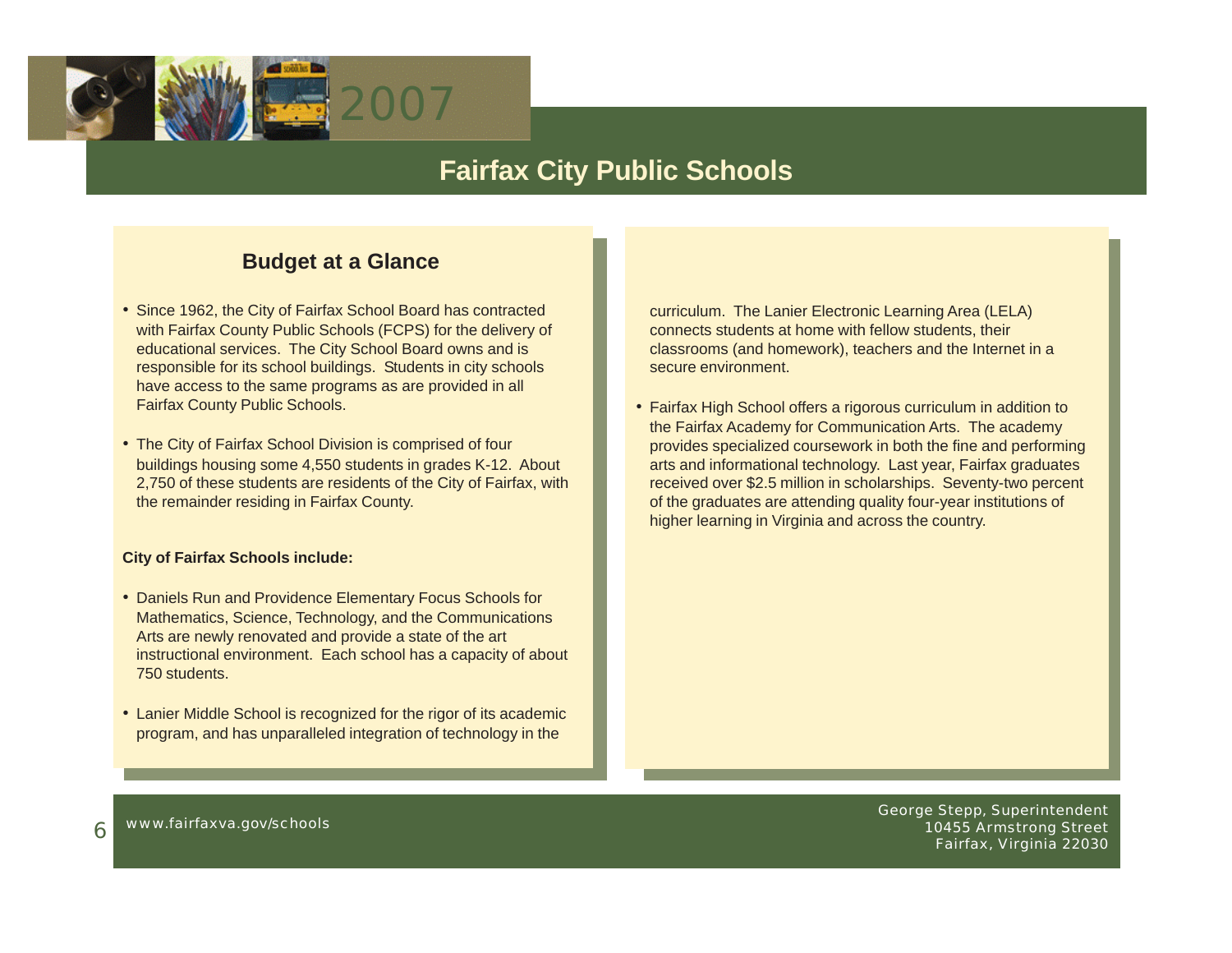

### **Fairfax County Public Schools**

#### **FCPS: Quality Schools, Taxpayer Value**

- Ninety-three percent of FCPS graduates continue on to postsecondary education and 60 percent of the special education graduates continue in higher education.
- The number of students taking Advanced Placement (AP) exams rose from 10,313 in 2002 to 11,657 in 2005.
- In the Washington Post Challenge Index which measures a school's effort to challenge students – all FCPS high schools were rated in the top 3 percent nationwide.
- FCPS is one of only two school systems in Virginia to be recognized as a Highly Distinguished Title I School Division by the state Board of Education. Recognition is based on the fact that student achievement exceeds federal benchmarks in reading and math and the school systems success in narrowing achievement gaps between groups of students.
- FCPS' SAT average of 1643 exceeds both the state average of 1525 and the national average of 1518.
- Ninety-two percent of full-time personnel are based in schools.

| <b>Highlights at a Glance</b>                      |          |
|----------------------------------------------------|----------|
| FY 2007 Cost Per Pupil                             | \$12,853 |
| <b>Average Teacher Salary</b>                      | \$62,638 |
| <b>Membership</b>                                  |          |
| FY 2007 Membership                                 | 164,295  |
| <b>Percent ESL Enrollment</b>                      | 13.3%    |
| <b>Percent Free/Reduced Price Meal Eligible</b>    | 19.8%    |
| <b>Schools</b>                                     |          |
| <b>Elementary</b>                                  | 137      |
| Middle                                             | 22       |
| Secondary & High Schools                           | 25       |
| <b>Alternative High Schools</b>                    | 3        |
| <b>Sources of Revenue</b>                          |          |
| Local                                              | 73.1%    |
| <b>State</b>                                       | 21.2%    |
| Other                                              | 5.7%     |
| <b>Authorized Positions</b>                        |          |
| School-Based                                       | 92.2%    |
| Nonschool-Based                                    | 7.8%     |
| <b>Percent of Local Funds Disbursed to Schools</b> | 51.9%    |
| <b>Percent of Graduates Continuing Education</b>   | 93.0%    |
| <b>Dropout Rate</b>                                | 2.7%     |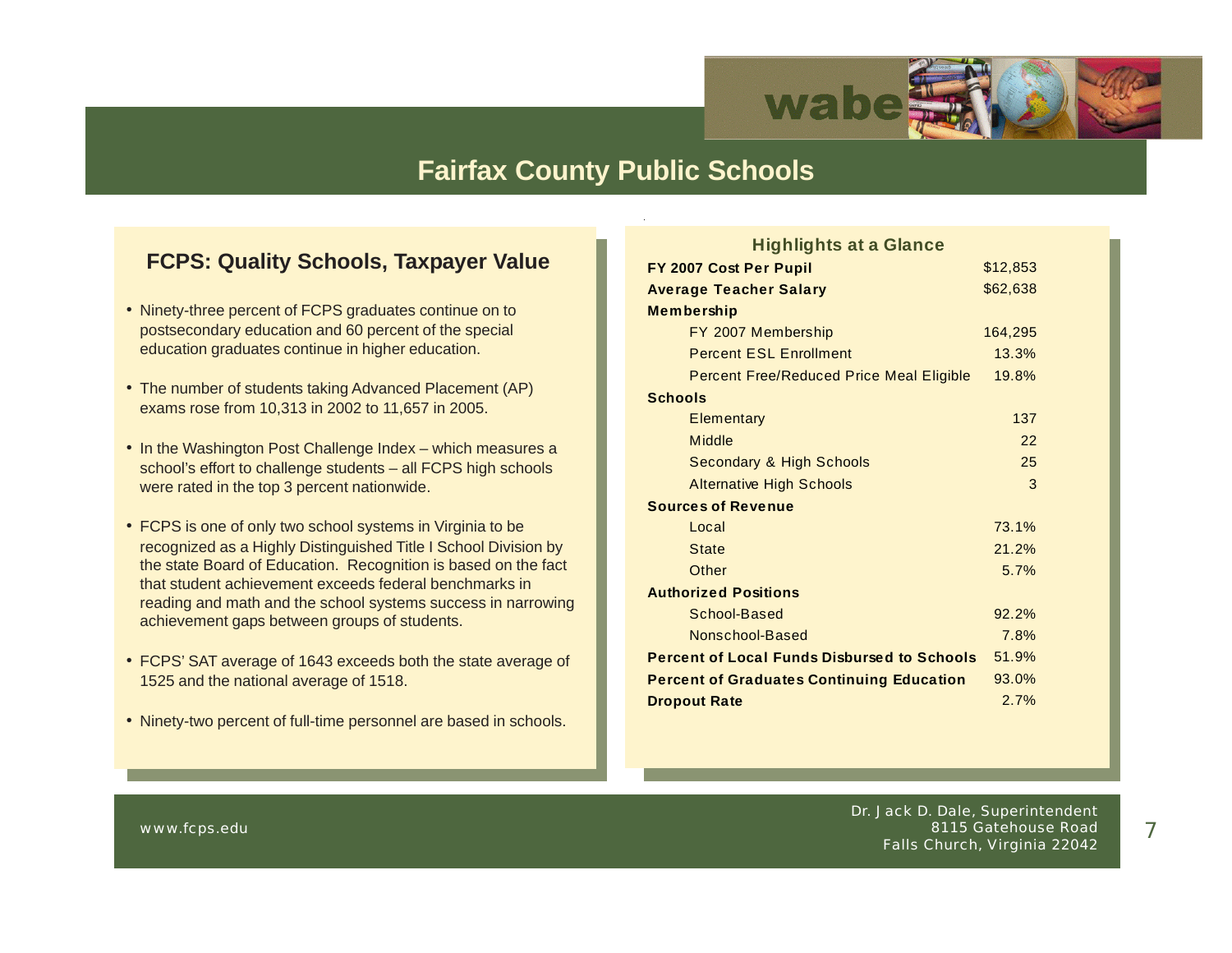

### **Falls Church City Public Schools**

- **A** small, independent, city school division since 1949.
- All four schools fully accredited.
- Each school specializes in specific grade levels:
	- Mount Daniel Elementary (K-1)
	- Thomas Jefferson Elementary (2-4)
	- Mary Ellen Henderson Middle (5-7)
	- George Mason High (8-12)
- Consistently ranks among the top school systems in the region and nation in analyses conducted by the Washington Post and Newsweek magazine.
- Consistently recognized for excellence by the Virginia Department of Education and the U.S. Department of Education.
- Consistently scores above state and national averages on standardized tests. 2006 FCCPS SAT average of 1709 exceeds the state average of 1525 and the national average of 1518.
- Nearly 96 percent of graduates seek post-secondary education.
- Student body is multi-cultural. In 2006, number of native languages spoken by students is 27.

#### **Historical Accomplishments**

- First Virginia school system to offer the challenging International Baccalaureate curriculum for high school students. (1981)
- Worked in conjunction with Arlington County to become the first two Virginia school systems to develop an extended day care program, before and after school, for children of working parents. (1975)
- First Virginia school system to offer full-day kindergarten. (1973)
- First Virginia school system to voluntarily integrate schools. (1961)

| <b>Highlights at a Glance</b>                      |          |
|----------------------------------------------------|----------|
| FY 2007 Cost Per Pupil                             | \$17,700 |
| <b>Average Teacher Salary</b>                      | \$61,780 |
| <b>Membership</b>                                  |          |
| FY 2007 Membership                                 | 1,904    |
| <b>Percent ESL Enrollment</b>                      | 9.8%     |
| <b>Percent Free/Reduced Price Meal Eligible</b>    | 8.5%     |
| <b>Schools</b>                                     |          |
| Elementary                                         | 2        |
| <b>Middle</b>                                      | 1        |
| Secondary & High Schools                           | 1        |
| <b>Alternative High Schools</b>                    | 1        |
| <b>Sources of Revenue</b>                          |          |
| Local                                              | 80.1%    |
| <b>State</b>                                       | 14.0%    |
| Other                                              | 6.0%     |
| <b>Authorized Positions</b>                        |          |
| School-Based                                       | 91.3%    |
| Nonschool-Based                                    | 8.7%     |
| <b>Percent of Local Funds Disbursed to Schools</b> | 45.8%    |
| <b>Percent of Graduates Continuing Education</b>   | 92.0%    |
| <b>Dropout Rate</b>                                | 0.0%     |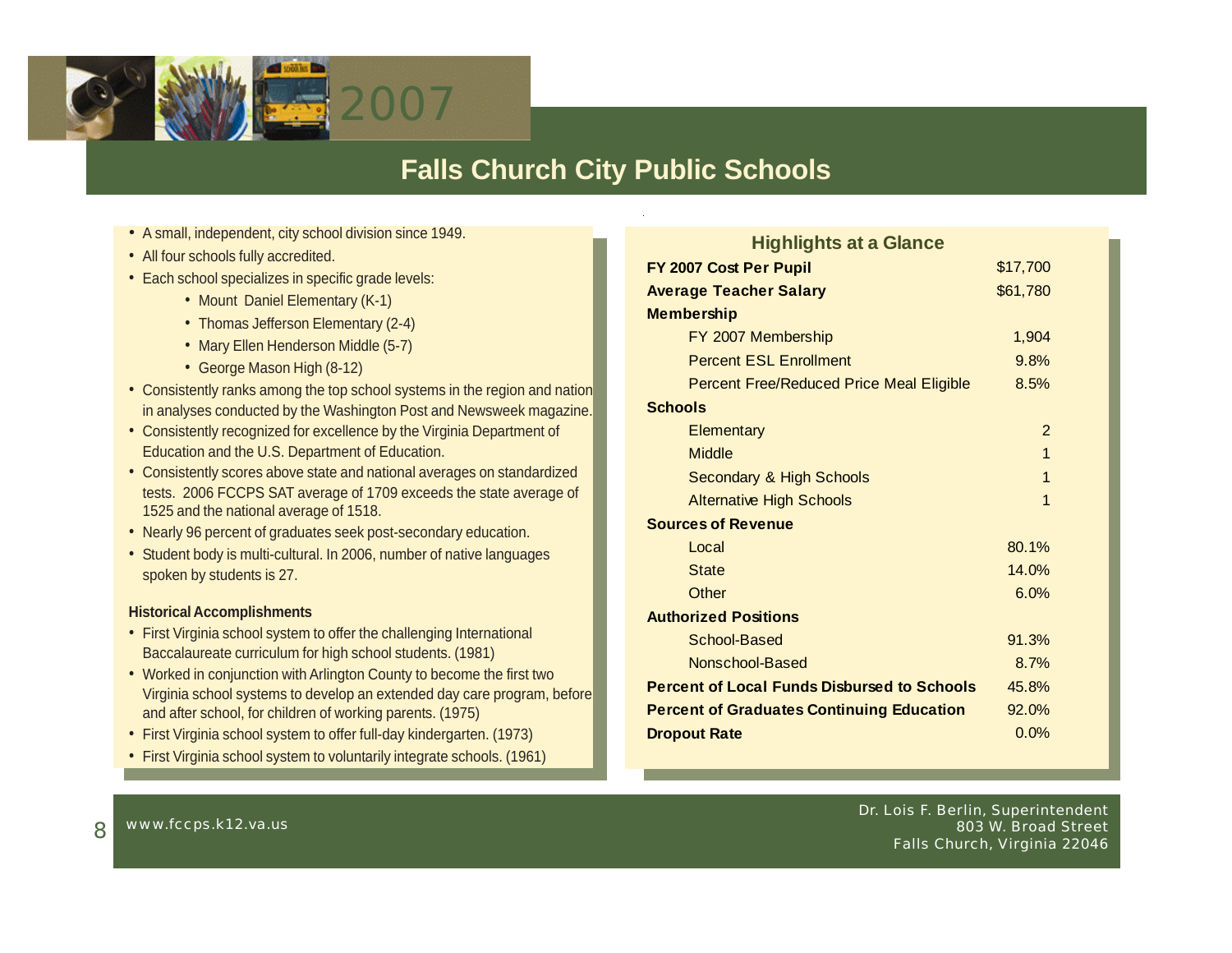

### **Loudoun County Public Schools**

- Loudoun County is the fastest growing county in the nation and Virginia. As of September 29, 2006 50,478 students attend Loudoun County's schools, a one-year increase of 6.5 percent.
- Employee compensation accounts for 88% of the FY 2007 \$605.6M operating budget.
- All 68 Loudoun County Public Schools that took Virginia Standards of Learning tests in 2005 are fully accredited.
- The National School Boards Association (NSBA) has named Loudoun County Public Schools as a Salute District in recognition of its focus on technology to promote student achievement.
- During the 2005-2006 school year, 12,113 students took part in honors and Advanced Placement courses at the high school level.

| <b>Highlights at a Glance</b>                      |                |
|----------------------------------------------------|----------------|
| FY 2007 Cost Per Pupil                             | \$12,023       |
| <b>Average Teacher Salary</b>                      | \$58,540       |
| <b>Membership</b>                                  |                |
| FY 2007 Membership                                 | 50,740         |
| <b>Percent ESL Enrollment</b>                      | 7.1%           |
| <b>Percent Free/Reduced Price Meal Eligible</b>    | 11.0%          |
| <b>Schools</b>                                     |                |
| Elementary                                         | 44             |
| <b>Middle</b>                                      | 11             |
| <b>Secondary &amp; High Schools</b>                | 11             |
| <b>Alternative High Schools</b>                    | $\overline{2}$ |
| <b>Sources of Revenue</b>                          |                |
| Local                                              | 73.2%          |
| <b>State</b>                                       | 24.7%          |
| Other                                              | 2.1%           |
| <b>Authorized Positions</b>                        |                |
| School-Based                                       | 93.0%          |
| Nonschool-Based                                    | 7.0%           |
| <b>Percent of Local Funds Disbursed to Schools</b> | 73.0%          |
| <b>Percent of Graduates Continuing Education</b>   | 92.0%          |
| <b>Dropout Rate</b>                                | 1.3%           |
|                                                    |                |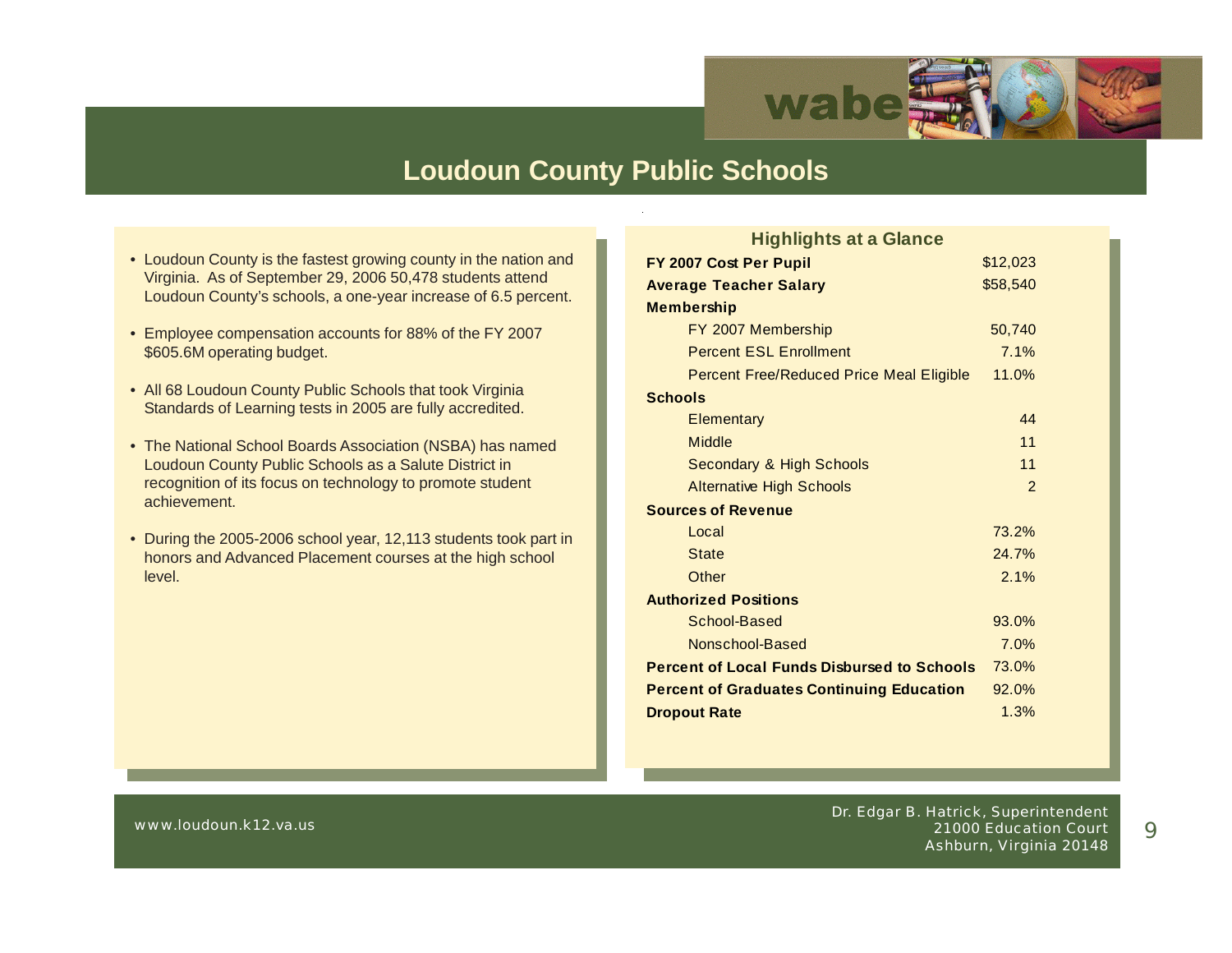

### **Manassas City Public Schools**

#### **Manassas City Public Schools - Overview**

- The FY 2007 projected enrollment is 6,569.
- English-as-a-second-language (ESL) students receiving services is about 28% of our total population.
- Almost 500 students received gifted and talented services from MCPS.
- Approximately 12% of our population receives some special education services.
- All Day kindergarten is available in each elementary school.
- Manassas city students' SAT scores compare favorably to national and state scores.
- Enrollment in Advanced Placement (AP) courses has increased from 234 in FY 2001 to 539 currently in FY 2007 an increase of 130 percent.
- The FY 2007 MCPS Adopted Budget provides an average salary increase of 6% for all those on the instructional salary schedule.
- Ninety-four percent of positions are school-based.
- MCPS has a revenue-sharing agreement with the City of Manassas so that 56.2% of selected, designated city revenues are transferred to the school system annually.

| <b>Highlights at a Glance</b>                      |          |
|----------------------------------------------------|----------|
| FY 2007 Cost Per Pupil                             | \$12,036 |
| <b>Average Teacher Salary</b>                      | \$58,867 |
| <b>Membership</b>                                  |          |
| FY 2007 Membership                                 | 6,569    |
| <b>Percent ESL Enrollment</b>                      | 27.9%    |
| Percent Free/Reduced Price Meal Eligible           | 23.0%    |
| Schools                                            |          |
| Elementary                                         | 6        |
| <b>Middle</b>                                      | 1        |
| Secondary & High Schools                           | 1        |
| <b>Alternative High Schools</b>                    | 1        |
| <b>Sources of Revenue</b>                          |          |
| Local                                              | 51.5%    |
| <b>State</b>                                       | 40.4%    |
| Other                                              | 8.1%     |
| <b>Authorized Positions</b>                        |          |
| School-Based                                       | 94.4%    |
| Nonschool-Based                                    | 5.6%     |
| <b>Percent of Local Funds Disbursed to Schools</b> | 49.3%    |
| <b>Percent of Graduates Continuing Education</b>   | 78.0%    |
| <b>Dropout Rate</b>                                | 1.2%     |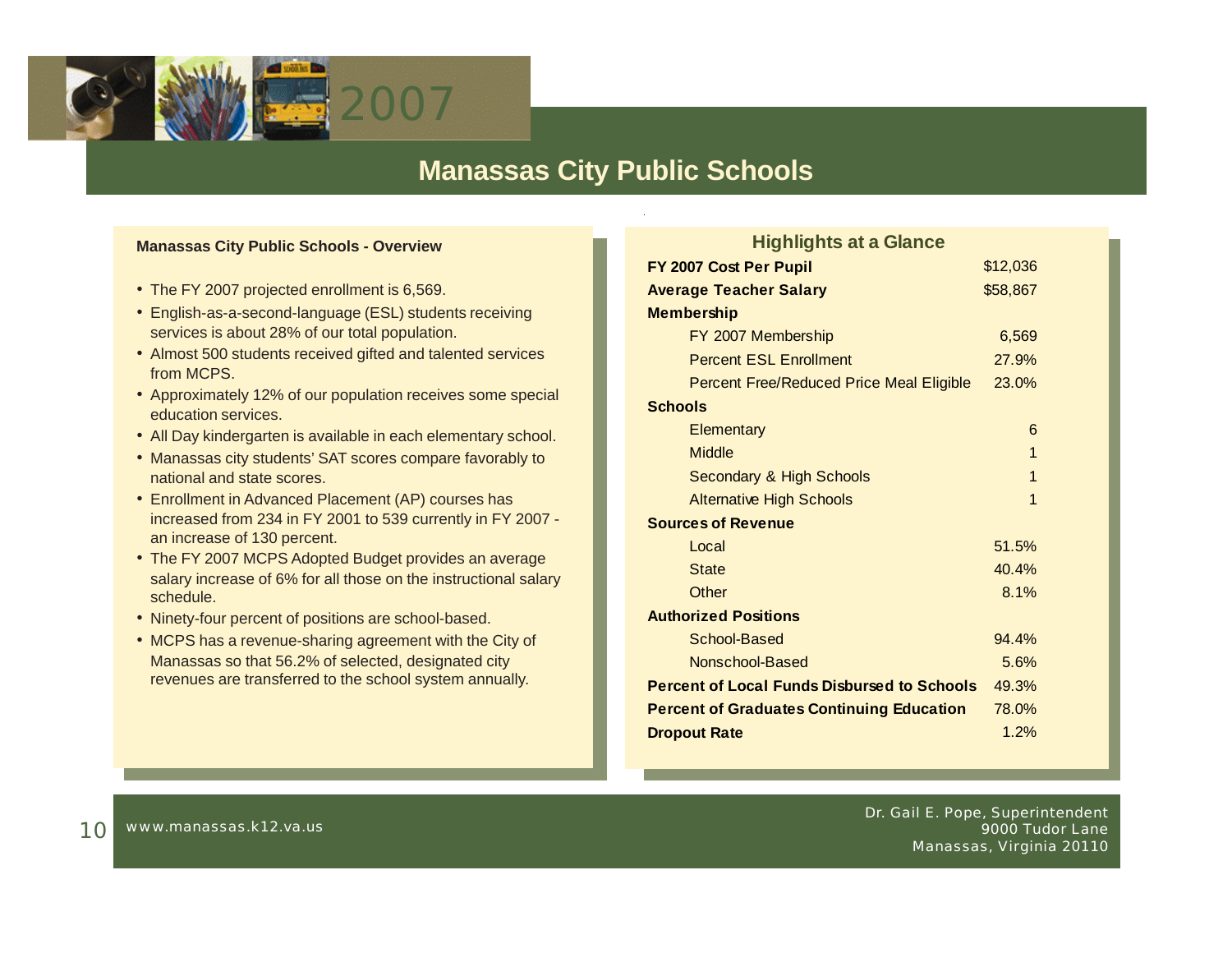

### **Montgomery County Public Schools**

- For FY 2007, 80.1% of the \$1.8 billion Operating Budget is for direct instructional costs. School support services received 14.5%, and systemwide administrative support is 2.1%. The remaining 3.3% is for enterprise fund activities, including food services.
- MCPS received an operating budget increase of \$137 million or 8.0% in FY 2007. Compensation, including salaries and employee benefits account for 89% of this total.
- During the past seven years, MCPS has added \$113.3 million in reform initiatives, the vast majority going directly to the classroom. The largest increase went to early childhood education (including full-day kindergarten in all elementary schools), class size reduction, staff development, and special education.
- In 2006, MCPS had a systemwide average SAT score of 1634 with 75.8 percent of students taking the test, an increase of 4% since 2000.
- In 2005-2006, 69.7 percent of high school students enrolled in Honors or Advanced Placement classes, a 58% increase since 2001.
- Nearly half of students completed Algebra or higher-level mathematics courses by Grade 8, nearly double the national average of 25%.
- A record 4,506 fifth grade students (46% of the class) took advanced math in 2006, compared with just 196 students (2% of the class) five years ago.
- All 23 eligible high schools named among the top 3 percent in the nation by Newsweek magazine for the second consecutive year. Five high schools were ranked in the top 100—more than any other school district in America.
- A record 88% of kindergarteners are reading—up from 39% in 2001.

| <b>Highlights at a Glance</b>                      |          |
|----------------------------------------------------|----------|
| FY 2007 Cost Per Pupil                             | \$13,446 |
| <b>Average Teacher Salary</b>                      | \$66,611 |
| <b>Membership</b>                                  |          |
| FY 2007 Membership                                 | 139,936  |
| <b>Percent ESL Enrollment</b>                      | 9.8%     |
| <b>Percent Free/Reduced Price Meal Eligible</b>    | 22.0%    |
| <b>Schools</b>                                     |          |
| <b>Elementary</b>                                  | 129      |
| <b>Middle</b>                                      | 38       |
| <b>Secondary &amp; High Schools</b>                | 26       |
| <b>Alternative High Schools</b>                    | $\Omega$ |
| <b>Sources of Revenue</b>                          |          |
| Local                                              | 76.7%    |
| <b>State</b>                                       | 18.6%    |
| Other                                              | 4.6%     |
| <b>Authorized Positions</b>                        |          |
| School-Based                                       | 92.8%    |
| Nonschool-Based                                    | 7.2%     |
| <b>Percent of Local Funds Disbursed to Schools</b> | 61.1%    |
| <b>Percent of Graduates Continuing Education</b>   | 94.3%    |
| <b>Dropout Rate</b>                                | 1.8%     |

11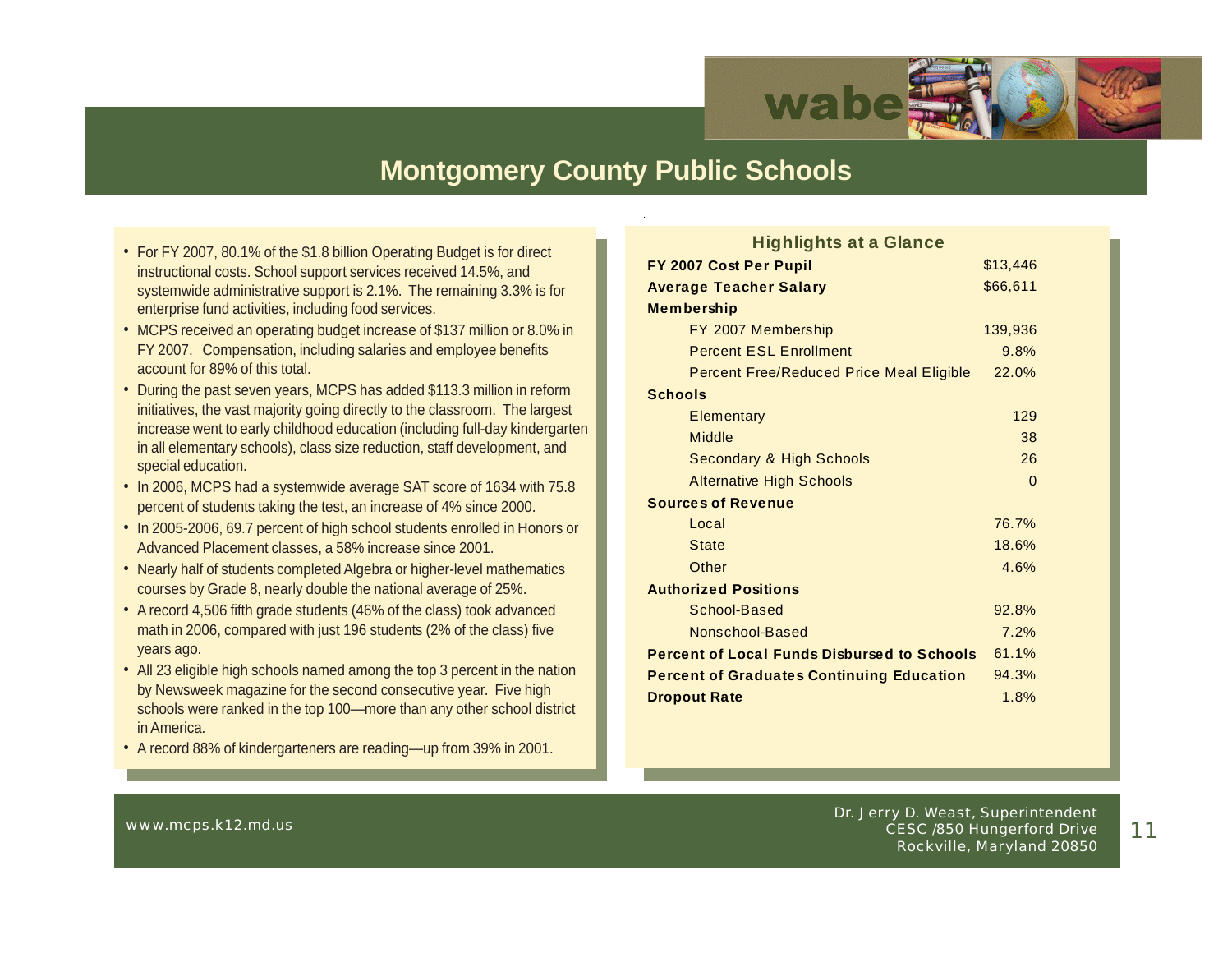

### **Prince George's County Public Schools**

| <b>Highlights at a Glance</b>                      |          |
|----------------------------------------------------|----------|
| FY 2007 Cost Per Pupil                             | \$10,332 |
| <b>Average Teacher Salary</b>                      | \$54,980 |
| <b>Membership</b>                                  |          |
| FY 2007 Membership                                 | 138,118  |
| <b>Percent ESL Enrollment</b>                      | 6.3%     |
| <b>Percent Free/Reduced Price Meal Eligible</b>    | 42.1%    |
| <b>Schools</b>                                     |          |
| Elementary                                         | 138      |
| <b>Middle</b>                                      | 28       |
| Secondary & High Schools                           | 22       |
| <b>Alternative High Schools</b>                    | 3        |
| <b>Sources of Revenue</b>                          |          |
| Local                                              | 40.3%    |
| <b>State</b>                                       | 52.6%    |
| Other                                              | 7.1%     |
| <b>Authorized Positions</b>                        |          |
| School-Based                                       | 87.7%    |
| Nonschool-Based                                    | 12.3%    |
| <b>Percent of Local Funds Disbursed to Schools</b> | 27.2%    |
| <b>Percent of Graduates Continuing Education</b>   | 62.0%    |
| <b>Dropout Rate</b>                                | 4.1%     |
|                                                    |          |

www.pgcps.pg.k12.md.us ether www.pgcps.pg.k12.md.us http://www.pgcps.pg.k12.md.us http://www.pgcps.pg.k12.md.us 14201 School Lane Upper Marlboro, Maryland 20772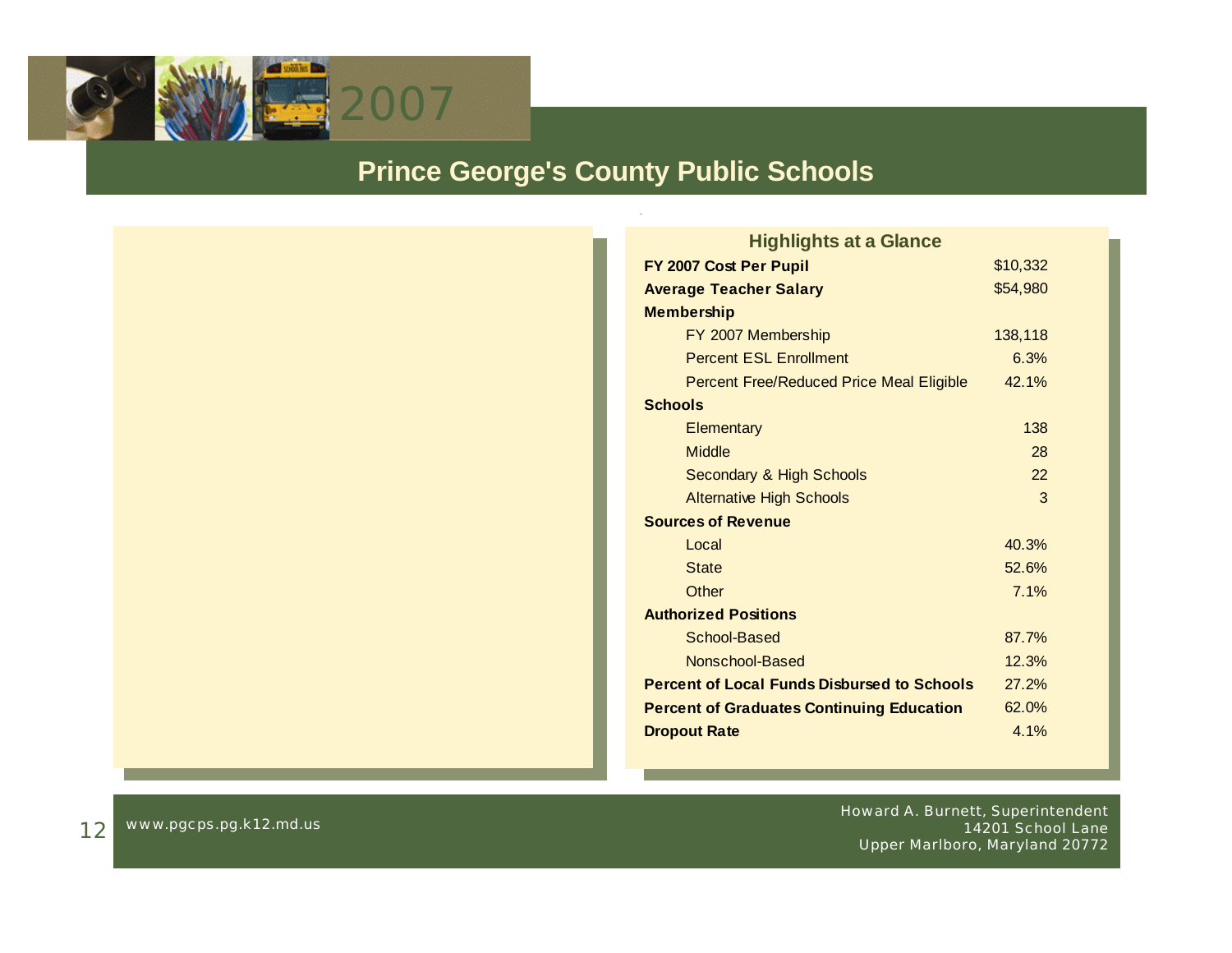

### **Prince William County Public Schools**

#### **Five Year Accomplishments**

- Implemented a full-day program for about two-thirds of our kindergarten students with a goal of expanding it to all kindergarten students.
- Provided instructional and support services for over 15,000 additional students.
- Completed major renewals of 16 schools at a cost of \$113 million.
- Built fourteen new schools providing 15,900 additional student spaces at a cost of \$261,000,000.
- Started the process of renovating and enclosing the eight open classroom schools – to be completed by September 2007.
- Implemented a self-insured health insurance program that has effectively managed costs and saved the School Board and employees millions of dollars.
- Improved employee compensation significantly especially for teachers – to close the gap with competing Northern Virginia school divisions.
- Eliminated early closing of elementary school on Thursdays.
- Expanded alternative education opportunities.
- Continued to have students score above state and national averages on standardized tests.
- Developed effective partnerships with the Prince William County business community.
- Established a coordinated health services program to provide school nursing services at every school.
- **"All Prince William County Public Schools are fully accredited under Commonwealth of Virginia accreditation standards."**

| <b>Highlights at a Glance</b>                      |               |
|----------------------------------------------------|---------------|
| FY 2007 Cost Per Pupil                             | \$10,378      |
| <b>Average Teacher Salary</b>                      | \$53,413      |
| <b>Membership</b>                                  |               |
| FY 2007 Membership                                 | 70,741        |
| <b>Percent ESL Enrollment</b>                      | 11.3%         |
| <b>Percent Free/Reduced Price Meal Eligible</b>    | 25.3%         |
| <b>Schools</b>                                     |               |
| <b>Elementary</b>                                  | 55            |
| Middle                                             | 14            |
| <b>Secondary &amp; High Schools</b>                | 10            |
| <b>Alternative High Schools</b>                    | $\mathcal{P}$ |
| <b>Sources of Revenue</b>                          |               |
| Local                                              | 47.3%         |
| <b>State</b>                                       | 47.3%         |
| Other                                              | 5.4%          |
| <b>Authorized Positions</b>                        |               |
| School-Based                                       | 90.3%         |
| Nonschool-Based                                    | 9.7%          |
| <b>Percent of Local Funds Disbursed to Schools</b> | 46.8%         |
| <b>Percent of Graduates Continuing Education</b>   | 85.0%         |
| <b>Dropout Rate</b>                                | 1.7%          |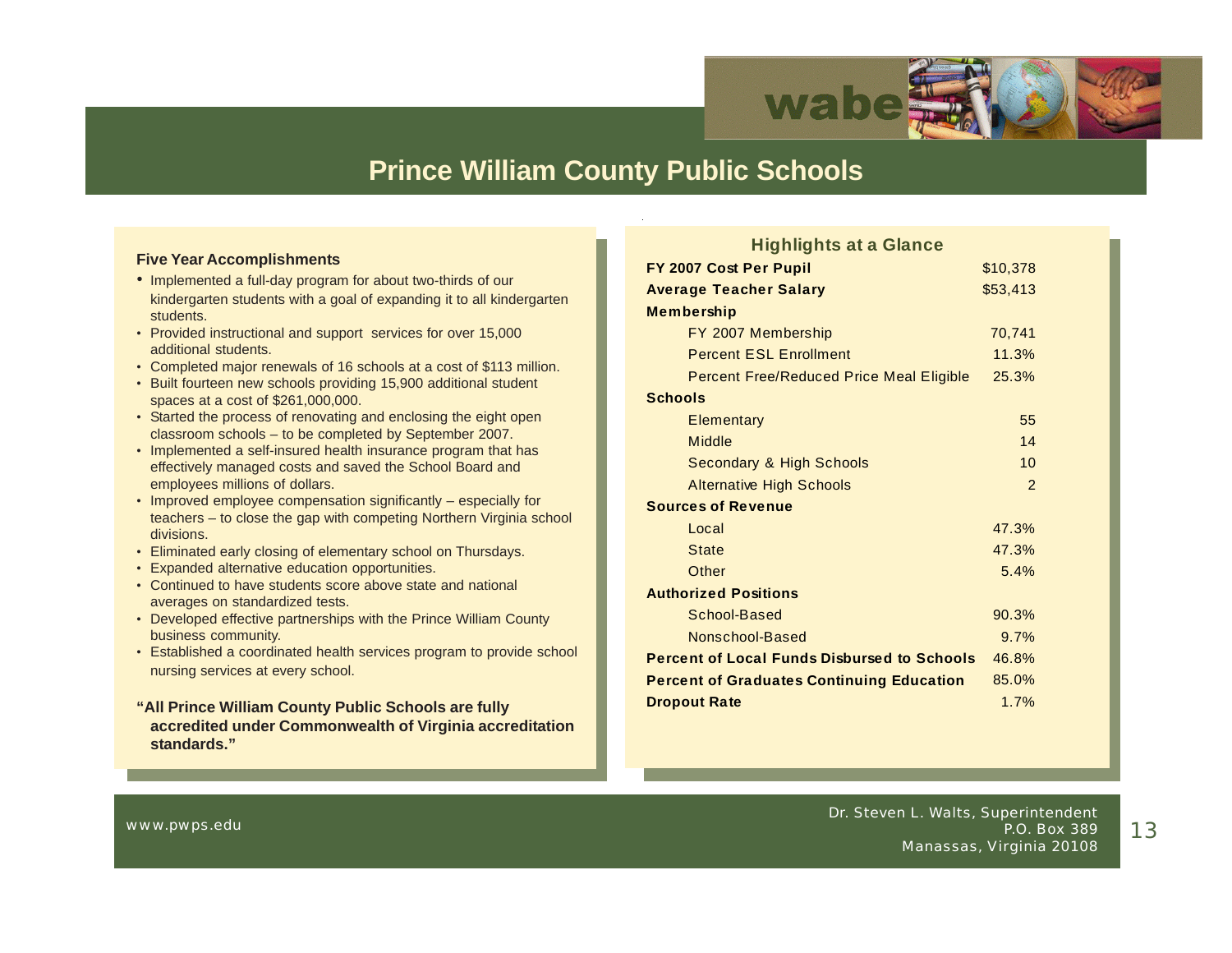

### **FY 2006 Actual Enrollment**

| <b>School Division</b>                                                                                                                                        | Preschool* | <b>Head Start</b> | Kindergarten | Grades 1-12 | Self-<br><b>Contained</b><br><b>Special</b><br><b>Education</b> | <b>Total</b><br><b>Enrollment</b> |
|---------------------------------------------------------------------------------------------------------------------------------------------------------------|------------|-------------------|--------------|-------------|-----------------------------------------------------------------|-----------------------------------|
| <b>Alexandria City</b>                                                                                                                                        | 85         | $\mathbf{0}$      | 951          | 9,031       | 83                                                              | 10,150                            |
| <b>Arlington County</b>                                                                                                                                       | 811        | $\overline{0}$    | 1,501        | 14,836      | 1,263                                                           | 18,411                            |
| <b>Fairfax County</b>                                                                                                                                         | 1,776      | 1,004             | 10,746       | 139,869     | 10,889                                                          | 164,284                           |
| <b>Falls Church City</b>                                                                                                                                      | 30         | $\mathbf{0}$      | 118          | 1,734       | $\overline{0}$                                                  | 1,882                             |
| Loudoun County <sup>1</sup>                                                                                                                                   | 552        | 95                | 3,964        | 42,750      |                                                                 | 47,361                            |
| <b>Manassas City</b>                                                                                                                                          | 32         | 52                | 504          | 5,524       | 265                                                             | 6,377                             |
| <b>Montgomery County</b>                                                                                                                                      | 2,467      | 584               | 9,101        | 119,227     | 8,008                                                           | 139,387                           |
| <b>Prince George's County</b>                                                                                                                                 | 4,078      | 876               | 8,410        | 119,981     | 3,669                                                           | 137,014                           |
| <b>Prince William County</b>                                                                                                                                  | 321        | 289               | 5,059        | 58,962      | 3,888                                                           | 68,519                            |
| * Preschool includes both special education and regular education students.<br><sup>1</sup> Loudoun County no longer tracks special education self-contained. |            |                   |              |             |                                                                 |                                   |

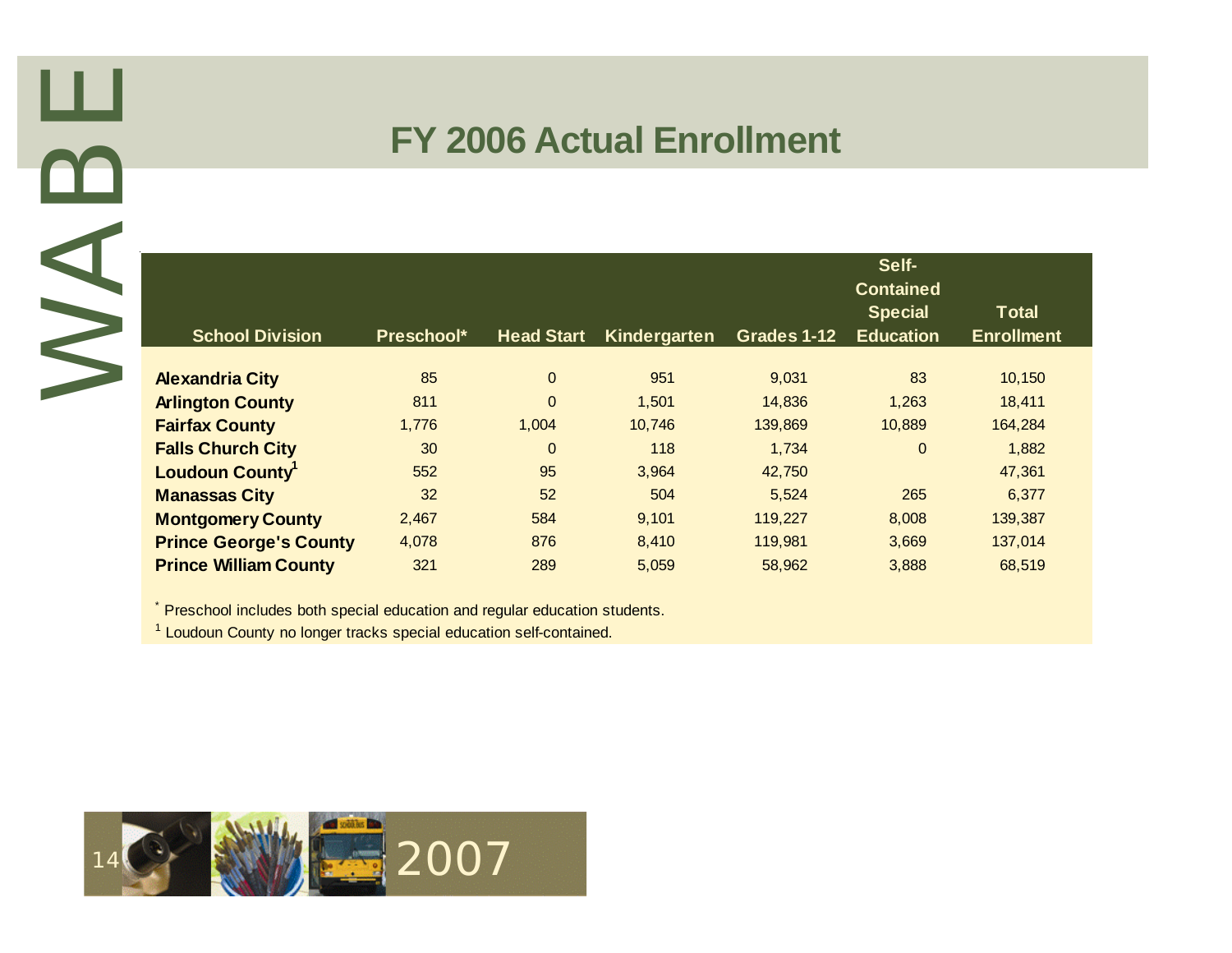### **FY 2007 Approved Enrollment**

| <b>School Division</b>        | Preschool* | <b>Head Start</b> | Kindergarten | Grades 1-12 | Self-<br><b>Contained</b><br><b>Special</b><br><b>Education</b> | <b>Total</b><br><b>Enrollment</b> |
|-------------------------------|------------|-------------------|--------------|-------------|-----------------------------------------------------------------|-----------------------------------|
| <b>Alexandria City</b>        | 152        | $\mathbf 0$       | 997          | 9,050       | 87                                                              | 10,286                            |
| <b>Arlington County</b>       | 955        | $\mathbf 0$       | 1,510        | 14,255      | 1,532                                                           | 18,252                            |
| <b>Fairfax County</b>         | 1,872      | 1,136             | 10,772       | 139,785     | 10,730                                                          | 164,295                           |
| <b>Falls Church City</b>      | 30         | $\mathbf 0$       | 130          | 1,744       | $\Omega$                                                        | 1,904                             |
| <b>Loudoun County</b>         | 620        | 100               | 4,101        | 45,919      |                                                                 | 50,740                            |
| <b>Manassas City</b>          | 29         | 59                | 535          | 5,678       | 268                                                             | 6,569                             |
| <b>Montgomery County</b>      | 2,648      | 584               | 9,400        | 118,859     | 8,445                                                           | 139,936                           |
| <b>Prince George's County</b> | 5,014      | 884               | 8,436        | 120,078     | 3,706                                                           | 138,118                           |
| <b>Prince William County</b>  | 378        | 289               | 5,240        | 60,930      | 3,904                                                           | 70,741                            |

\* Preschool includes both special education and regular education students.

<sup>1</sup> Loudoun County no longer tracks special education self-contained.



EY 2007 N 2007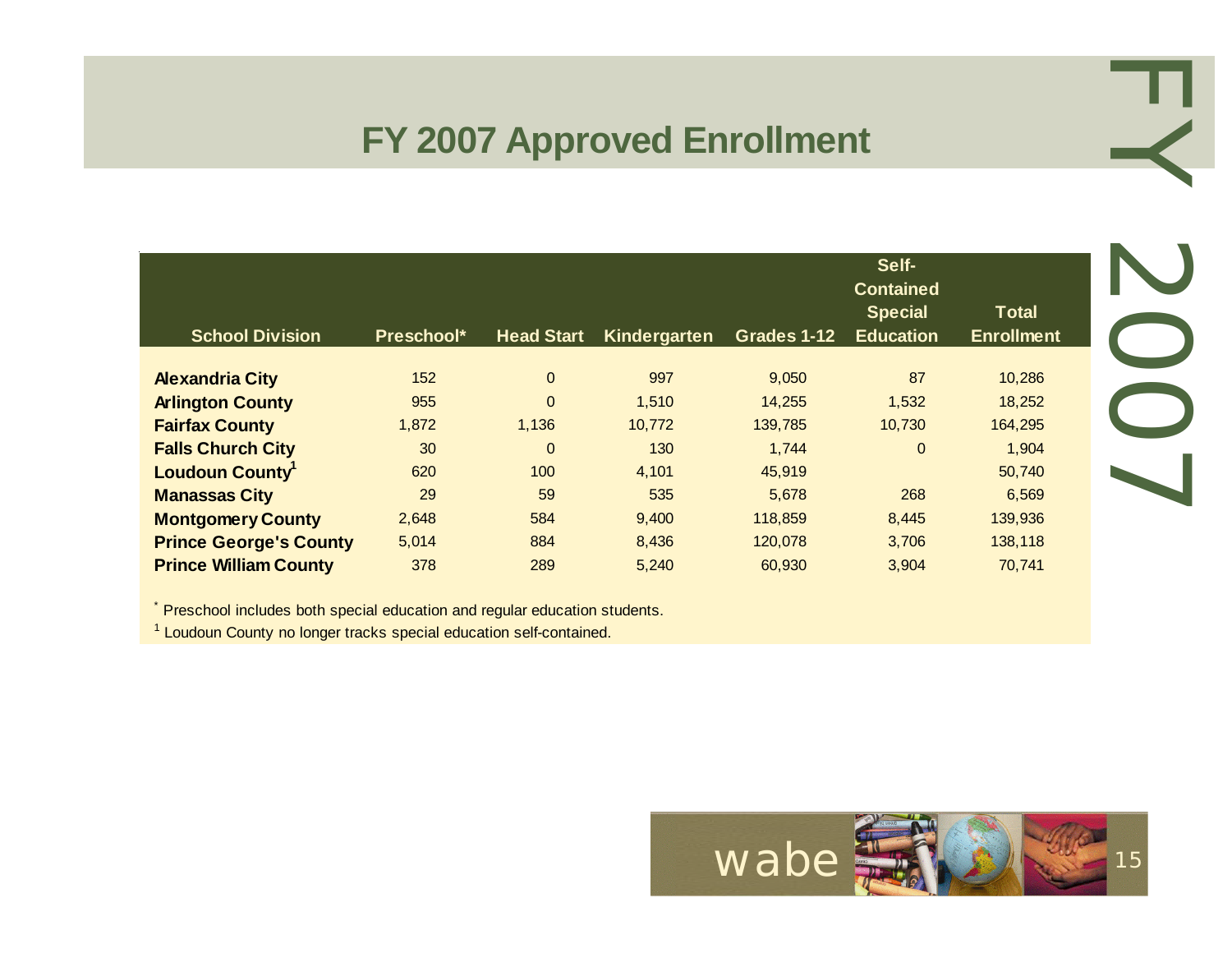| <b>School Division</b>                                                                                                                                                                                                                                                                                                                                                                                                                                             | FY 2006 Actual<br><b>Enrollment</b> | FY 2007 Approved<br><b>Enrollment</b> | <b>Percentage</b><br>of<br><b>FY 2006</b><br><b>Enrollment</b> | <b>Percentage</b><br><b>of</b><br><b>FY 2007</b><br><b>Enrollment</b> |
|--------------------------------------------------------------------------------------------------------------------------------------------------------------------------------------------------------------------------------------------------------------------------------------------------------------------------------------------------------------------------------------------------------------------------------------------------------------------|-------------------------------------|---------------------------------------|----------------------------------------------------------------|-----------------------------------------------------------------------|
| <b>Alexandria City</b>                                                                                                                                                                                                                                                                                                                                                                                                                                             | 2,223                               | 2,223                                 | 21.9%                                                          | 21.6%                                                                 |
| <b>Arlington County</b>                                                                                                                                                                                                                                                                                                                                                                                                                                            | 3,574                               | 3,324                                 | 19.4%                                                          | 18.2%                                                                 |
| <b>Fairfax County</b>                                                                                                                                                                                                                                                                                                                                                                                                                                              | 21,044                              | 21,813                                | 12.8%                                                          | 13.3%                                                                 |
| <b>Falls Church City</b>                                                                                                                                                                                                                                                                                                                                                                                                                                           | 185                                 | 187                                   | 9.8%                                                           | 9.8%                                                                  |
| <b>Loudoun County</b>                                                                                                                                                                                                                                                                                                                                                                                                                                              | 3,068                               | 3,600                                 | 6.5%                                                           | 7.1%                                                                  |
| <b>Manassas City</b>                                                                                                                                                                                                                                                                                                                                                                                                                                               | 1,586                               | 1,830                                 | 24.9%                                                          | 27.9%                                                                 |
|                                                                                                                                                                                                                                                                                                                                                                                                                                                                    |                                     |                                       | 9.7%                                                           | 9.8%                                                                  |
|                                                                                                                                                                                                                                                                                                                                                                                                                                                                    | 7,893                               | 8,672                                 | 5.8%                                                           | 6.3%                                                                  |
| <b>Prince William County</b>                                                                                                                                                                                                                                                                                                                                                                                                                                       | 7,019                               | 7,980                                 | 10.2%                                                          | 11.3%                                                                 |
| <b>Montgomery County</b><br><b>Prince George's County</b><br>Note: Programs for English speakers of other languages use several different names in the WABE districts, including English as a<br>Second Language, English for Learners of Other Languages, and English Language Learners. For the purposes of this document,<br>all such programs are referred to as English as a Second Language, and enrollment includes only those students receiving services. | 13,459                              | 13,650                                |                                                                |                                                                       |

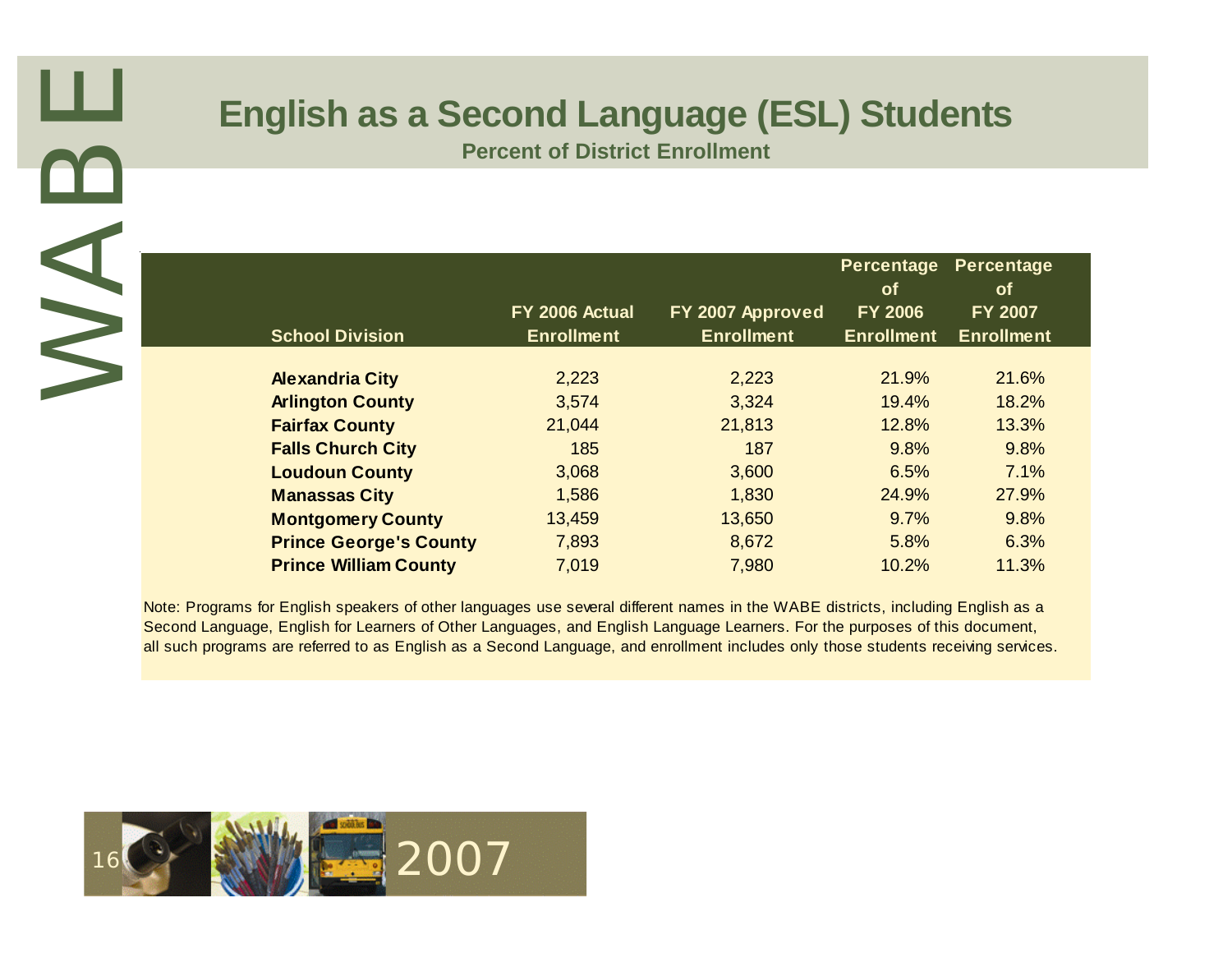### **English as a Second Language (ESL) Students**

**Percent of FY 2007 Total District Enrollment**



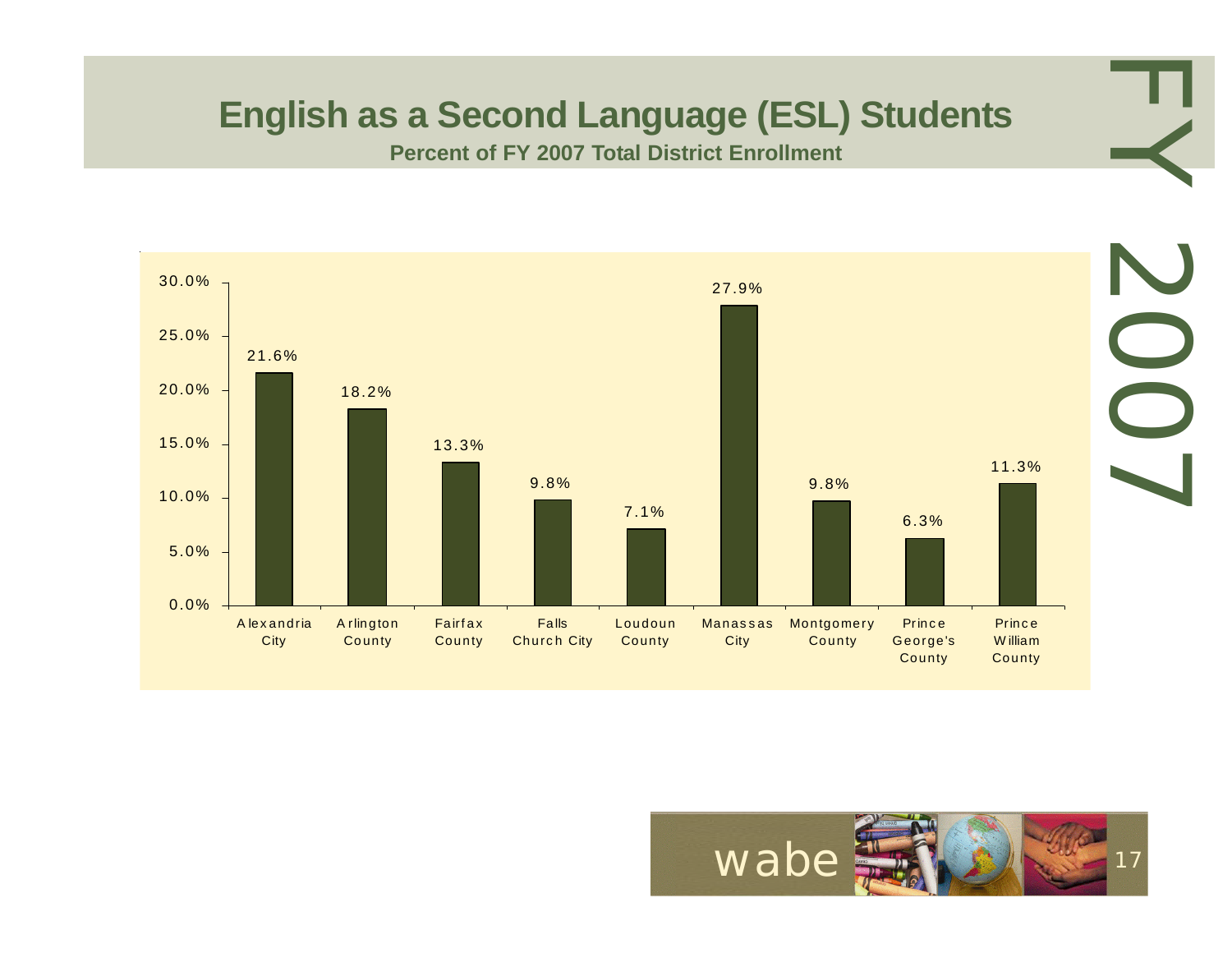**by WABE division**



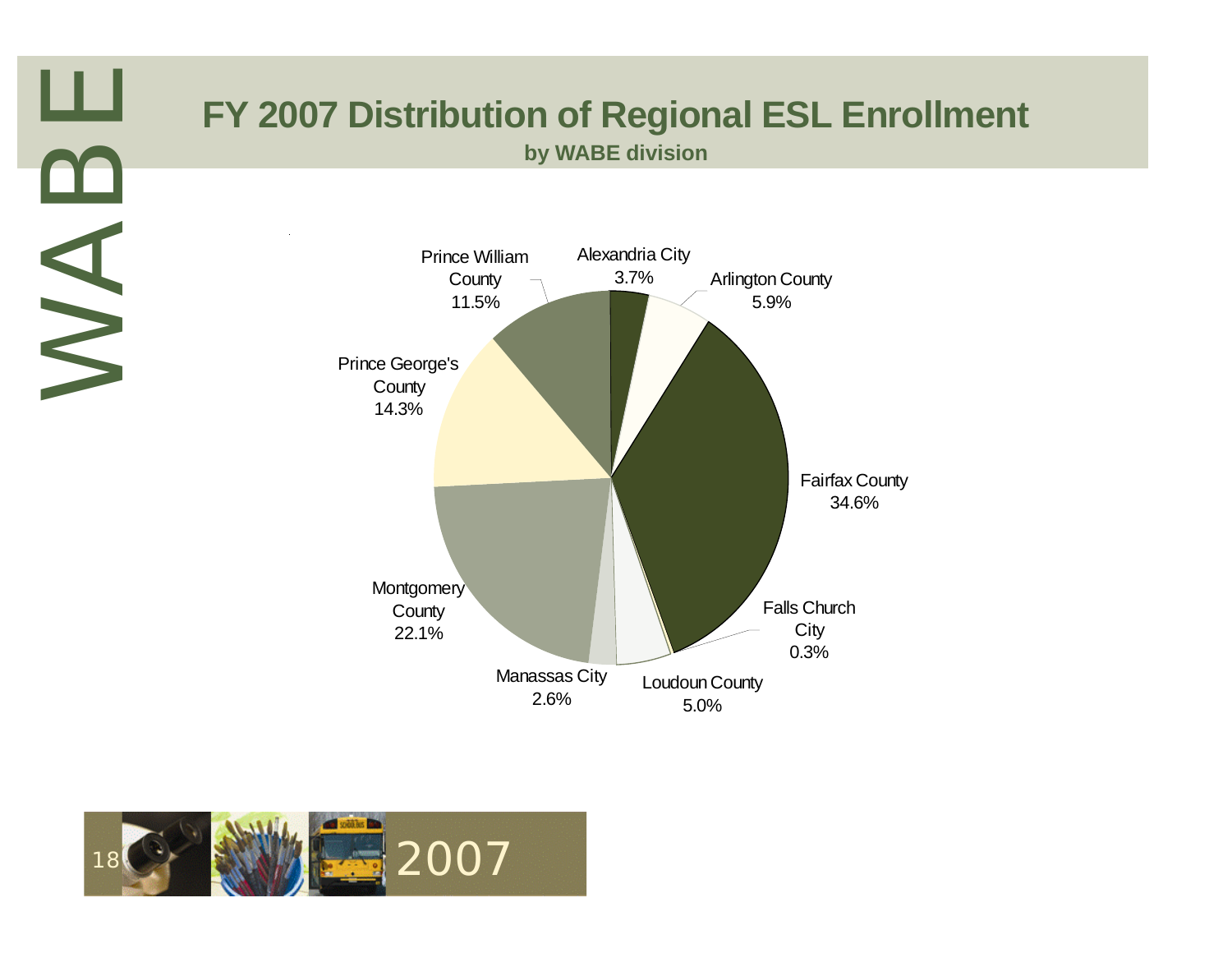### **Schools and Centers**

|                               |                   |                |                  |                | <b>Special</b>   |                    |              |
|-------------------------------|-------------------|----------------|------------------|----------------|------------------|--------------------|--------------|
| <b>School Division</b>        | <b>Elementary</b> | <b>Middle</b>  | <b>Secondary</b> | <b>High</b>    | <b>Education</b> | <b>Alternative</b> | <b>Total</b> |
|                               |                   |                |                  |                |                  |                    |              |
| <b>Alexandria City*</b>       | 13                | $\overline{2}$ |                  | $\overline{2}$ |                  |                    | 18           |
| <b>Arlington County</b>       | 22                | 5              |                  | 3              |                  | 3                  | 35           |
| <b>Fairfax County</b>         | 137               | 22             | 4                | 21             | 11               | 3                  | 198          |
| <b>Falls Church City</b>      | $\overline{2}$    |                |                  |                |                  |                    | 5            |
| <b>Loudoun County</b>         | 44                | 11             |                  | 10             |                  | 2                  | 68           |
| <b>Manassas City</b>          | 6                 |                |                  |                |                  |                    | 9            |
| <b>Montgomery County</b>      | 129               | 38             |                  | 26             | 6                |                    | 199          |
| <b>Prince George's County</b> | 138               | 28             |                  | 22             | 9                | 3                  | 200          |
| <b>Prince William County</b>  | 55                | 14             |                  | 10             |                  | 2                  | 85           |

\* Alexandria City maintains one high school which includes grades 10-12 and one building for 9th grade (for the purpose of SOL reporting this is counted as one high school).



EY 2007

LOOZ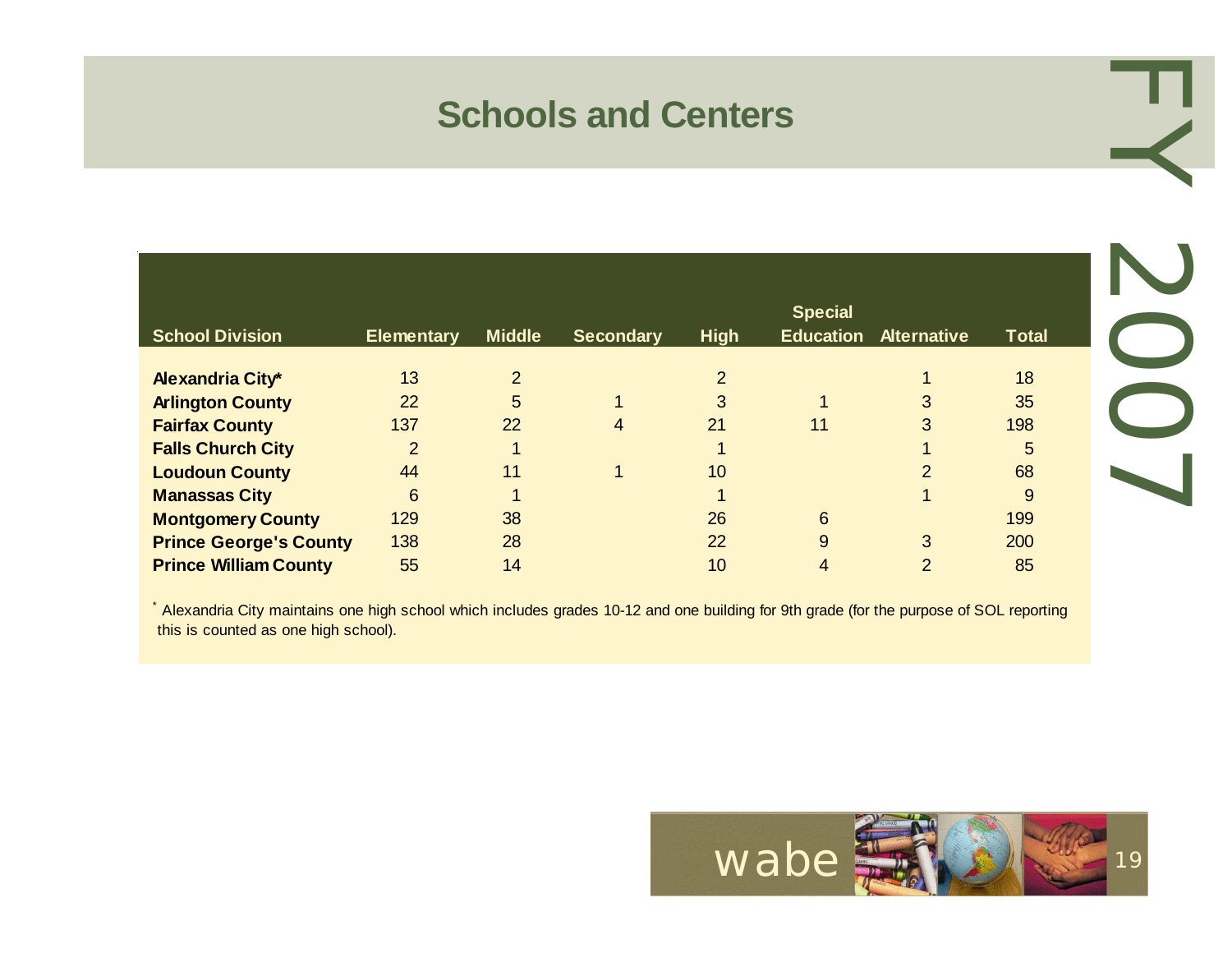# **Special Education Membership**

|                               |                   |         | <b>Unduplicated Special Education Membership</b> |              | <b>Total Special</b><br><b>Education</b> |
|-------------------------------|-------------------|---------|--------------------------------------------------|--------------|------------------------------------------|
| <b>School Division</b>        | <b>Pre-School</b> | Level 1 | <b>Self Contained</b>                            | <b>Total</b> | <b>Services</b>                          |
| <b>Alexandria City</b>        | 85                | 1,791   | 83                                               | 1,959        | 4,772                                    |
| <b>Arlington County</b>       | 147               | 1,438   | 1,263                                            | 2,848        | 5,074                                    |
| <b>Fairfax County</b>         | 1,776             | 11,020  | 10,889                                           | 23,685       | 41,742                                   |
| <b>Falls Church City</b>      | 22                | 236     |                                                  | 258          | 360                                      |
| <b>Loudoun County</b>         | 458               | 3,002   | $\overline{0}$                                   | 3,460        | 6,078                                    |
| <b>Manassas City</b>          | 50                | 513     | 265                                              | 828          | 1,017                                    |
| <b>Montgomery County</b>      | 649               | 8,645   | 7,996                                            | 17,290       | 23,997                                   |
| <b>Prince George's County</b> | 1,585             | 8,523   | 3,669                                            | 13,777       |                                          |
| <b>Prince William County</b>  | 646               | 4,351   | 3,817                                            | 8,814        | 11,126                                   |
|                               |                   |         |                                                  |              |                                          |

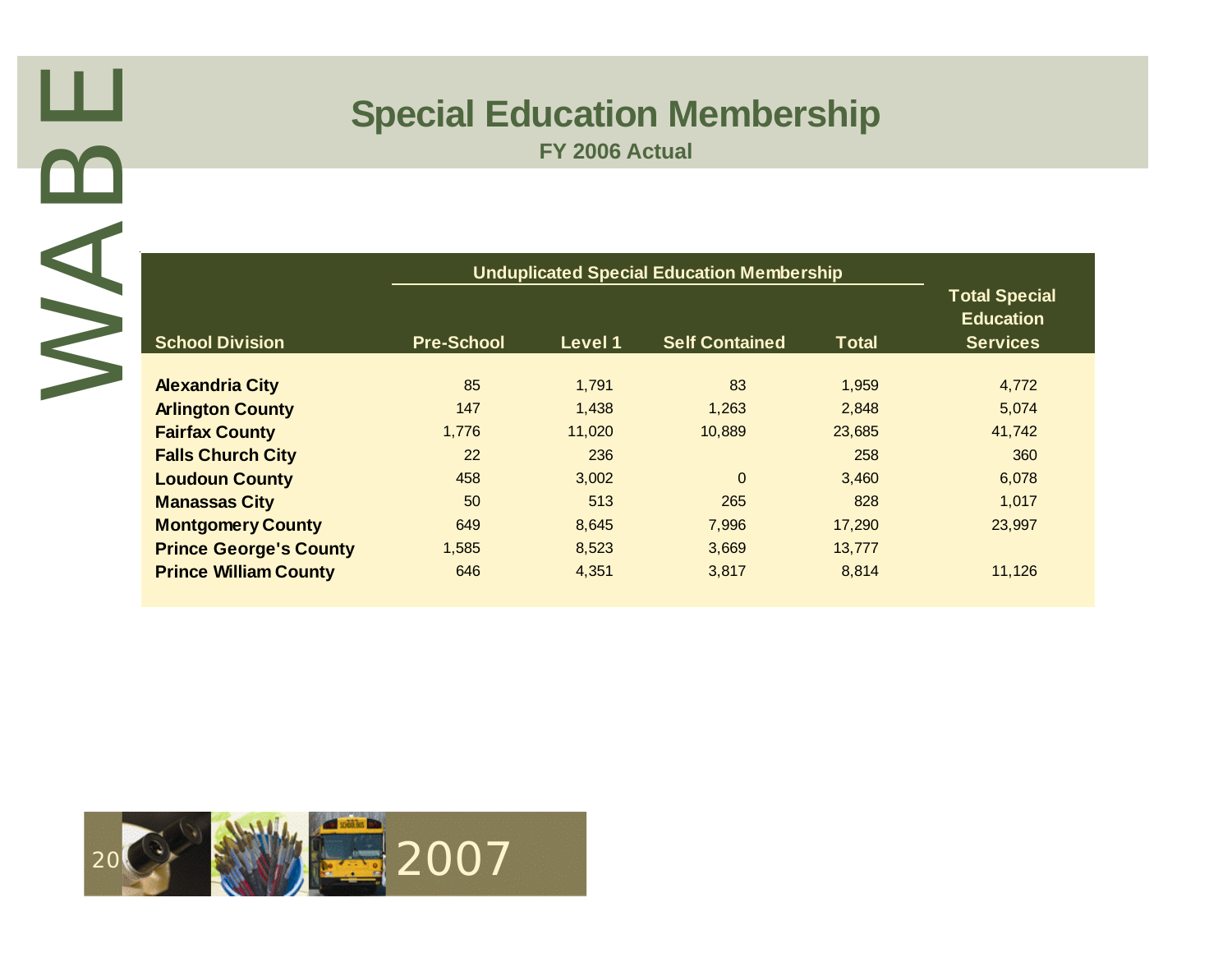# **Special Education Membership**

**FY 2007 Approved**

|                               |                   |         | <b>Unduplicated Special Education Membership</b> |              |                                                             |
|-------------------------------|-------------------|---------|--------------------------------------------------|--------------|-------------------------------------------------------------|
| <b>School Division</b>        | <b>Pre-School</b> | Level 1 | <b>Self Contained</b>                            | <b>Total</b> | <b>Total Special</b><br><b>Education</b><br><b>Services</b> |
| <b>Alexandria City</b>        | 142               | 1.078   | 87                                               | 1.307        | 3,189                                                       |
| <b>Arlington County</b>       | 222               | 1.243   | 1,532                                            | 2,997        | 5,223                                                       |
| <b>Fairfax County</b>         | 1,872             | 11,051  | 10,730                                           | 23,653       | 42,335                                                      |
| <b>Falls Church City</b>      | 22                | 236     | $\overline{0}$                                   | 258          | 360                                                         |
| <b>Loudoun County</b>         | 500               | 3,087   | $\mathbf 0$                                      | 3,587        | 6,365                                                       |
| <b>Manassas City</b>          | 40                | 536     | 268                                              | 844          | 1,075                                                       |
| <b>Montgomery County</b>      | 723               | 8,707   | 8,444                                            | 17,874       | 26,261                                                      |
| <b>Prince George's County</b> | 1,601             | 8,608   | 3,706                                            | 13,915       |                                                             |
| <b>Prince William County</b>  | 342               | 4,127   | 4,020                                            | 8,489        | 11,091                                                      |



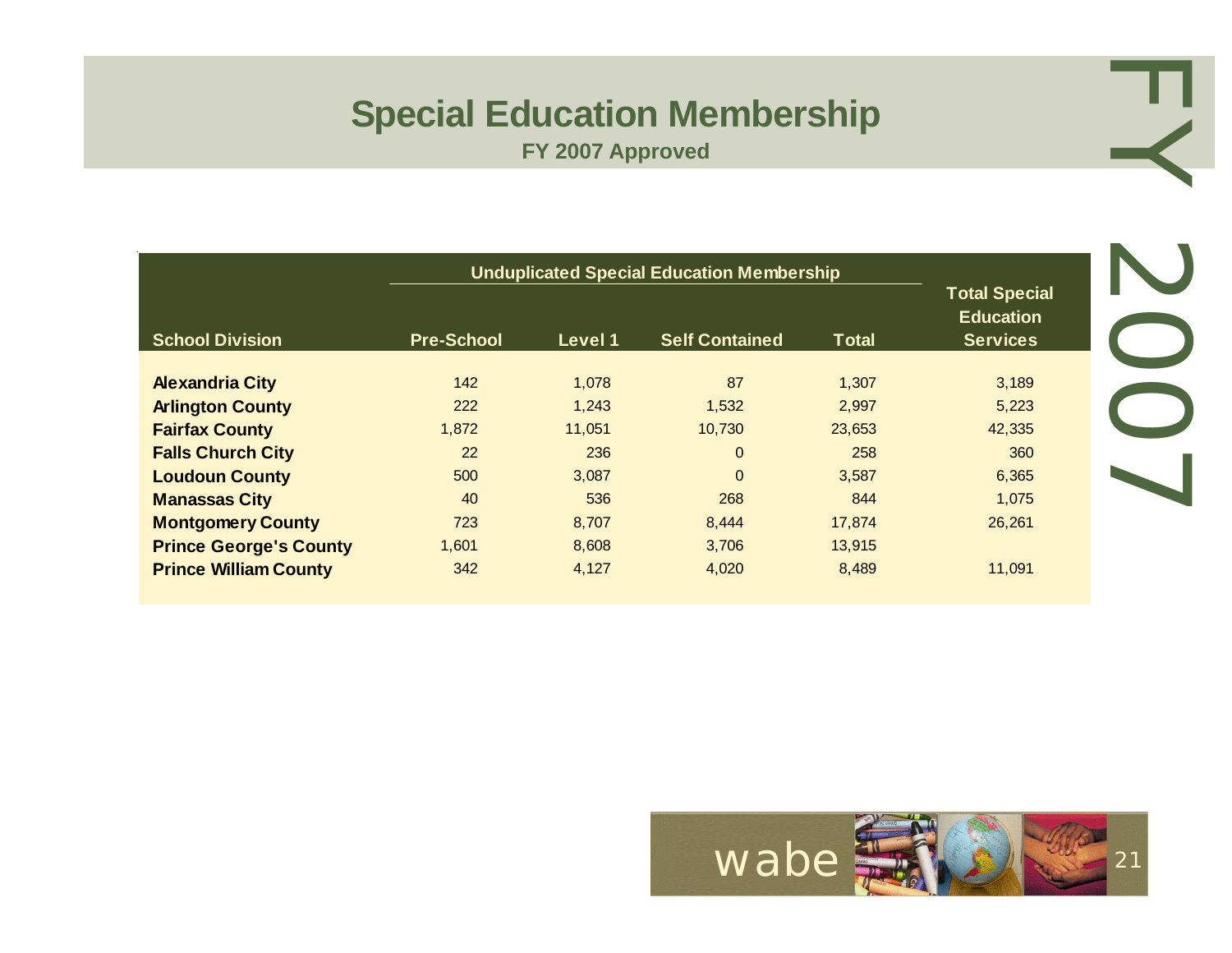### **FY 2007 Expenditure Data Definitions**

#### **Operating Fund or Budgeted Current Expenditures**

Example 19 and or Budgeted Current Expenditure<br>The data in this category includes all funds for day<br>approinting for operation of the school system summarized and special education instruction; may include grant<br>and special The data in this category includes all funds for day-to-day expenditures for operation of the school system such as regular and special education instruction; may include grants such as Head Start, NCLB, Impact Aid, Perkins, and grants associated with IDEA; transportation costs including costs for new and replacement buses; and building maintenance for educational programs. Budgeted current expenditures also include the employer's share of employee benefits whether paid by the school district, municipality, or the state. The expenditures are typically funded in the school operating fund.

#### **Construction and Renovation**

This category includes all expenditures (which are typically funded in a capital improvements fund or budget) for land, new construction, major renovations, and relocatable classrooms, whether funded by the school district, municipality, county, or state through bond sales or pay-as-you-go expenditures.

#### **Debt Service**

This category includes all payments for principal and interest on long-term debt whether paid by the school district, municipality, county, or state.

#### **Food Service**

This data includes all expenditures for the school food services program regardless of the funding source (federal, state, and local subsidies and food sales).

#### **Other Governmental Funds**

This category includes other Governmental Funds expenditures not included elsewhere, such as:

- Grants budgeted in a fund other than those listed previously
- Adult education, defined as any remedial, enrichment, or makeup course or program offered outside of the regular school year
- Summer school, defined as any remedial, enrichment, or makeup course or program offered outside of the regular school year
- Other expenditures not defined elsewhere and defined within the chart

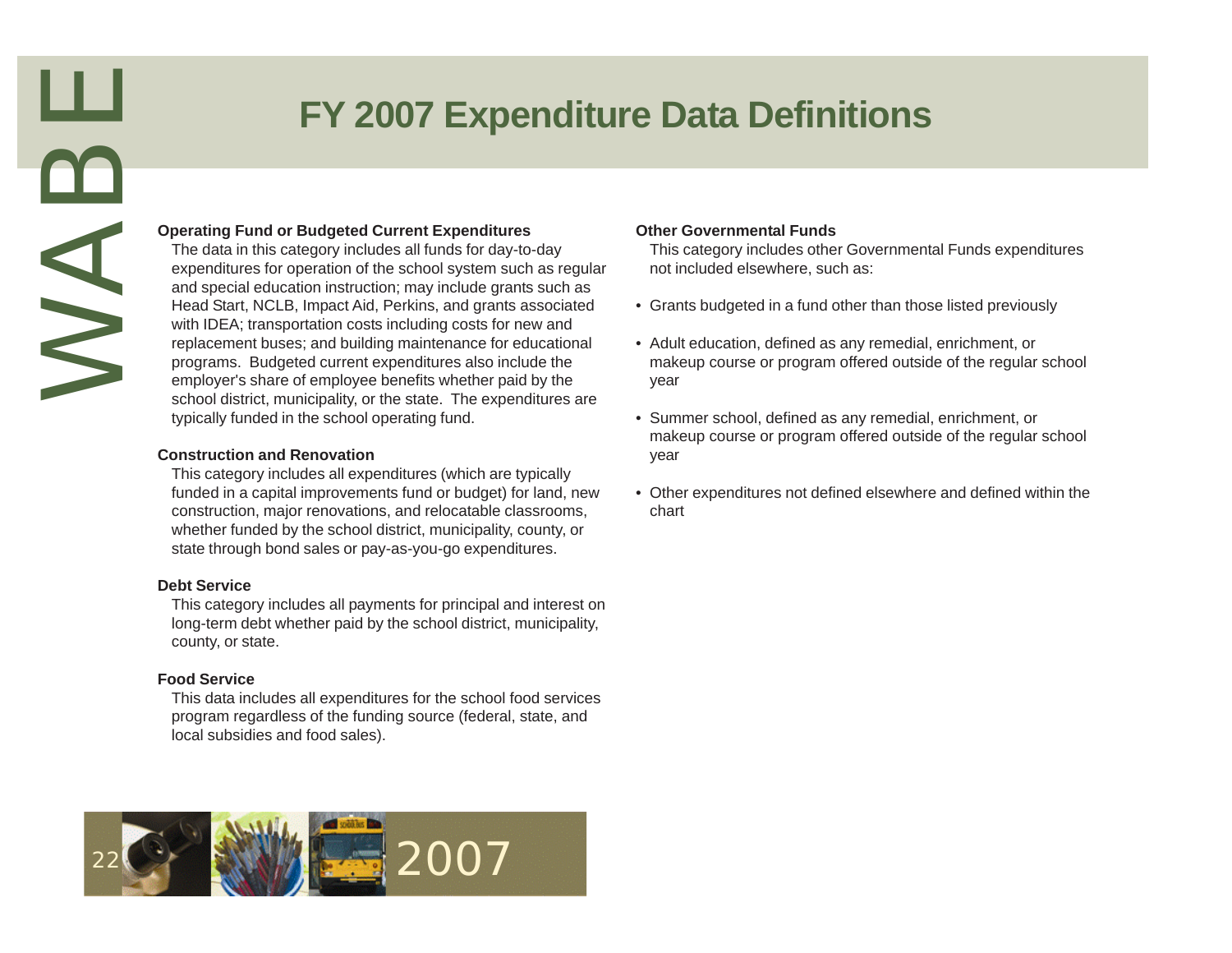### **FY 2007 Approved Fund Expenditures**

| <b>School Division</b>        | <b>Operating</b><br>Fund* | <b>Construction</b><br><b>Fund</b> | <b>Debt</b><br><b>Service</b> | Food<br><b>Fund</b> | <b>Other</b><br>Governmental<br><b>Funds</b> | <b>Total</b><br><b>Expenditures</b> |
|-------------------------------|---------------------------|------------------------------------|-------------------------------|---------------------|----------------------------------------------|-------------------------------------|
| <b>Alexandria City</b>        | \$191,459,957             | \$20,797,640                       | \$10,749,041                  | \$4,392,427         | \$6,174,313                                  | \$233,573,378                       |
| <b>Arlington County</b>       | \$325,376,289             | \$65,752,381                       | \$25,708,630                  | \$5,866,102         | \$23,904,784                                 | \$446,608,186                       |
| <b>Fairfax County</b>         | \$2,115,465,335           | \$155,586,022                      | \$139,783,451                 | \$62,372,938        | \$58,583,052                                 | \$2,531,790,798                     |
| <b>Falls Church City</b>      | \$33,963,459              | \$675,000                          | \$3,042,597                   | \$760,600           | \$1,670,572                                  | \$40,112,228                        |
| <b>Loudoun County</b>         | \$603,016,923             | \$179,636,000                      | \$102,592,790                 | \$18,528,586        | \$2,563,739                                  | \$906,338,038                       |
| <b>Manassas City</b>          | \$79,878,151              | \$1,700,000                        | \$6,827,644                   | \$2,915,221         | \$0                                          | \$91,321,016                        |
| <b>Montgomery County</b>      | \$1,902,352,118           | \$232,183,357                      | \$97,404,250                  | \$44,373,243        | \$19,011,888                                 | \$2,295,324,856                     |
| <b>Prince George's County</b> | \$1,493,401,600           | \$129,850,000                      | \$43,514,972                  | \$62,314,525        | \$0                                          | \$1,729,081,097                     |
| <b>Prince William County</b>  | \$739,693,085             | \$208,968,000                      | \$52,933,029                  | \$25,799,398        | \$91,302,828                                 | \$1,118,696,340                     |

Note: Governmental Funds only - excludes Proprietary and Fiduciary Funds.

\* Funds for entitlement grants are included in Operating Funds, even for districts that do not include those expenditures in the operating fund.



EY 2007 LOOZ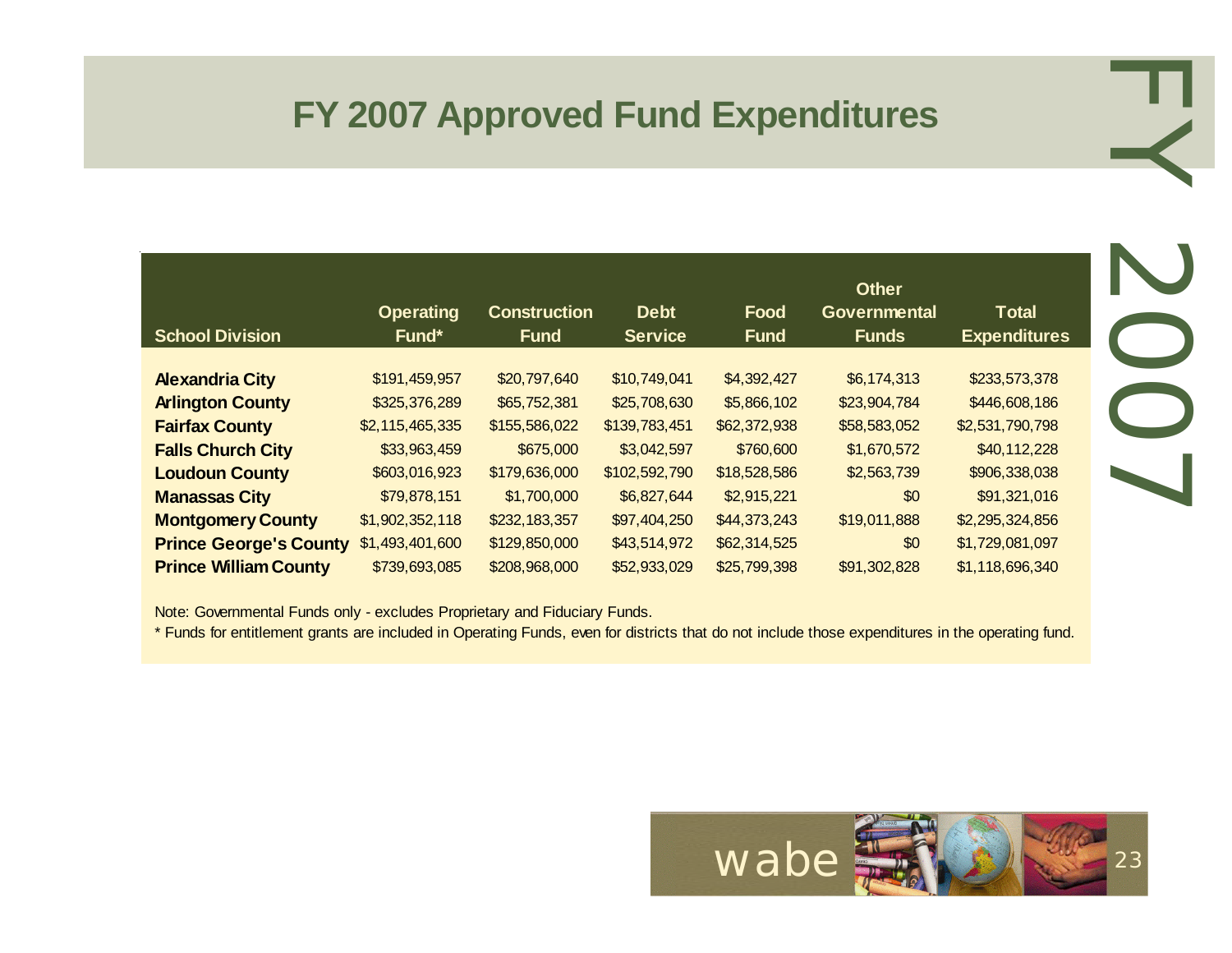### **FY 2007 Sources of Revenue**

|                                                                                                                                                                     | Federal       |                            | <b>State</b>        |                            | Local                 |                            | <b>Other</b>      |                            |                 |
|---------------------------------------------------------------------------------------------------------------------------------------------------------------------|---------------|----------------------------|---------------------|----------------------------|-----------------------|----------------------------|-------------------|----------------------------|-----------------|
| <b>School Division</b>                                                                                                                                              | <b>Amount</b> | <b>Percent</b><br>of Total | <b>Amount</b>       | <b>Percent</b><br>of Total | <b>Amount</b>         | <b>Percent</b><br>of Total | <b>Amount</b>     | <b>Percent</b><br>of Total |                 |
| Alexandria City*                                                                                                                                                    | \$7,717,120   | 4.0%                       | \$27,922,000 14.6%  |                            | \$145,814,643 76.2%   |                            | \$10,006,194 5.2% |                            | \$191,459,957   |
| <b>Arlington County*</b>                                                                                                                                            | \$8,321,000   | 2.6%                       | \$44,914,625 13.8%  |                            | \$267,798,249 82.3%   |                            | \$4,342,415 1.3%  |                            | \$325,376,289   |
| <b>Fairfax County*</b>                                                                                                                                              | \$39,977,429  | 1.9%                       | \$441,578,889 21.2% |                            | \$1,525,218,089 73.1% |                            | \$78,468,560 3.8% |                            | \$2,085,242,967 |
| <b>Falls Church City</b>                                                                                                                                            | \$707,694     | 2.1%                       | \$4,743,678 14.0%   |                            | \$27,196,087 80.1%    |                            | \$1,316,000 3.9%  |                            | \$33,963,459    |
| <b>Loudoun County</b>                                                                                                                                               | \$9,797,515   | 1.6%                       | \$148,904,030 24.7% |                            | \$441,470,429 73.2%   |                            | \$2,844,949 0.5%  |                            | \$603,016,923   |
| <b>Manassas City</b>                                                                                                                                                | \$2,954,955   | 3.7%                       | \$32,280,967 40.4%  |                            | \$41,104,442 51.5%    |                            | \$3,537,787 4.4%  |                            |                 |
| <b>Montgomery County</b>                                                                                                                                            | \$65,014,851  | 3.6%                       | \$335,398,368 18.6% |                            | \$1,380,770,860 76.7% |                            | \$18,260,445 1.0% |                            | \$1,799,444,524 |
| <b>Prince George's County</b>                                                                                                                                       | \$93,873,297  | 6.3%                       | \$785,318,130 52.6% |                            | \$602,243,300 40.3%   |                            | \$11,966,873 0.8% |                            | \$1,493,401,600 |
| <b>Prince William County</b>                                                                                                                                        | \$24,988,678  | 3.4%                       | \$349,931,552 47.3% |                            | \$349,837,827 47.3%   |                            | \$14,935,028 2.0% |                            | \$739,693,085   |
| *Funds for entitlement grants are included here in Operating Fund for consistency with other districts, although these funds are not part of the Operating<br>Fund. |               |                            |                     |                            |                       |                            |                   |                            |                 |

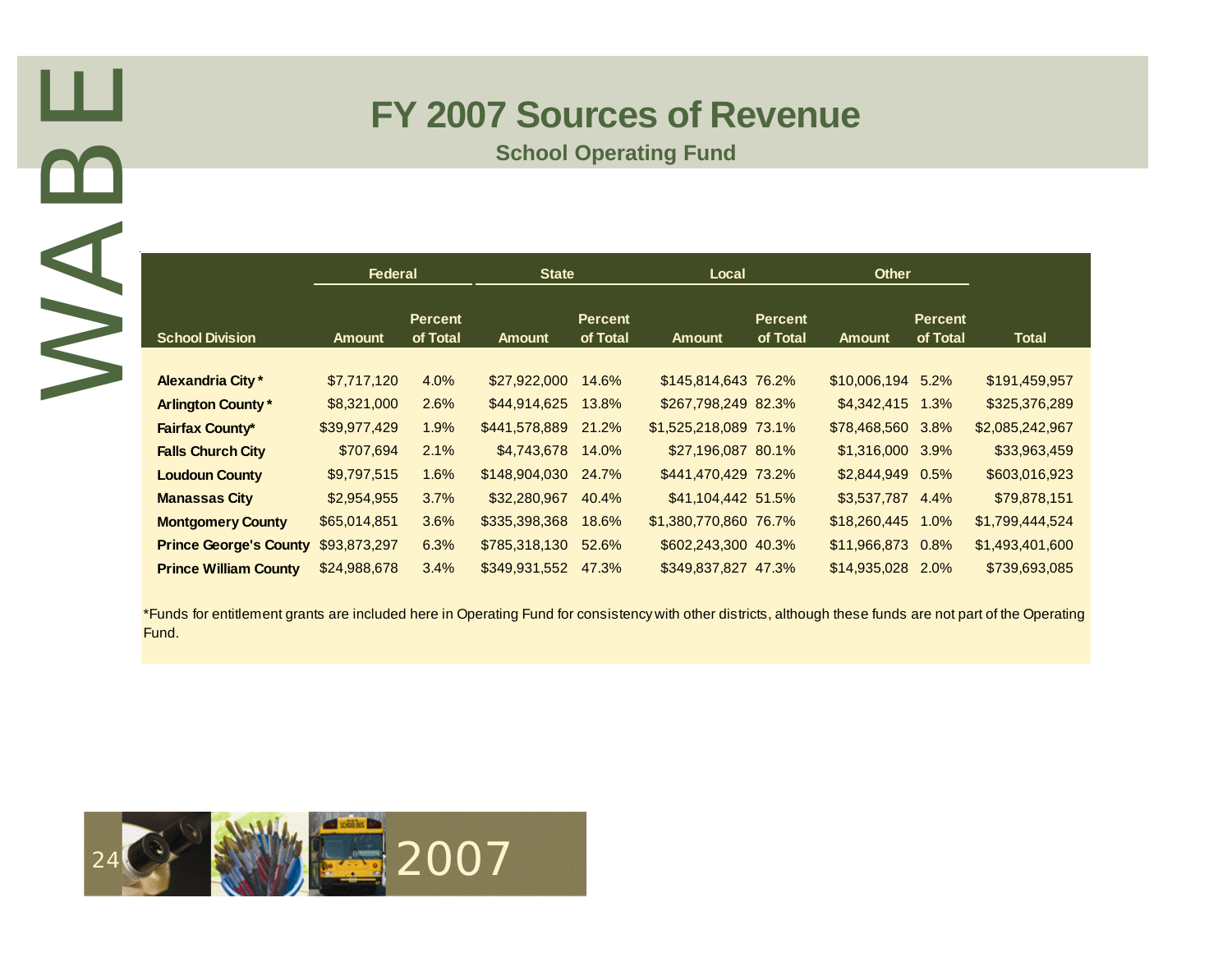### **FY 2007 Local Funding Effort**

| FY 2007 Local Funding Effort  |                                                            |                                                                      |                                                                         |  |  |  |  |
|-------------------------------|------------------------------------------------------------|----------------------------------------------------------------------|-------------------------------------------------------------------------|--|--|--|--|
| <b>School Division</b>        | <b>City/County</b><br><b>General Fund</b><br><b>Amount</b> | <b>City/County</b><br><b>Approved School</b><br><b>Disbursements</b> | <b>Percent of</b><br><b>General Fund</b><br><b>Disbursed to Schools</b> |  |  |  |  |
|                               |                                                            |                                                                      |                                                                         |  |  |  |  |
| <b>Alexandria City</b>        | \$493,700,000                                              | \$160,622,662                                                        | 32.5%                                                                   |  |  |  |  |
| <b>Arlington County</b>       | \$828,885,753                                              | \$318,015,028                                                        | 38.4%                                                                   |  |  |  |  |
| <b>Fairfax County</b>         | \$3,213,678,996                                            | \$1,667,487,457                                                      | 51.9%                                                                   |  |  |  |  |
| <b>Falls Church City</b>      | \$67,036,258                                               | \$30,694,691                                                         | 45.8%                                                                   |  |  |  |  |
| <b>Loudoun County</b>         | \$746,796,776                                              | \$544,991,456                                                        | 73.0%                                                                   |  |  |  |  |
| <b>Manassas City</b>          | \$95,305,655                                               | \$47,009,780                                                         | 49.3%                                                                   |  |  |  |  |
|                               |                                                            |                                                                      | 61.1%                                                                   |  |  |  |  |
| <b>Montgomery County</b>      | \$2,983,309,000                                            | \$1,821,809,000                                                      |                                                                         |  |  |  |  |
| <b>Prince George's County</b> | \$2,373,251,300                                            | \$645,758,272                                                        | 27.2%                                                                   |  |  |  |  |

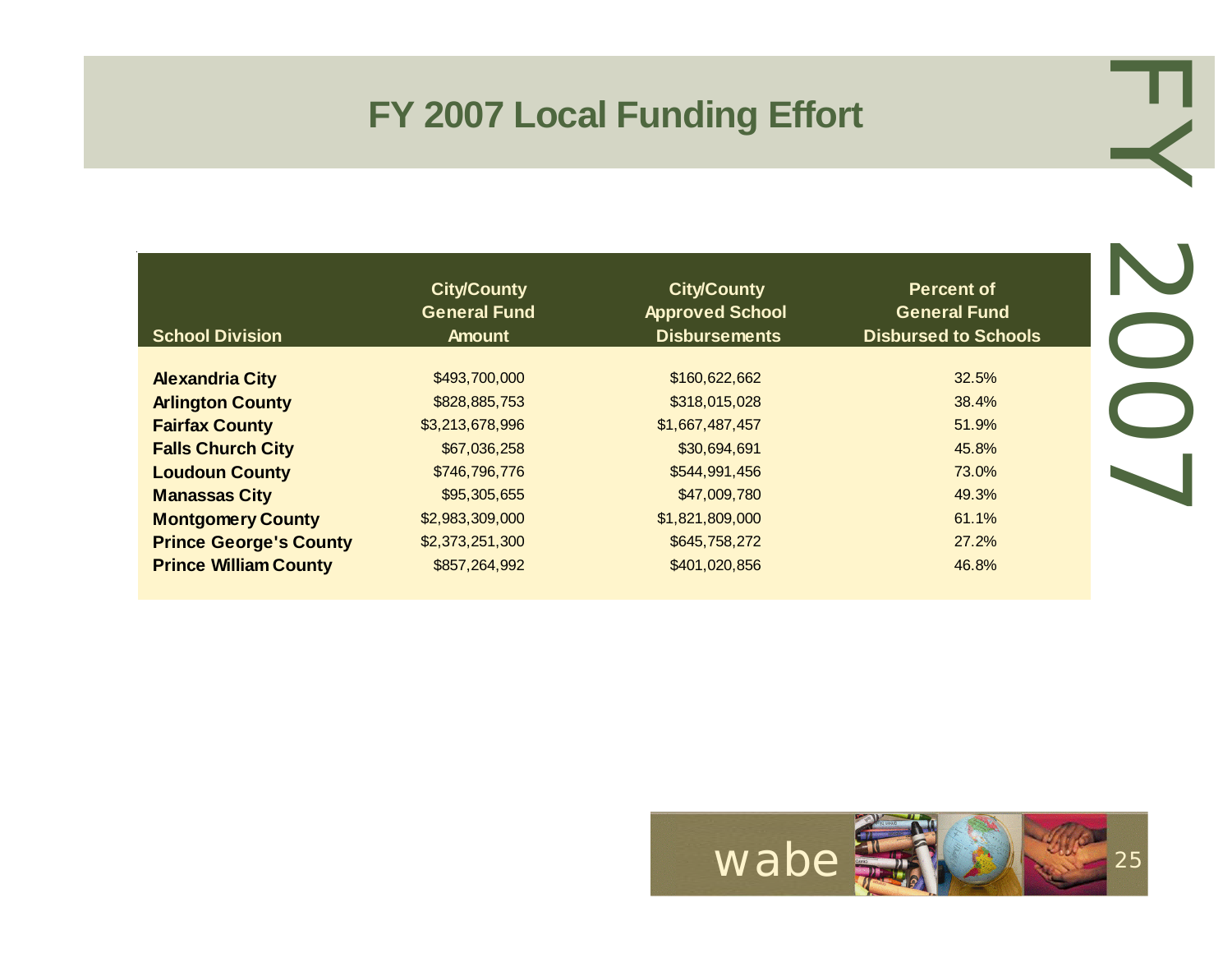### **FY 2007 Sources of Revenue**

**Percent of Total Operating Fund**



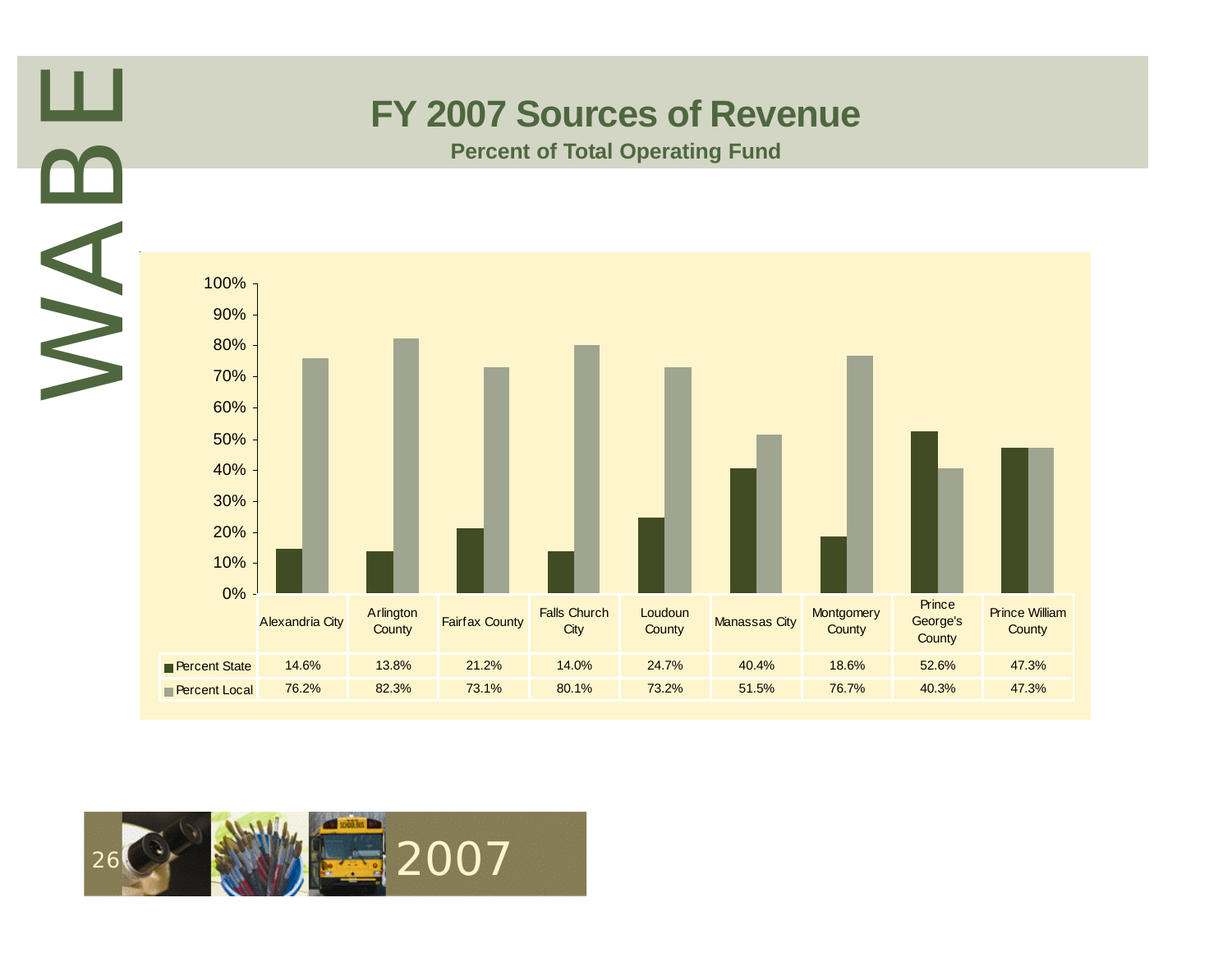# **FY 2007 Approved Staffing**

|                                                   |                           | <b>FY 2007 Approved Staffing</b><br><b>Students Per Teacher</b> |                |                |
|---------------------------------------------------|---------------------------|-----------------------------------------------------------------|----------------|----------------|
|                                                   |                           |                                                                 |                |                |
|                                                   |                           |                                                                 | Middle /       | Secondary/     |
| <b>School Division</b>                            | Kindergarten              | <b>Elementary</b>                                               | Intermediate   | <b>High</b>    |
|                                                   |                           |                                                                 |                |                |
| <b>Alexandria City</b><br><b>Arlington County</b> | 20.00<br>22.00            | 20.00<br>Grade 1 20.00                                          | 25.00<br>22.40 | 25.00<br>23.40 |
|                                                   |                           | Grades 2-3 22.00                                                |                |                |
|                                                   |                           | Grades 4-5 24.00                                                |                |                |
| <b>Fairfax County<sup>1</sup></b>                 | 25.25                     | 25.25                                                           | 25.90          | 28.50          |
| <b>Falls Church City</b>                          | 20.00                     | 20.00                                                           | 22.00          | 22.00          |
| <b>Loudoun County</b>                             | 22.00                     | 22.00                                                           | 21.60          | 25.90          |
| <b>Manassas City</b>                              | 22.00                     | 22.00                                                           | 22.00          | 22.00          |
| <b>Montgomery County</b>                          | half day / full day 21.40 | 22.60                                                           | 28.30          | 30.10          |
|                                                   | focus schools 17.00       |                                                                 |                |                |
|                                                   |                           |                                                                 |                |                |
| <b>Prince George's County</b>                     | 22.00                     | Grades 1-2 22.00                                                | 30.00          | 21.39          |
|                                                   |                           | Grades 3-6 25.00                                                |                |                |

<sup>1</sup> For a complete listing of staffing formulas, see the Fairfax County Public Schools website.

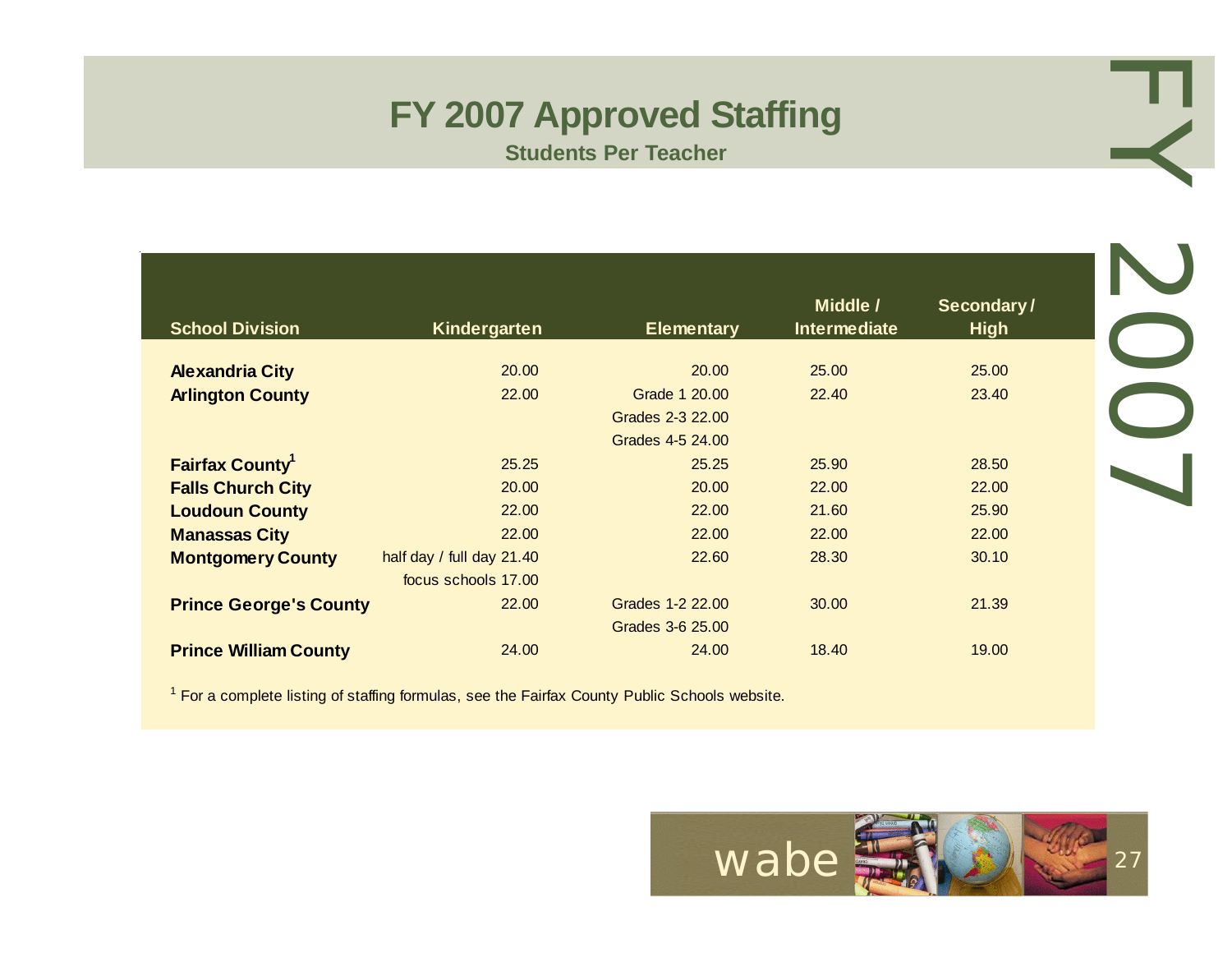### **FY 2007 Average Class Size**

|                                                                                                                                                                                                                                                                                                                                                                                                                   |                   | <b>Students per Classroom Teacher</b> |                           |                   | <b>Students per Teacher-Scale Position</b> |                           |
|-------------------------------------------------------------------------------------------------------------------------------------------------------------------------------------------------------------------------------------------------------------------------------------------------------------------------------------------------------------------------------------------------------------------|-------------------|---------------------------------------|---------------------------|-------------------|--------------------------------------------|---------------------------|
| <b>School Division</b>                                                                                                                                                                                                                                                                                                                                                                                            | <b>Elementary</b> | Middle /<br>Intermediate              | Secondary/<br><b>High</b> | <b>Elementary</b> | Middle /<br>Intermediate                   | Secondary/<br><b>High</b> |
| <b>Alexandria City</b>                                                                                                                                                                                                                                                                                                                                                                                            | 18.8              | 16.0                                  | 17.5                      | 7.2               | 10.8                                       |                           |
| <b>Arlington County<sup>1</sup></b>                                                                                                                                                                                                                                                                                                                                                                               | 19.2              | 19.5                                  | 18.5                      | 11.1              | 15.4                                       |                           |
| <b>Fairfax County</b>                                                                                                                                                                                                                                                                                                                                                                                             | 20.7              | 23.1                                  | 23.9                      | 12.8              | 17.5                                       |                           |
| <b>Falls Church City</b>                                                                                                                                                                                                                                                                                                                                                                                          | 21.1              | 23.3                                  | 19.3                      | 11.2              | 10.2                                       |                           |
| <b>Loudoun County</b>                                                                                                                                                                                                                                                                                                                                                                                             | 22.8              | 19.6                                  | 23.3                      | 16.3              | 15.3                                       |                           |
| <b>Manassas City</b>                                                                                                                                                                                                                                                                                                                                                                                              | 19.1              | 18.4                                  | 19.0                      | 12.7              | 17.3                                       |                           |
| <b>Montgomery County</b>                                                                                                                                                                                                                                                                                                                                                                                          | 19.6              | 24.9                                  | 25.7                      | 13.6              | 20.6                                       |                           |
| <b>Prince George's County</b>                                                                                                                                                                                                                                                                                                                                                                                     | 16.0              | 18.4                                  | 22.7                      | 15.0              | 17.4                                       |                           |
| <b>Prince William County</b>                                                                                                                                                                                                                                                                                                                                                                                      | 18.6              | 21.3                                  | 21.9                      | 15.3              | 18.7                                       |                           |
| Note: Average class size when all teacher-scale positions are included (i.e., classroom teachers and other teachers such as librarians, reading,<br>music, art, PE, etc.). Excludes pre-K teachers and students and self-contained special education teachers and students.<br><sup>1</sup> Arlington: Preschool and self-contained students and teachers are not included in the average class size calculation. |                   |                                       |                           |                   |                                            |                           |

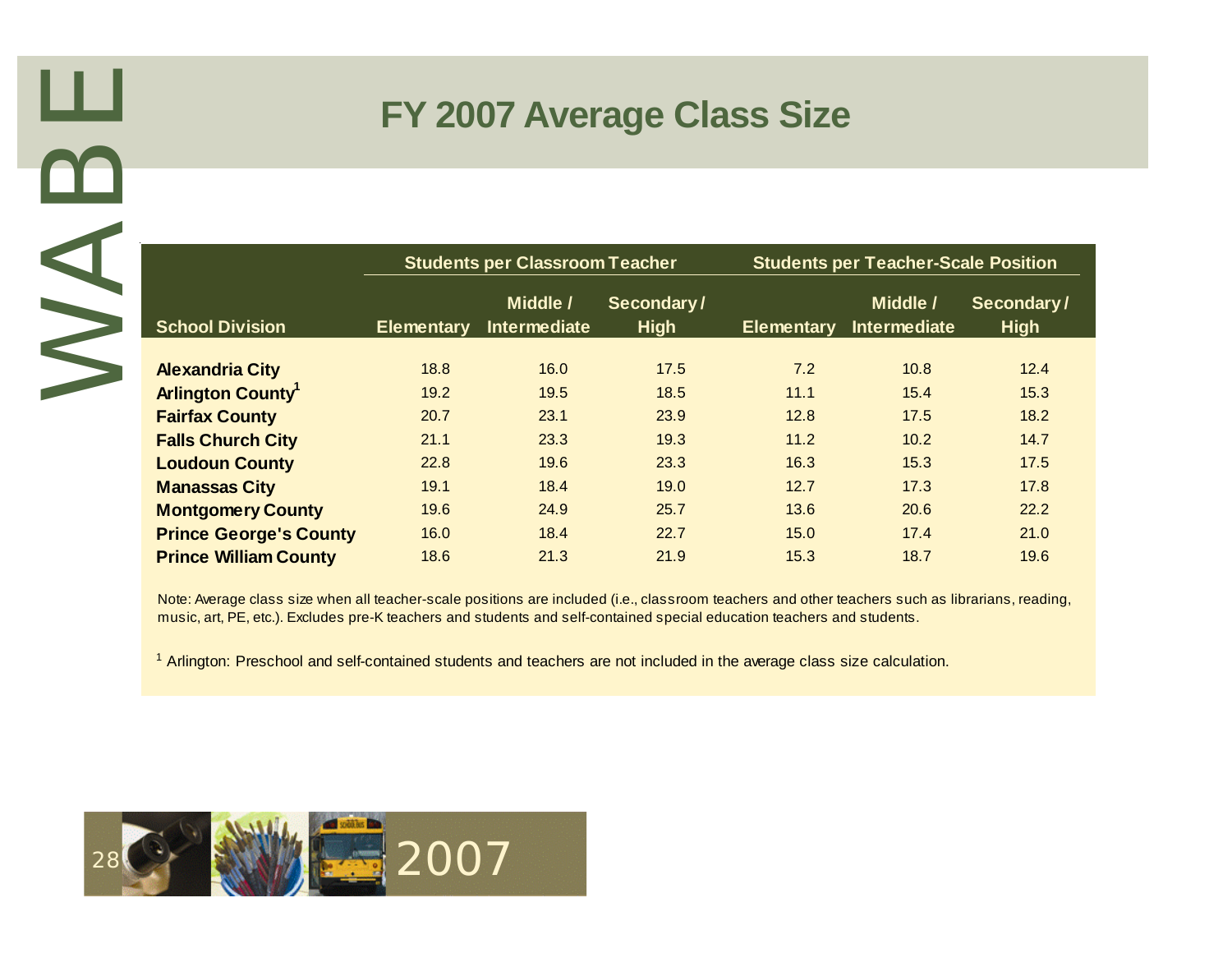### **FY 2007 Cost Per Pupil**

| <b>School Division</b>        | FY 2007 Approved |
|-------------------------------|------------------|
|                               |                  |
| <b>Alexandria City</b>        | \$18,232         |
| <b>Arlington County</b>       | \$17,958         |
| <b>Falls Church City</b>      | \$17,700         |
| <b>Montgomery County</b>      | \$13,446         |
| <b>Fairfax County</b>         | \$12,853         |
| <b>Manassas City</b>          | \$12,036         |
| <b>Loudoun County</b>         | \$12,023         |
| <b>Prince William County</b>  | \$10,378         |
| <b>Prince George's County</b> | \$10,332         |

EY 2007 LOOZ

Note: Uniform formulas were developed by the WABE committee for consistency areawide. These numbers are comparable. However, the cost per pupil reported here may differ from that reported in individual districts' budget documents or other reports.

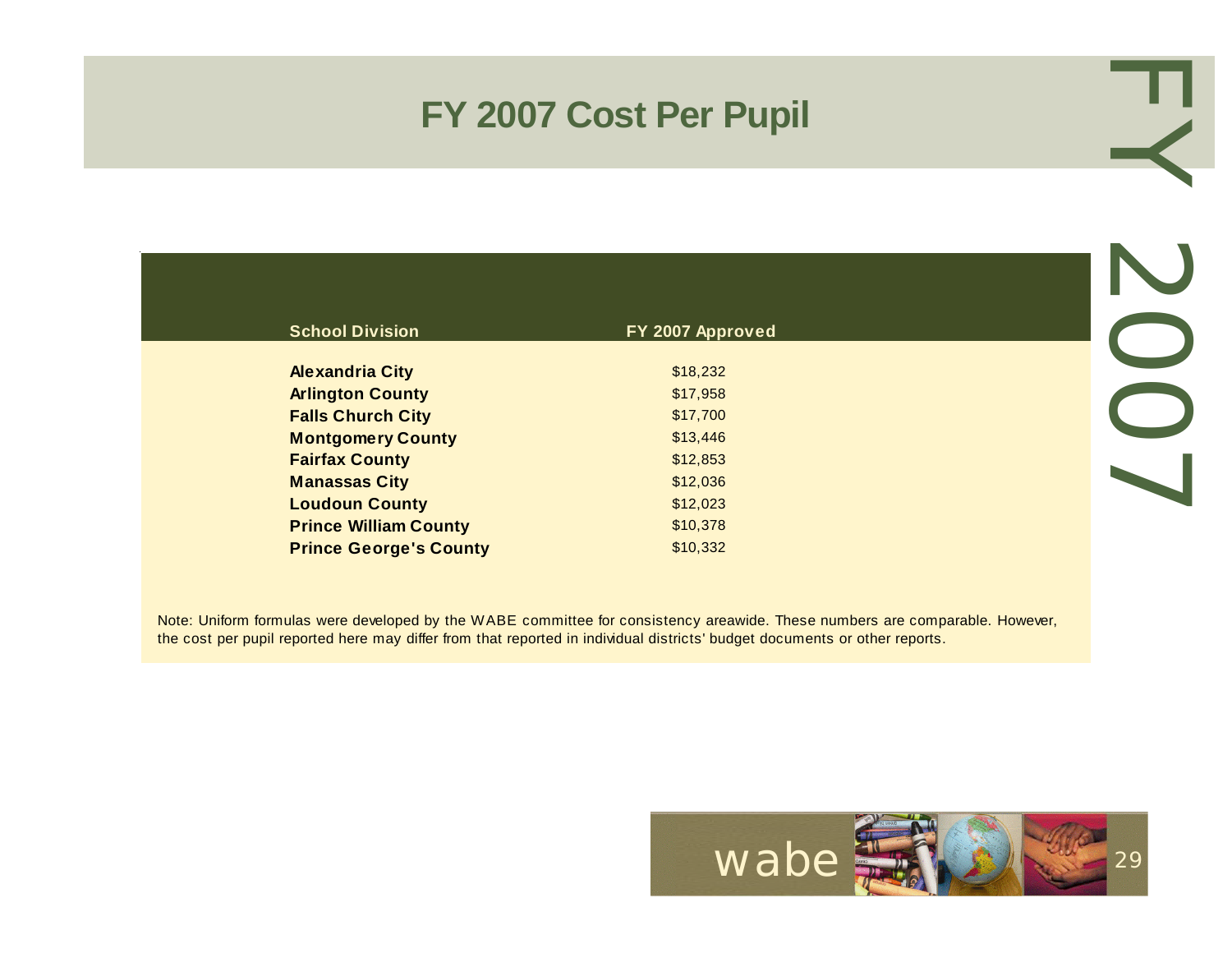

### **FY 2007 Cost Per Pupil**



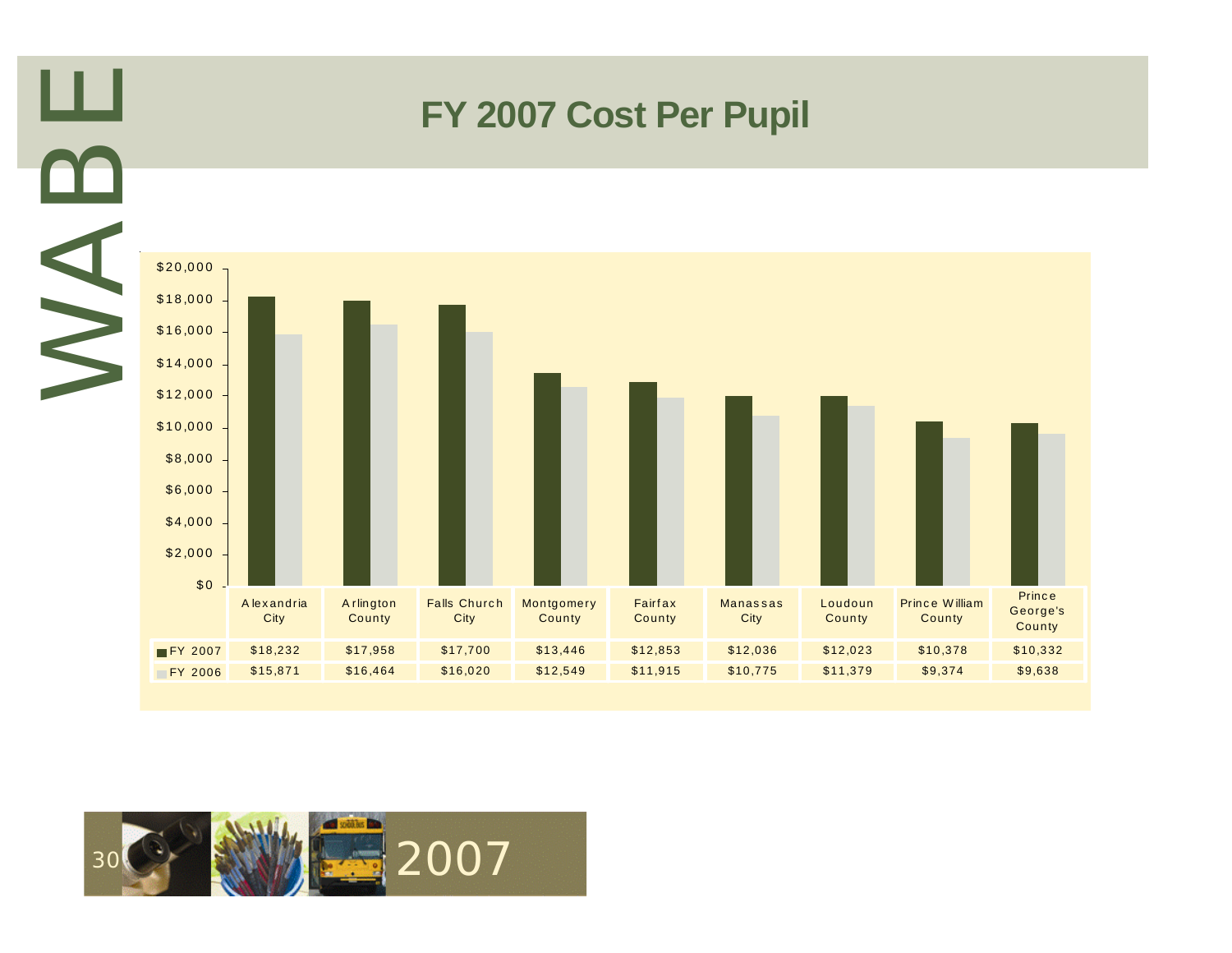# **FY 2007 Authorized Position Definitions**

#### **School-Based Positions**

- Classroom Teachers: Include all instructors under contract, regular classroom teachers, special education teachers, vocational education teachers, speech therapists, physical therapists, guidance counselors, librarians, homebound teachers under contract, music, physical education, and itinerant teachers
- School-Based Administrators: Include principals, assistant principals, guidance directors, and student activity directors
- Instructional Assistants: Include instructional aides and teacher aides
- Nonmanagement/All Others: Include school clerical staff, custodial staff, and other school-based support positions

#### **Nonschool-Based Positions**

- Technical /Support: Include accountants, financial analysts, personnel analysts, management analysts, computer programmers and analysts, professional engineers, and architects
- Management: Include directors, coordinators, senior analysts, department administrators and supervisors, special assistants, executive assistants, and area administrators

• Educational Specialists: Examples include curriculum specialists, program specialists, nonschool-based social workers, psychologists, and psychometrists

EY 2007

SOOT

- Clerical: Include nonschool-based clerical staff
- Custodial/Maintenance: Include nonschool-based custodial, maintenance, print shop, and warehouse employees

#### **Leadership Team/Cabinet**

• Division, Deputy, Associate, Assistant, and Area Superintendents

#### **Other Positions**

• Bus drivers, bus drivers' aides, and cafeteria staff

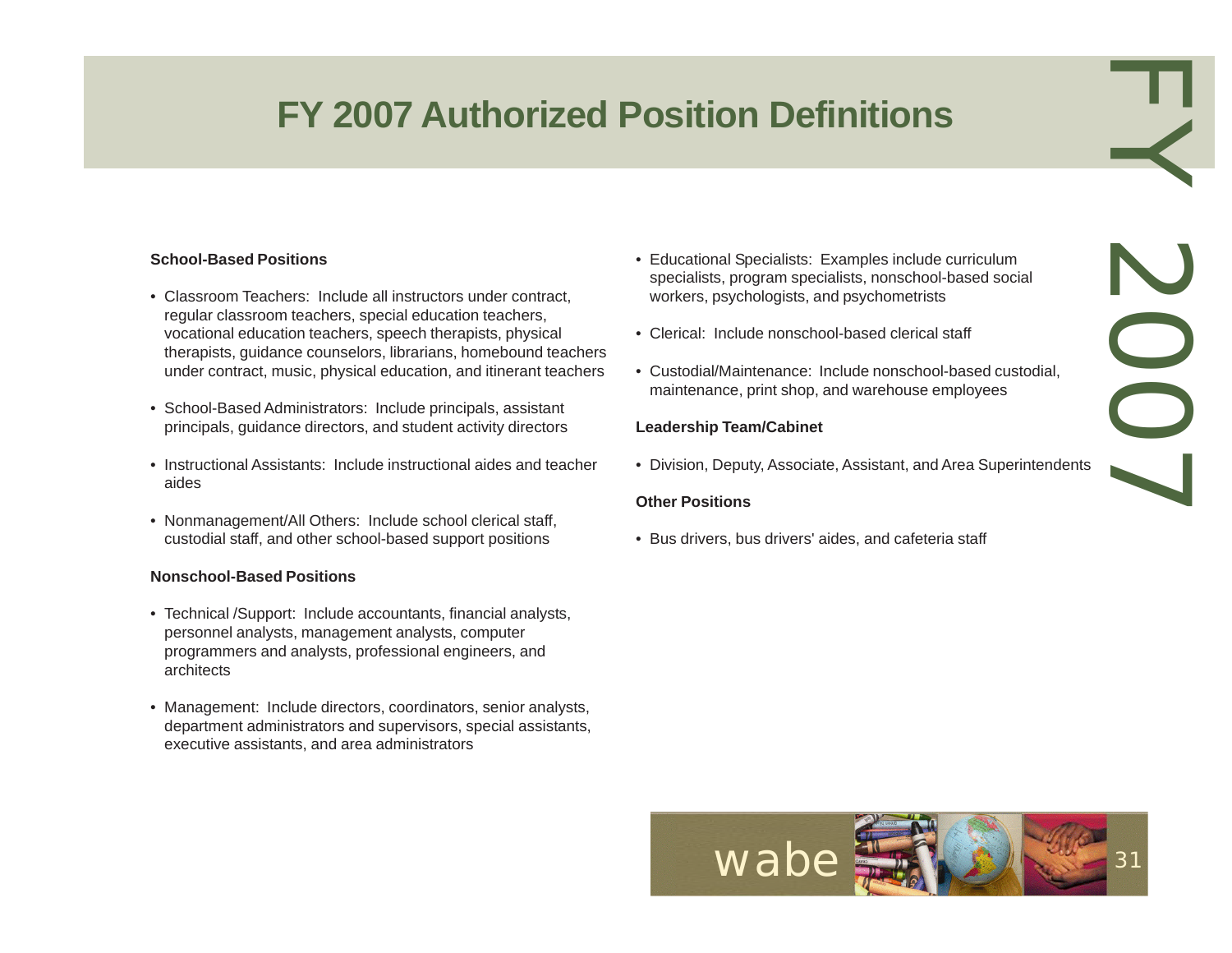### **FY 2007 Authorized Positions**

|                                                                                                                                                                                                                                                                                                                                                                           | Alexandria<br><b>City</b> | <b>Arlington</b><br><b>County</b> | <b>Fairfax</b><br><b>County</b> | <b>Falls Church</b><br><b>City</b> | Loudoun<br><b>County</b> |
|---------------------------------------------------------------------------------------------------------------------------------------------------------------------------------------------------------------------------------------------------------------------------------------------------------------------------------------------------------------------------|---------------------------|-----------------------------------|---------------------------------|------------------------------------|--------------------------|
| <b>School-Based Positions</b>                                                                                                                                                                                                                                                                                                                                             |                           |                                   |                                 |                                    |                          |
| <b>Teachers</b>                                                                                                                                                                                                                                                                                                                                                           | 1,129.6                   | 1,856.4                           | 13,934.2                        | 186.7                              | 4,286.9                  |
| School-Based Administrators <sup>1</sup>                                                                                                                                                                                                                                                                                                                                  | 46.3                      | 90.5                              | 636.0                           | 11.0                               | 219.0                    |
| <b>Educational Specialists</b>                                                                                                                                                                                                                                                                                                                                            | 42.5                      | 34.2                              | 337.7                           | 0.0                                |                          |
| <b>Instructional Assistants</b>                                                                                                                                                                                                                                                                                                                                           | 221.1                     | 494.4                             | 2,499.5                         | 65.5                               | 888.8                    |
| Nonmanagement/All Others <sup>1</sup>                                                                                                                                                                                                                                                                                                                                     | 272.6                     | 352.4                             | 3,040.0                         | 65.0                               | 889.0                    |
| <b>Total School-Based Positions</b>                                                                                                                                                                                                                                                                                                                                       | 1,712.1                   | 2,827.9                           | 20,447.4                        | 328.2                              | 6,368.5                  |
| <b>Nonschool-Based Positions</b>                                                                                                                                                                                                                                                                                                                                          |                           |                                   |                                 |                                    |                          |
| <b>Technical/Support</b>                                                                                                                                                                                                                                                                                                                                                  | 42.0                      | 105.8                             | 591.6                           | 8.3                                |                          |
| Management                                                                                                                                                                                                                                                                                                                                                                | 39.1                      | 76.6                              | 178.0                           | 6.0                                |                          |
| <b>Educational Specialists</b>                                                                                                                                                                                                                                                                                                                                            | 35.8                      | 44.2                              | 126.5                           | 8.8                                |                          |
| <b>Office Support Staff</b>                                                                                                                                                                                                                                                                                                                                               | 42.6                      | 69.3                              | 297.7                           | 5.1                                | 137.5                    |
| <b>Custodial/Maintenance</b>                                                                                                                                                                                                                                                                                                                                              | 39.6                      | 105.0                             | 510.5                           | 0.0                                | 149.5                    |
| <b>Total Nonschool-Based Positions</b>                                                                                                                                                                                                                                                                                                                                    | 199.1                     | 400.9                             | 1,704.3                         | 28.2                               | 475.2                    |
| Leadership Team                                                                                                                                                                                                                                                                                                                                                           | 5.0                       | 9.0                               | 19.0                            | 3.0                                |                          |
| <b>Other Operating Fund Positions</b>                                                                                                                                                                                                                                                                                                                                     | 130.2                     | 157.5                             | 36.0                            | 10.8                               | 769.0 <sup>2</sup>       |
| <b>TOTAL AUTHORIZED POSITIONS3</b>                                                                                                                                                                                                                                                                                                                                        | 2,046.4                   | 3,395.3                           | 22,206.7 <sup>4</sup>           | 370.2                              | 7,619.7                  |
| <b>Total Non-Operating Fund Positions</b> <sup>5</sup>                                                                                                                                                                                                                                                                                                                    | 149.8                     | 193.2                             | 499.7                           | 11.6                               |                          |
| $1$ See pages 34 and 35 for further details.<br><sup>2</sup> Includes bus drivers and bus attendants.<br><sup>3</sup> Entitlement grant positions are included here although these positions are not part of the School Operating Fund.<br><sup>4</sup> Fairfax County contracts for bus drivers and aides.<br><sup>5</sup> Includes all positions funded in Other Funds. |                           |                                   |                                 |                                    |                          |

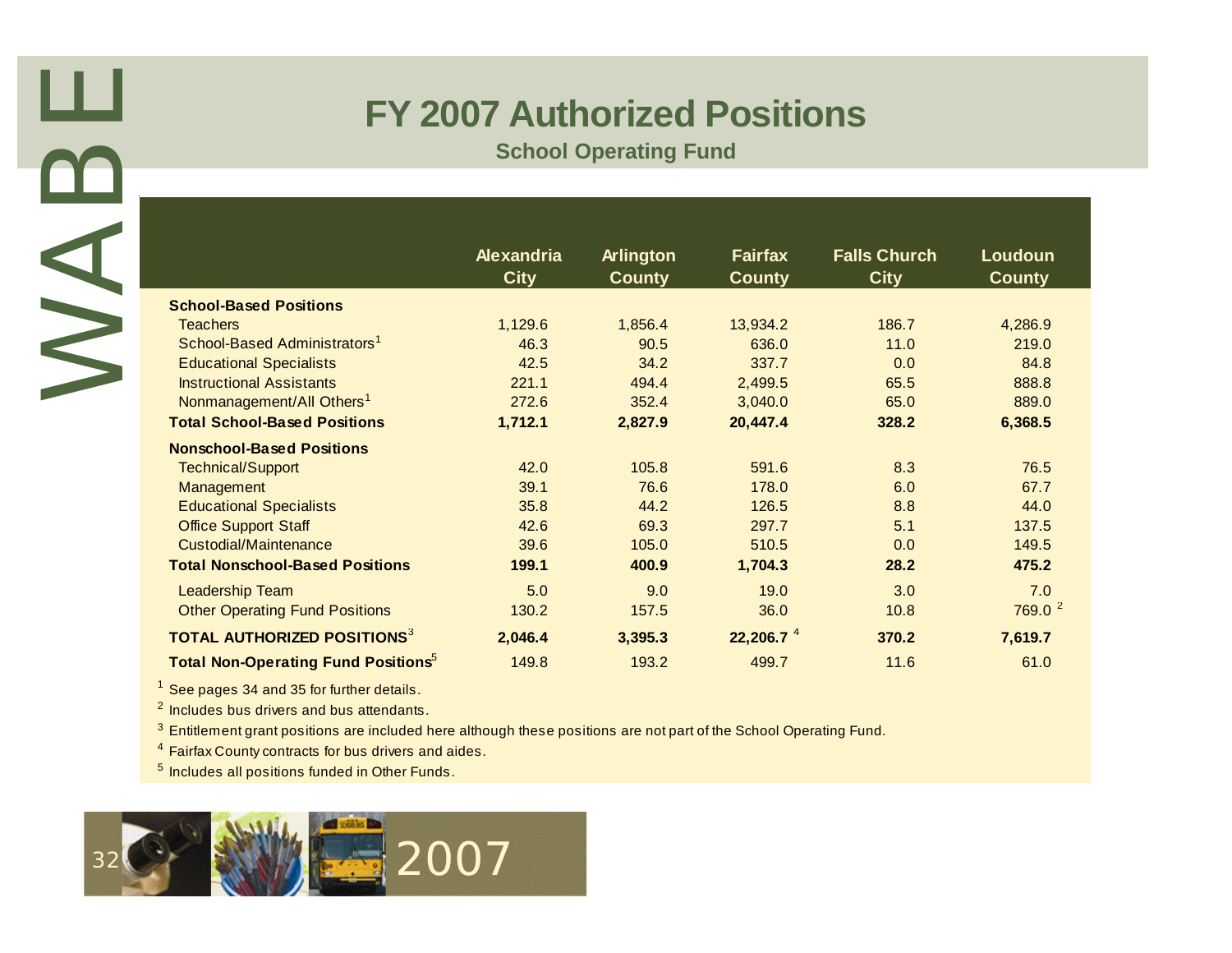# **FY 2007 Authorized Positions**

|                                                        |                                | <b>FY 2007 Authorized Positions</b><br><b>School Operating Fund</b> |                                         |                                 |
|--------------------------------------------------------|--------------------------------|---------------------------------------------------------------------|-----------------------------------------|---------------------------------|
|                                                        | <b>Manassas</b><br><b>City</b> | <b>Montgomery County</b>                                            | <b>Prince George's</b><br><b>County</b> | <b>Prince William</b><br>County |
| <b>School-Based Positions</b>                          |                                |                                                                     |                                         |                                 |
| <b>Teachers</b>                                        | 536.6                          | 11,549.9                                                            | 9,458.0                                 | 5,262.9                         |
| School-Based Administrators <sup>1</sup>               | 25.0                           | 434.0                                                               | 721.5                                   | 222.0                           |
| <b>Educational Specialists</b>                         | 28.0                           | 381.2                                                               | 252.9                                   | 112.1                           |
| <b>Instructional Assistants</b>                        | 93.5                           | 2,499.6                                                             | 1,216.3                                 | 669.2                           |
| Nonmanagement/All Others <sup>1</sup>                  | 146.9                          | 2,164.5                                                             | 1,906.2                                 | 1,075.8                         |
| <b>Total School-Based Positions</b>                    | 830.0                          | 17,029.2                                                            | 13,554.9                                | 7,342.0                         |
| <b>Nonschool-Based Positions</b>                       |                                |                                                                     |                                         |                                 |
| <b>Technical/Support</b>                               | 12.0                           | 312.0                                                               | 215.3                                   | 206.3                           |
| Management                                             | 7.0                            | 91.5                                                                | 85.0                                    | 143.0                           |
| <b>Educational Specialists</b>                         | 4.0                            | 119.5                                                               | 662.0                                   | 32.3                            |
| <b>Office Support Staff</b>                            | 13.2                           | 387.9                                                               | 154.8                                   | 136.0                           |
| Custodial/Maintenance                                  | 11.0                           | 389.7                                                               | 761.2                                   | 258.0                           |
| <b>Total Nonschool-Based Positions</b>                 | 47.2                           | 1,300.6                                                             | 1,878.3                                 | 775.6                           |
| Leadership Team                                        | 2.0                            | 17.0                                                                | 26.0                                    | 10.0                            |
| <b>Other Operating Fund Positions</b>                  | 61.0                           | 1,738.3                                                             | 1,495.6                                 | 803.6                           |
| <b>TOTAL AUTHORIZED POSITIONS<sup>2</sup></b>          | 940.2                          | 20,085.1                                                            | 16,954.8                                | 8,931.2                         |
| <b>Total Non-Operating Fund Positions</b> <sup>3</sup> | 0.0                            | 616.6                                                               | 1,421.1                                 | 527.0                           |

See pages 34 and 35 for further details.

<sup>2</sup> Entitlement grant positions are included here although these positions are not part of the School Operating Fund.

<sup>3</sup> Includes all positions funded in Other Funds.

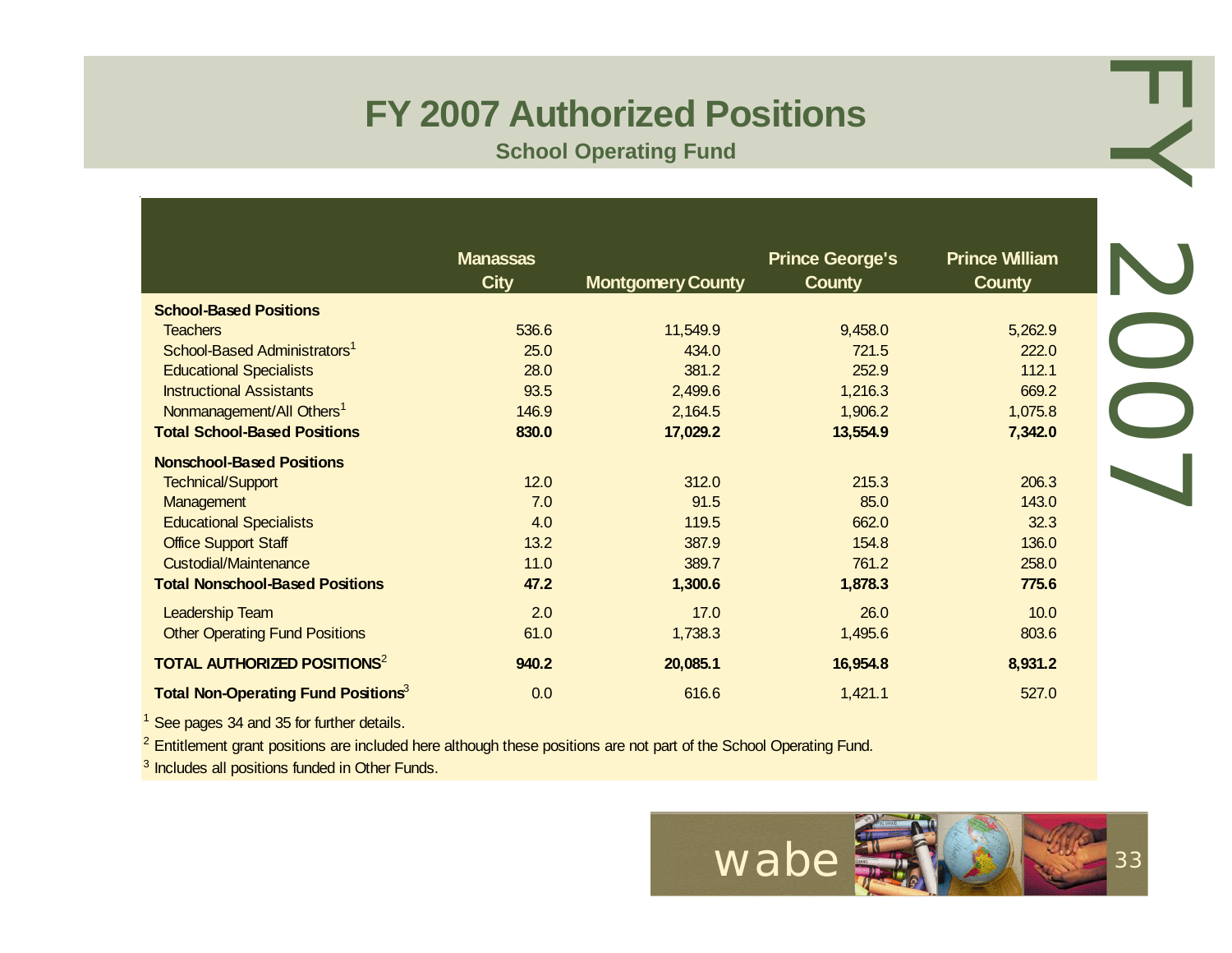### **FY 2007 School-Based Positions - Details**

|                                     | Alexandria<br><b>City</b> | Arlington<br><b>County</b> | <b>Fairfax</b><br><b>County</b> | <b>Falls Church</b><br><b>City</b> | Loudoun<br><b>County</b> |
|-------------------------------------|---------------------------|----------------------------|---------------------------------|------------------------------------|--------------------------|
| <b>Administrators</b>               |                           |                            |                                 |                                    |                          |
| <b>Principals</b>                   | 19.3                      | 33.0                       | 196.0                           | 4.0                                | 71.0                     |
| <b>Assistant Principals</b>         | 24.0                      | 32.0                       | 358.0                           | 5.0                                | 90.0                     |
| <b>Guidance Directors</b>           | 1.0                       | 9.0                        | 54.0                            | 1.0                                | 11.0                     |
| <b>Student Activity Directors</b>   | 1.0                       | 4.5                        | 25.0                            | 1.0                                | 0.0                      |
| Other                               | 1.0                       | 6.5                        | 3.0                             | 0.0                                | 47.0                     |
| <b>Nonmanagement / All Others</b>   |                           |                            |                                 |                                    |                          |
| <b>School Office Staff</b>          | 74.5                      | 153.4                      | 1,161.5                         | 15.3                               | 317.1                    |
| <b>Custodial Staff</b>              | 80.8                      | 191.5                      | 1,433.5                         | 30.5                               | 435.5                    |
| <b>Noninstructional Specialists</b> | 0.0                       | 7.5                        | 282.5                           | 3.6                                | 51.6                     |
| <b>Cafeteria Staff</b>              | 63.0                      | 0.0                        | 0.0                             | 8.6                                | 0.0                      |
| <b>Grants</b>                       | 0.0                       | 0.0                        | 0.0                             | 0.0                                | 1.8                      |
| <b>Security</b>                     | 28.0                      | 0.0                        | 162.5                           | 3.0                                | 14.0                     |
| Other                               | 26.3                      | 5.5                        | 0.0                             | 4.0                                | 69.0                     |

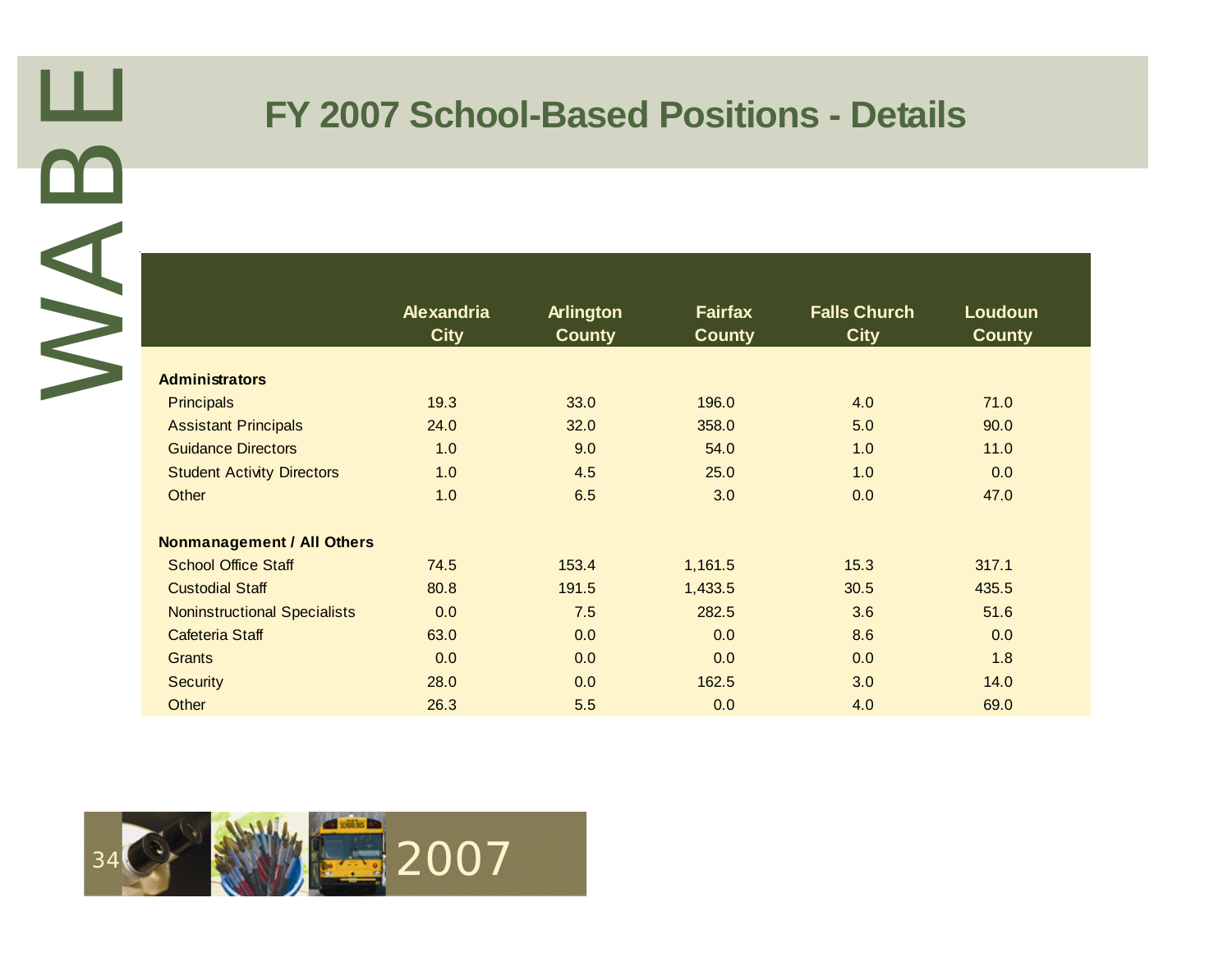### **FY 2007 School-Based Positions - Details**

|                                     | <b>Manassas</b> | <b>Montgomery</b> | <b>Prince George's</b> | <b>Prince William</b> |
|-------------------------------------|-----------------|-------------------|------------------------|-----------------------|
|                                     | <b>City</b>     | <b>County</b>     | <b>County</b>          | <b>County</b>         |
|                                     |                 |                   |                        |                       |
| <b>Administrators</b>               |                 |                   |                        |                       |
| <b>Principals</b>                   | 8.0             | 198.0             | 211.0                  | 84.5                  |
| <b>Assistant Principals</b>         | 12.0            | 227.0             | 306.0                  | 103.5                 |
| <b>Guidance Directors</b>           | 2.0             | 1.0               | 0.0                    | 24.0                  |
| <b>Student Activity Directors</b>   | 2.0             | 0.0               | 0.0                    | 10.0                  |
| Other                               | 1.0             | 8.0               | 204.5                  | 0.0                   |
| <b>Nonmanagement / All Others</b>   |                 |                   |                        |                       |
| <b>School Office Staff</b>          | 46.0            | 690.0             | 635.1                  | 474.7                 |
| <b>Custodial Staff</b>              | 51.5            | 1,226.0           | 1,110.0                | 435.4                 |
| <b>Noninstructional Specialists</b> | 6.0             | 0.0               | 0.0                    | 0.0                   |
| Cafeteria Staff                     | 34.4            | 0.0               | 0.0                    | 31.7                  |
| <b>Grants</b>                       | 0.0             | 0.0               | 0.0                    | 0.0                   |
| <b>Security</b>                     | 9.0             | 201.5             | 158.1                  | 67.0                  |
| Other                               | 0.0             | 47.0              | 3.0                    | 67.0                  |



EY 2007 1002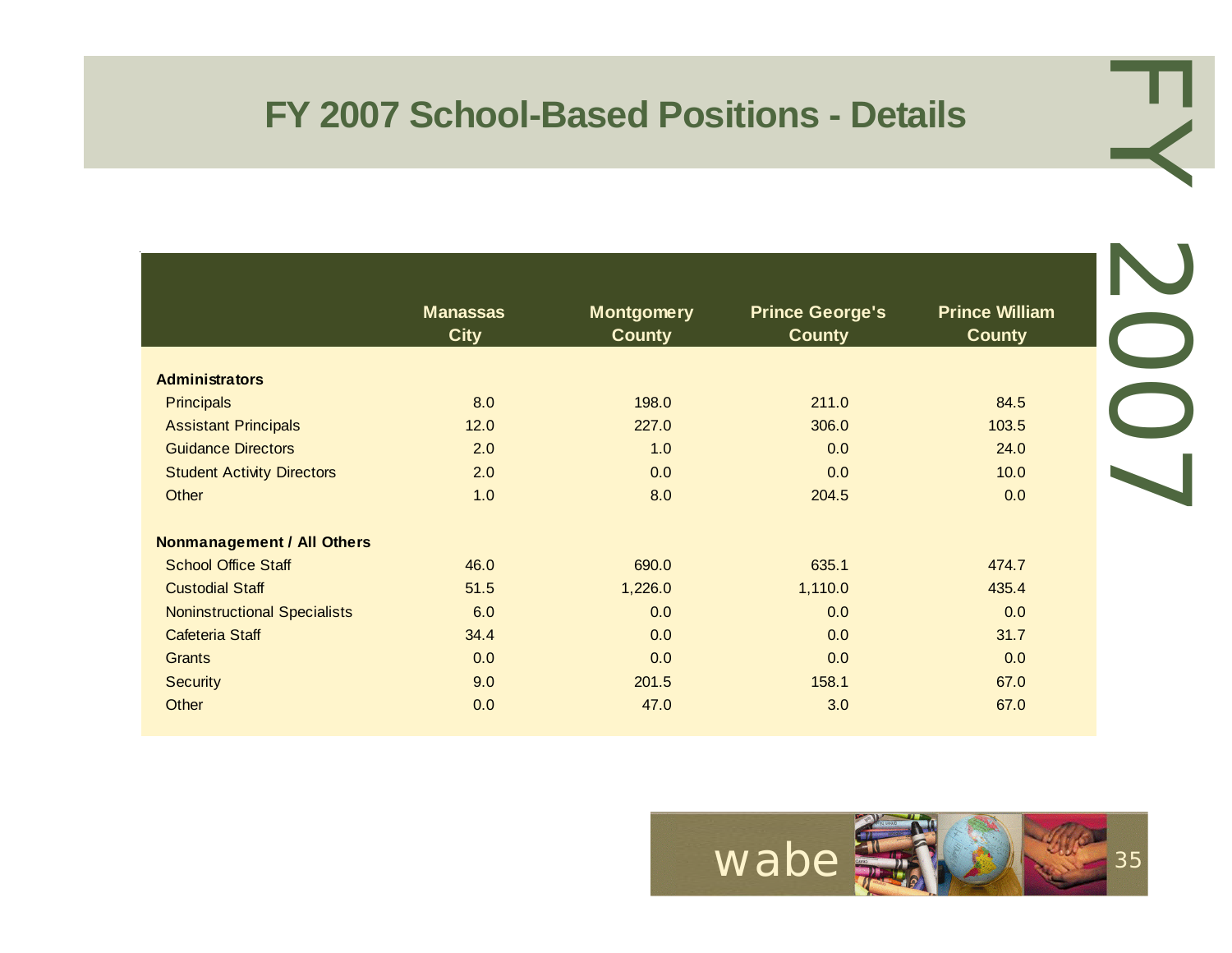### **FY 2007 Salary Information**

|                               | <b>Contract</b> | <b>Hours</b><br>per | Step $1 +$<br><b>Bachelors</b> |          | <b>Teacher Salary</b><br>Step $9+$<br><b>Masters</b> |                | <b>Beginning Maximum</b> | <b>Instructional Ass't.</b> |
|-------------------------------|-----------------|---------------------|--------------------------------|----------|------------------------------------------------------|----------------|--------------------------|-----------------------------|
| <b>School Division</b>        | Length          | <b>Day</b>          | <b>Degree</b>                  | Average  | <b>Degree</b>                                        | <b>Maximum</b> | <b>Hourly</b>            | <b>Hourly</b>               |
| <b>Alexandria City</b>        | 192             | 7.25                | \$42,040                       | \$61,956 | \$63,642                                             | \$91,633       | \$14.23                  | \$23.51                     |
| <b>Arlington County</b>       | 200             | 7.50                | \$42,040                       | \$69,156 | \$64,001                                             | \$96,983       | \$13.37                  | \$26.14                     |
| <b>Fairfax County</b>         | 194             | 7.50                | \$42,400                       | \$62,638 | \$58,067                                             | \$88,394       | \$12.15                  | \$26.67                     |
| <b>Falls Church City</b>      | 200             | 7.50                | \$39,211                       | \$61,780 | \$59,489                                             | \$91,353       | \$13.99                  | \$24.69                     |
| <b>Loudoun County</b>         | 197             | 7.00                | \$40,986                       | \$58,540 | \$56,271                                             | \$90,668       | \$13.88                  | \$25.85                     |
| <b>Manassas City</b>          | 200             | 7.50                | \$40,838                       | \$58,867 | \$55,303                                             | \$88,972       | \$11.88                  | \$20.79                     |
| <b>Montgomery County</b>      | 195             | 8.00                | \$42,176                       | \$66,611 | \$61,544                                             | \$94,179       | \$14.87                  | \$23.59                     |
| <b>Prince George's County</b> | 192             | 7.50                | \$41,410                       | \$54,980 | \$58,253                                             | \$84,813       | \$13.36                  | \$25.32                     |
| <b>Prince William County</b>  | 195             | 7.00                | \$40,788                       | \$53,413 | \$55,245                                             | \$86,372       | \$13.21                  | \$24.78                     |
| 36 8 1 1 2007                 |                 |                     |                                |          |                                                      |                |                          |                             |

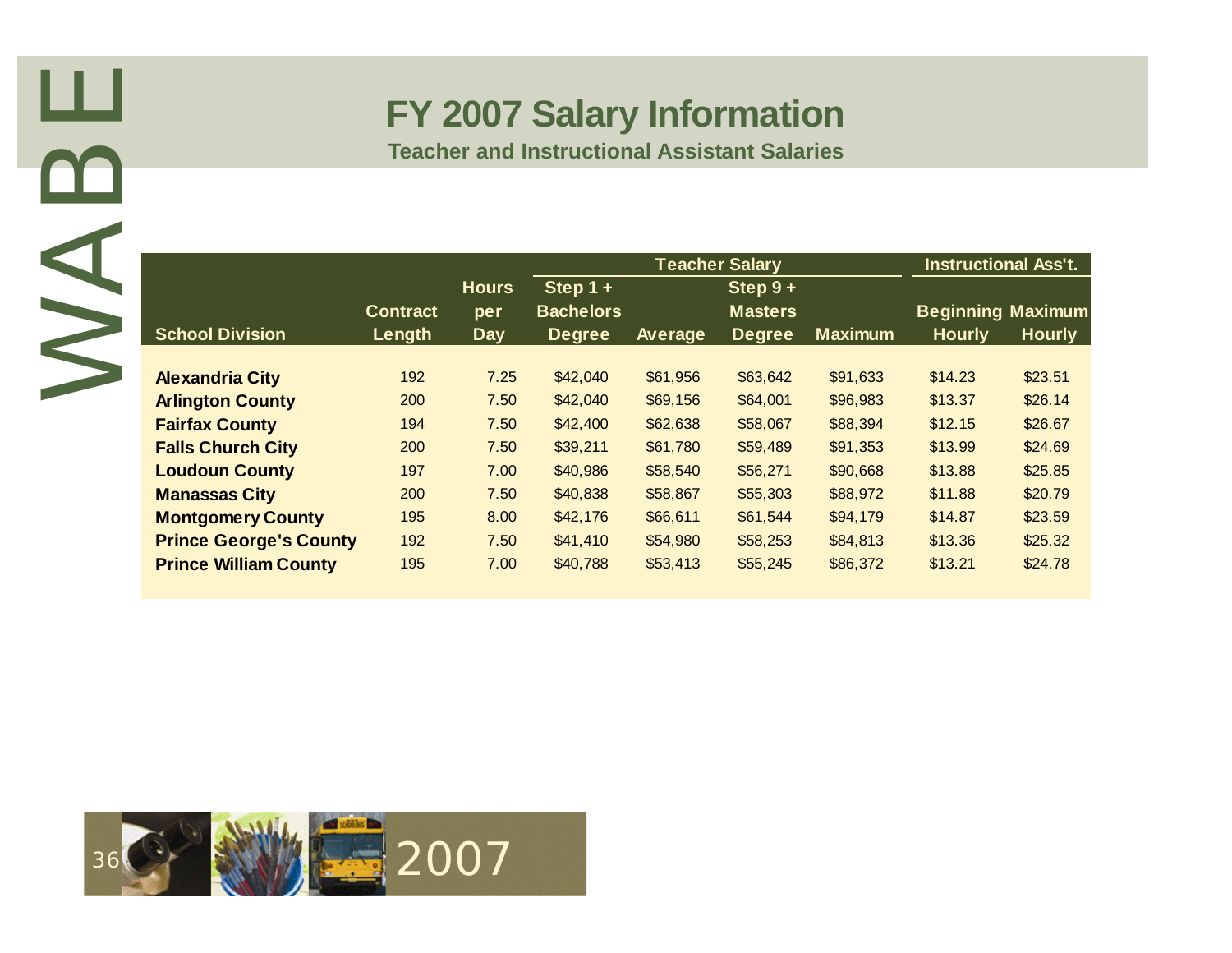### **FY 2007 Salary Information**

**Bus Driver and School Board Salaries**

|                               | <b>Bus Driver Salary</b>          |                                 |                | <b>School Board</b>            |                                     |
|-------------------------------|-----------------------------------|---------------------------------|----------------|--------------------------------|-------------------------------------|
| <b>School Division</b>        | <b>Beginning</b><br><b>Hourly</b> | <b>Maximum</b><br><b>Hourly</b> | <b>Members</b> | <b>Member</b><br><b>Salary</b> | <b>Chairperson</b><br><b>Salary</b> |
| <b>Alexandria City</b>        | \$14.23                           | \$22.83                         | 9              | \$15,000                       | \$17,000                            |
| <b>Arlington County*</b>      | \$16.38                           | \$27.94                         | 5              | \$19,500                       | \$21,500                            |
| <b>Fairfax County</b>         | \$16.25                           | \$27.51                         | 12             | \$12,000                       | \$13,000                            |
| <b>Falls Church City</b>      | \$16.60                           | \$29.29                         | $\overline{7}$ | \$1,200                        | \$1,800                             |
| <b>Loudoun County</b>         | \$15.90                           | \$29.61                         | 9              | \$12,000                       | \$13,100                            |
| <b>Manassas City</b>          | \$13.95                           | \$24.41                         | $\overline{7}$ | \$4,800                        | \$5,900                             |
| <b>Montgomery County</b>      | \$13.73                           | \$21.46                         | $\overline{7}$ | \$18,500                       | \$22,500                            |
| <b>Prince George's County</b> | \$15.42                           | \$28.06                         | 10             |                                |                                     |
| <b>Prince William County</b>  | \$14.43                           | \$28.42                         | 8              | \$12,000                       | \$13,100                            |

\* Arlington County: Beginning hourly bus driver salary was corrected on 12-15-2006.



EY 2007 LOOL.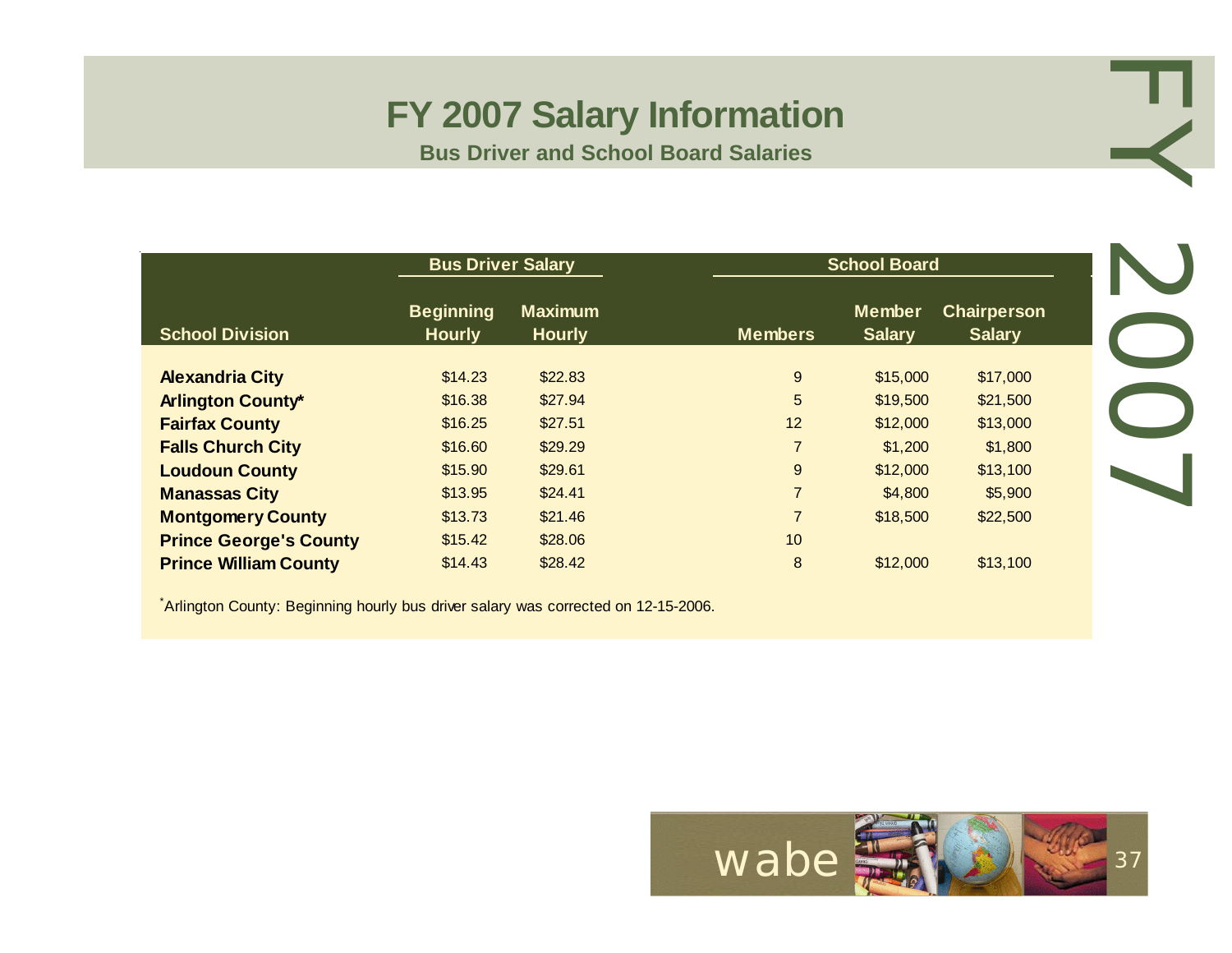### **Student Demographics**

|                                      | <b>Percent of Graduates</b>                                   |                                     |                                    | Free or Reduced Price Lunch Eligibility <sup>2</sup> |
|--------------------------------------|---------------------------------------------------------------|-------------------------------------|------------------------------------|------------------------------------------------------|
| <b>School Division</b>               | Going on to<br><b>Postsecondary</b><br>Education <sup>1</sup> | <b>Dropout</b><br>Rate <sup>1</sup> | <b>Students</b><br><b>Eligible</b> | <b>Percent of District</b><br><b>Enrollment</b>      |
| <b>Alexandria City</b>               | 84.0%                                                         | 4.5%                                | 6,334                              | 61.6%                                                |
| <b>Arlington County</b>              | 87.0%                                                         | 2.4%                                | 6,462                              | 35.4%                                                |
| <b>Fairfax County</b>                | 93.0%                                                         | 2.7%                                | 32,540                             | 19.8%                                                |
| <b>Falls Church City</b>             | 92.0%                                                         | 0.0%                                | 162                                | 8.5%                                                 |
| <b>Loudoun County</b>                | 92.0%                                                         | 1.3%                                | 5,575                              | 11.0%                                                |
| <b>Manassas City</b>                 | 78.0%                                                         | 1.2%                                | 1,512                              | 23.0%                                                |
| <b>Montgomery County<sup>3</sup></b> | 94.3%                                                         | 1.8%                                | 30,720                             | 22.0%                                                |
| <b>Prince George's County</b>        | 62.0%                                                         | 4.1%                                | 58,162                             | 42.1%                                                |
| <b>Prince William County</b>         | 85.0%                                                         | 1.7%                                | 17,883                             | 25.3%                                                |
| <sup>1</sup> 2004-2005 School Year.  |                                                               |                                     |                                    |                                                      |
| <sup>2</sup> FY 2007 Approved.       |                                                               |                                     |                                    |                                                      |
| <sup>3</sup> As of Oct 31, 2005.     |                                                               |                                     |                                    |                                                      |

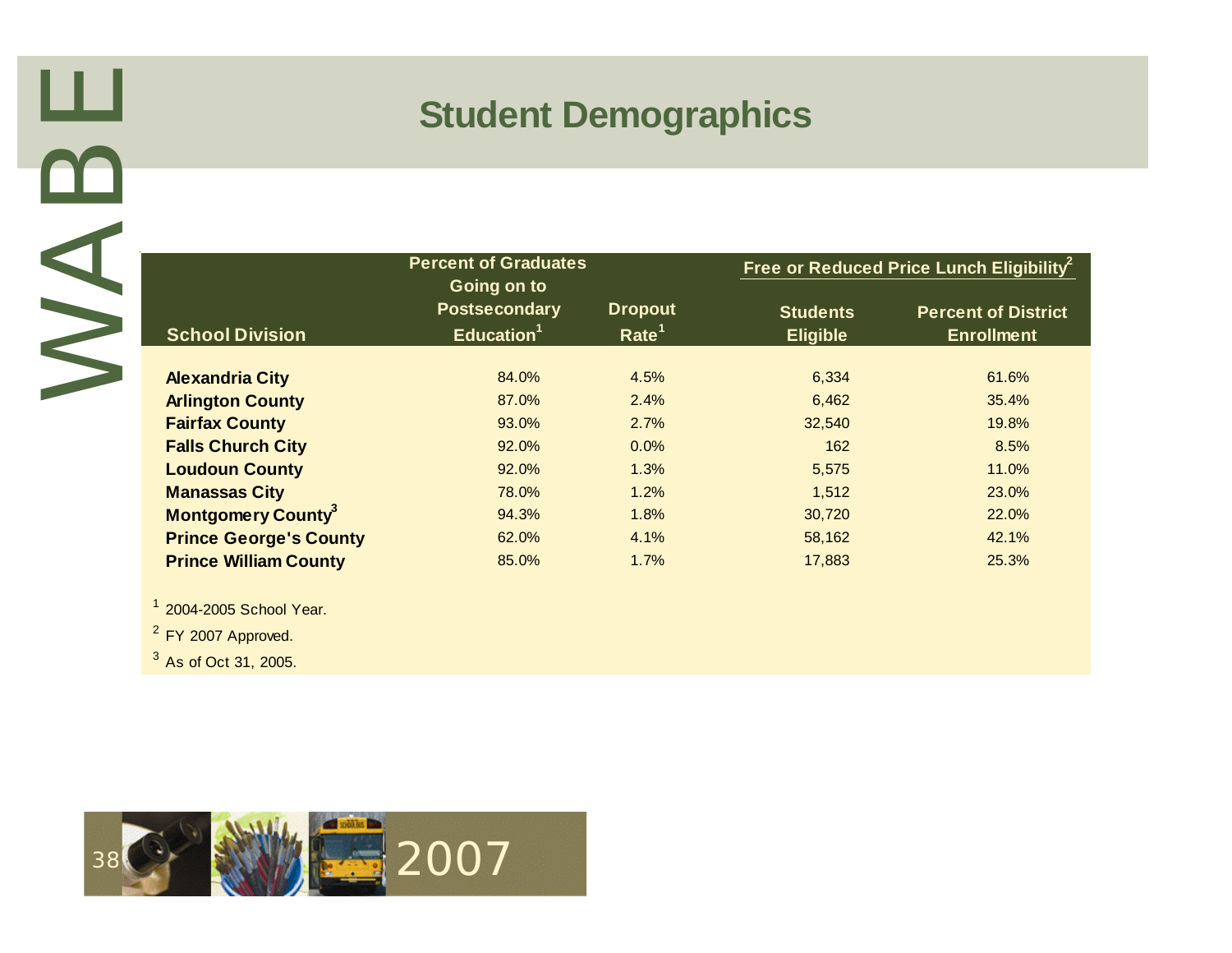### **SAT Scores School Year 2005-2006**

| <b>School Division</b>        | Average<br><b>Math</b> | Average<br><b>Critical</b><br>Reading* | Average<br>Writing | <b>Total</b> | <b>Percent of</b><br><b>Seniors Taking</b><br><b>Tests</b> |
|-------------------------------|------------------------|----------------------------------------|--------------------|--------------|------------------------------------------------------------|
| <b>Alexandria City</b>        | 509                    | 512                                    | 509                | 1,530        | 62.5%                                                      |
| <b>Arlington County</b>       | 545                    | 544                                    | 531                | 1,620        | 72.0%                                                      |
| <b>Fairfax County</b>         | 563                    | 545                                    | 535                | 1,643        | 76.0%                                                      |
| <b>Falls Church City</b>      | 577                    | 568                                    | 564                | 1,709        | 75.0%                                                      |
| <b>Loudoun County</b>         | 528                    | 525                                    | 508                | 1,561        | 76.5%                                                      |
| <b>Manassas City</b>          | 529                    | 520                                    | 507                | 1.556        | 42.7%                                                      |
| <b>Montgomery County</b>      | 558                    | 539                                    | 537                | 1,634        | 75.8%                                                      |
| <b>Prince George's County</b> | 425                    | 437                                    | N/A                | N/A          | 55.0%                                                      |
| <b>Prince William County</b>  | 504                    | 507                                    | 493                | 1,504        | 43.7%                                                      |

\*Formerly verbal.

<sup>1</sup> Percent of seniors taking tests is SY 2004-2005 data.



EY 2007 1002

л.

≺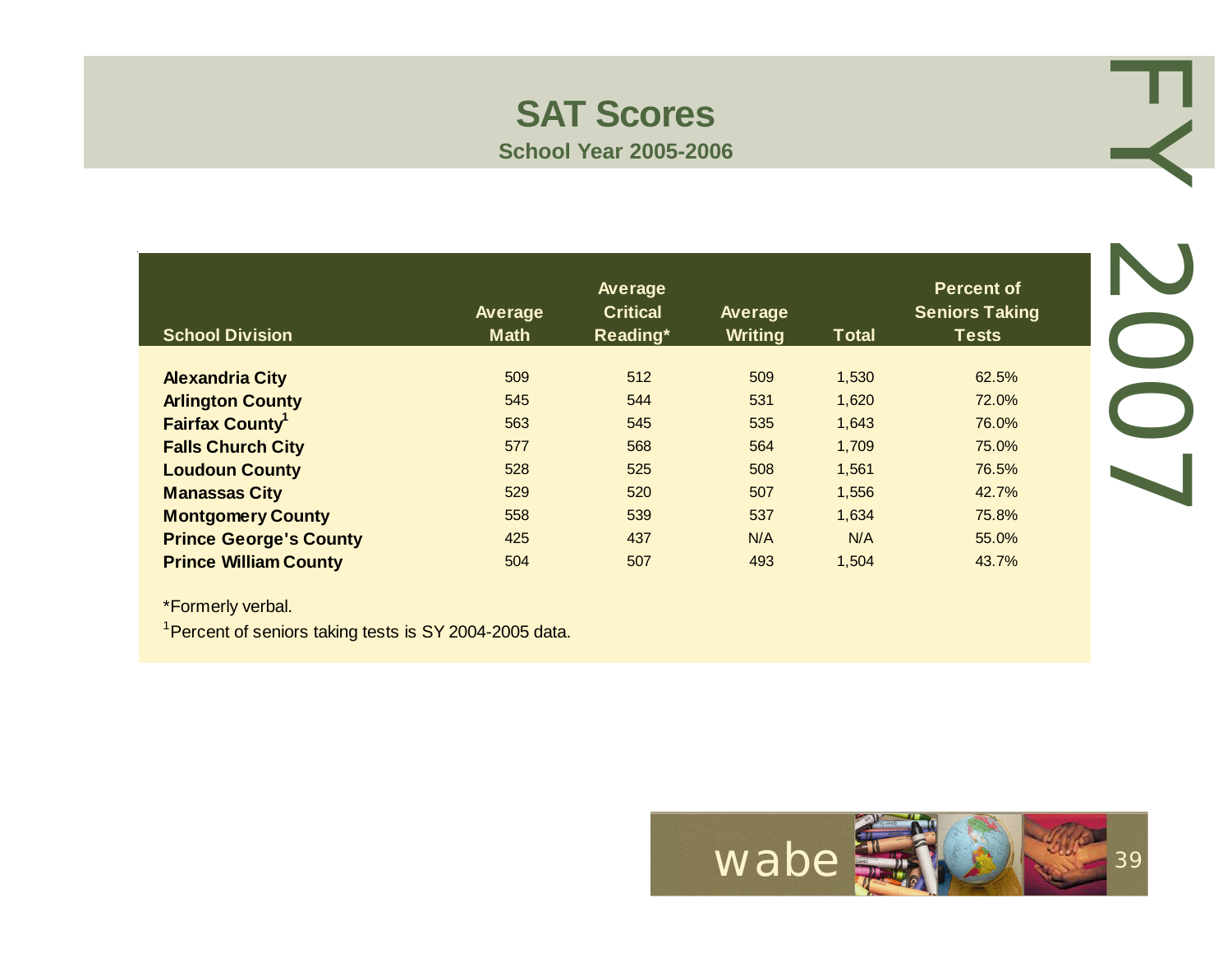# **Teacher Cost Comparison**

| <b>School Division</b>                            | FY 2007 Annual<br><b>Employer Cost</b> |
|---------------------------------------------------|----------------------------------------|
| <b>Alexandria City</b>                            | \$82,578                               |
| <b>Arlington County</b>                           | \$85,629                               |
| <b>Fairfax County</b><br><b>Falls Church City</b> | \$85,595<br>\$83,833                   |
| <b>Loudoun County</b>                             | \$84,954                               |
| <b>Manassas City</b>                              | \$84,714                               |
| <b>Montgomery County</b>                          | \$81,768                               |
| <b>Prince George's County</b>                     | \$77,232                               |
| <b>Prince William County</b>                      | \$82,542                               |
|                                                   |                                        |

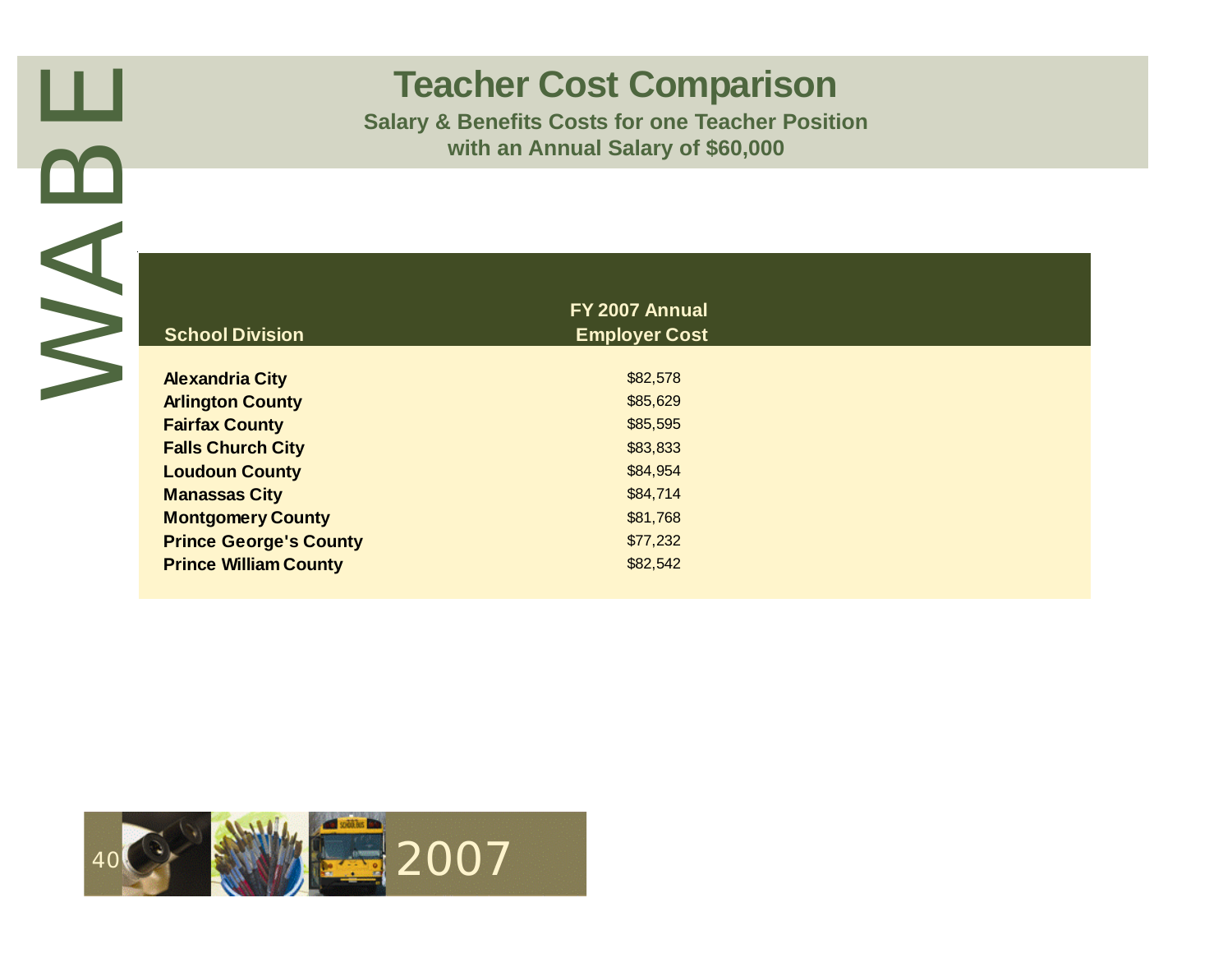| <b>Salary and Benefits Summary</b>                     | <b>Alexandria City Public Schools</b> |                                        |     |
|--------------------------------------------------------|---------------------------------------|----------------------------------------|-----|
|                                                        |                                       |                                        |     |
|                                                        | <b>Percent of</b><br><b>Salary</b>    | FY 2007 Annual<br><b>Employer Cost</b> |     |
| <b>Hypothetical Teacher Salary</b>                     |                                       | \$60,000                               |     |
| <b>Benefits</b><br><b>Social Security</b>              | 7.65%                                 | \$4,590                                | SOS |
| <b>Retirement</b>                                      | 16.45%                                | \$9,870                                |     |
| Life Insurance                                         | 1.13%                                 | \$678                                  |     |
| Health Insurance: POS - Family Coverage<br>Name: MAMSI | 12.40%                                | \$7,440                                |     |
| <b>Total Benefits</b>                                  | 37.63%                                | \$22,578                               |     |
| <b>Total Salary and Benefits</b>                       |                                       | \$82,578                               |     |

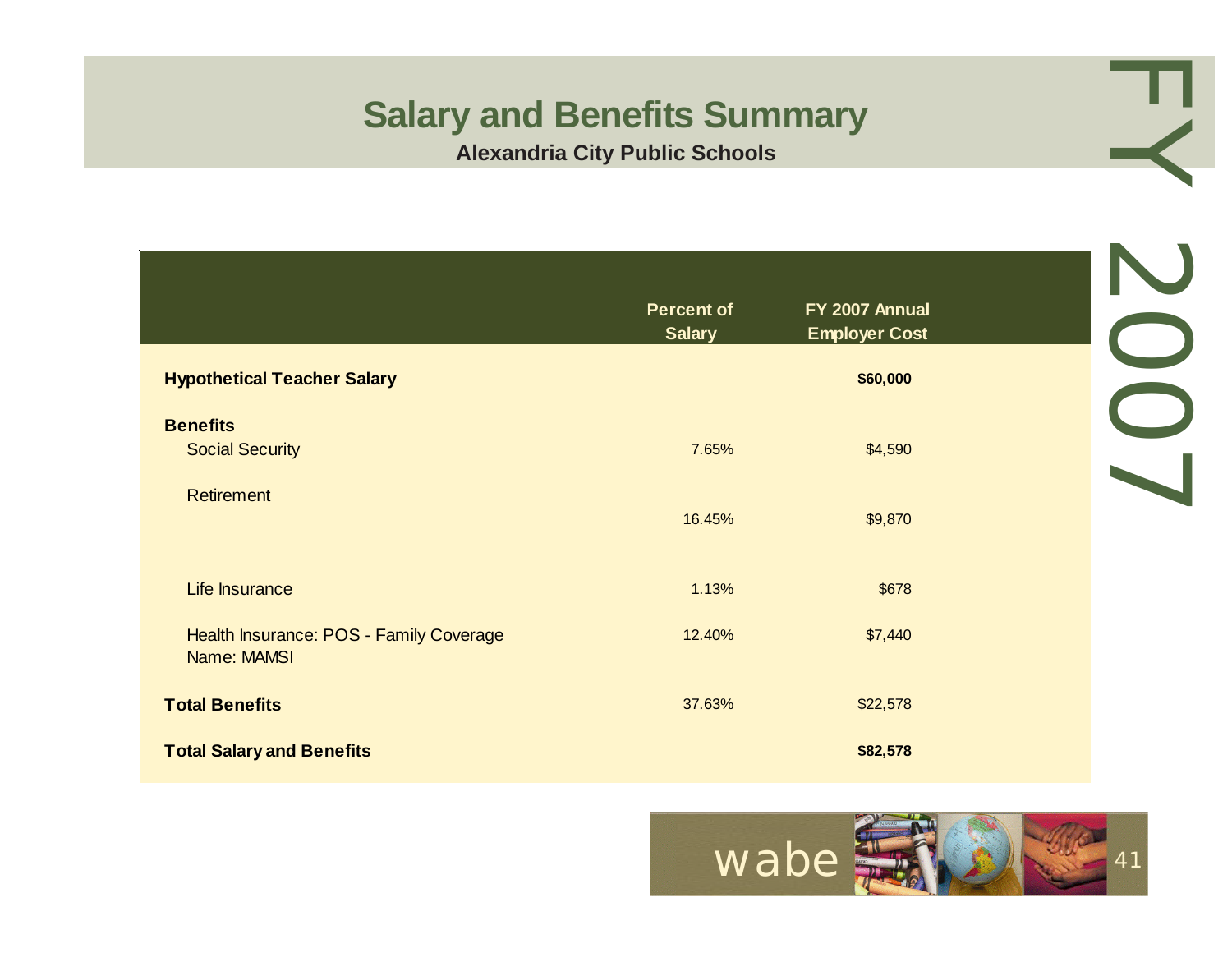|                                                                               | <b>Arlington County Public Schools</b> |                                        |
|-------------------------------------------------------------------------------|----------------------------------------|----------------------------------------|
|                                                                               | <b>Percent of</b><br><b>Salary</b>     | FY 2007 Annual<br><b>Employer Cost</b> |
| <b>Hypothetical Teacher Salary</b>                                            |                                        | \$60,000                               |
| <b>Benefits</b><br><b>Social Security</b>                                     | 7.65%                                  | \$4,590                                |
| <b>Retirement</b>                                                             | 14.69%                                 | \$8,814                                |
| Life Insurance                                                                | 1.13%                                  | \$678                                  |
| Health Insurance: POS - Family Coverage<br><b>Name: Care First/Blue Cross</b> | 19.25%                                 | \$11,547                               |
| <b>Total Benefits</b>                                                         | 42.72%                                 | \$25,629                               |
| <b>Total Salary and Benefits</b>                                              |                                        | \$85,629                               |

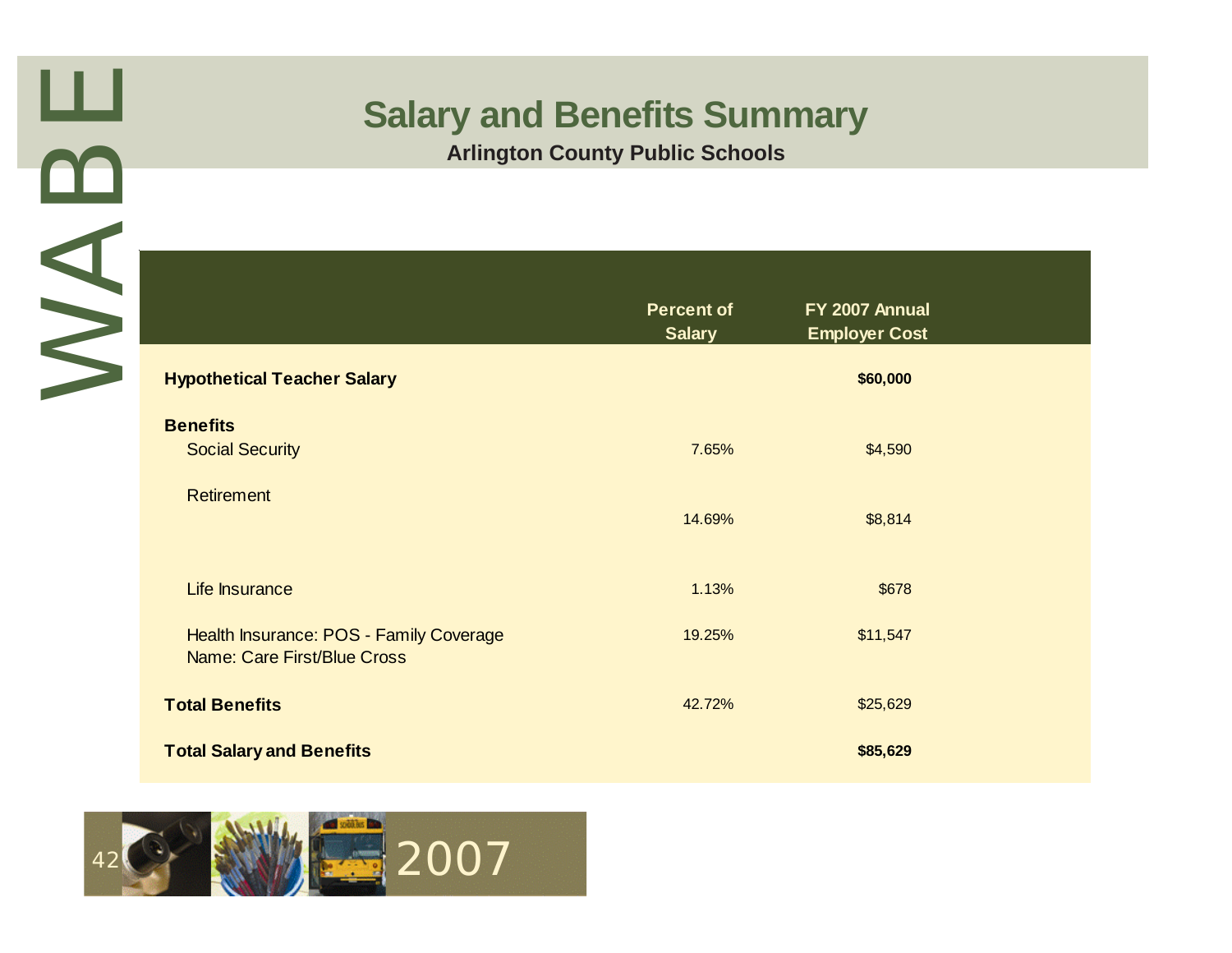| <b>Salary and Benefits Summary</b>                                    | <b>Fairfax County Public Schools</b> |                                        |     |
|-----------------------------------------------------------------------|--------------------------------------|----------------------------------------|-----|
|                                                                       |                                      |                                        |     |
|                                                                       | <b>Percent of</b><br><b>Salary</b>   | FY 2007 Annual<br><b>Employer Cost</b> | SOS |
| <b>Hypothetical Teacher Salary</b>                                    |                                      | \$60,000                               |     |
| <b>Benefits</b>                                                       |                                      |                                        |     |
| <b>Social Security</b>                                                | 7.65%                                | \$4,590                                |     |
| <b>Retirement</b>                                                     |                                      |                                        |     |
| <b>VRS</b>                                                            | 13.69%                               | \$8,214                                |     |
| <b>ERFC</b>                                                           | 3.37%                                | \$2,022                                |     |
| Life Insurance                                                        | 0.35%                                | \$209                                  |     |
| Health Insurance: PPO - Family Coverage<br><b>Name: Carefirst PPO</b> | 17.60%                               | \$10,560                               |     |
| <b>Total Benefits</b>                                                 | 42.66%                               | \$25,595                               |     |
| <b>Total Salary and Benefits</b>                                      |                                      | \$85,595                               |     |

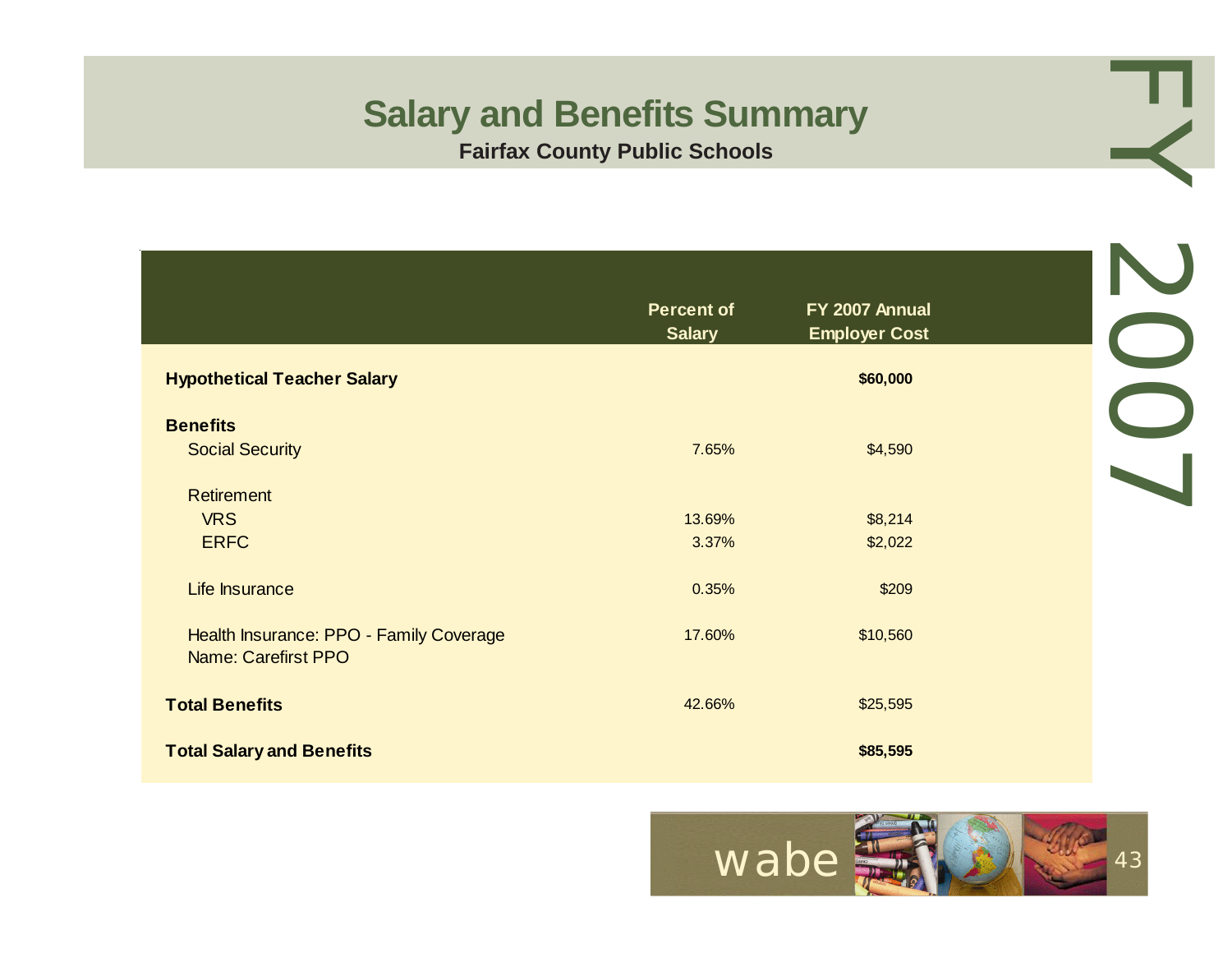

|                                           | <b>Falls Church City Public Schools</b> |                                        |
|-------------------------------------------|-----------------------------------------|----------------------------------------|
|                                           | <b>Percent of</b><br><b>Salary</b>      | FY 2007 Annual<br><b>Employer Cost</b> |
| <b>Hypothetical Teacher Salary</b>        |                                         | \$60,000                               |
| <b>Benefits</b><br><b>Social Security</b> | 7.65%                                   | \$4,590                                |
| <b>Retirement</b>                         | 14.69%                                  | \$8,814                                |
| Life Insurance                            | 1.13%                                   | \$678                                  |
| <b>Health Insurance:</b><br>Name:         | 16.25%                                  | \$9,751                                |
| <b>Total Benefits</b>                     | 39.72%                                  | \$23,833                               |
| <b>Total Salary and Benefits</b>          |                                         | \$83,833                               |

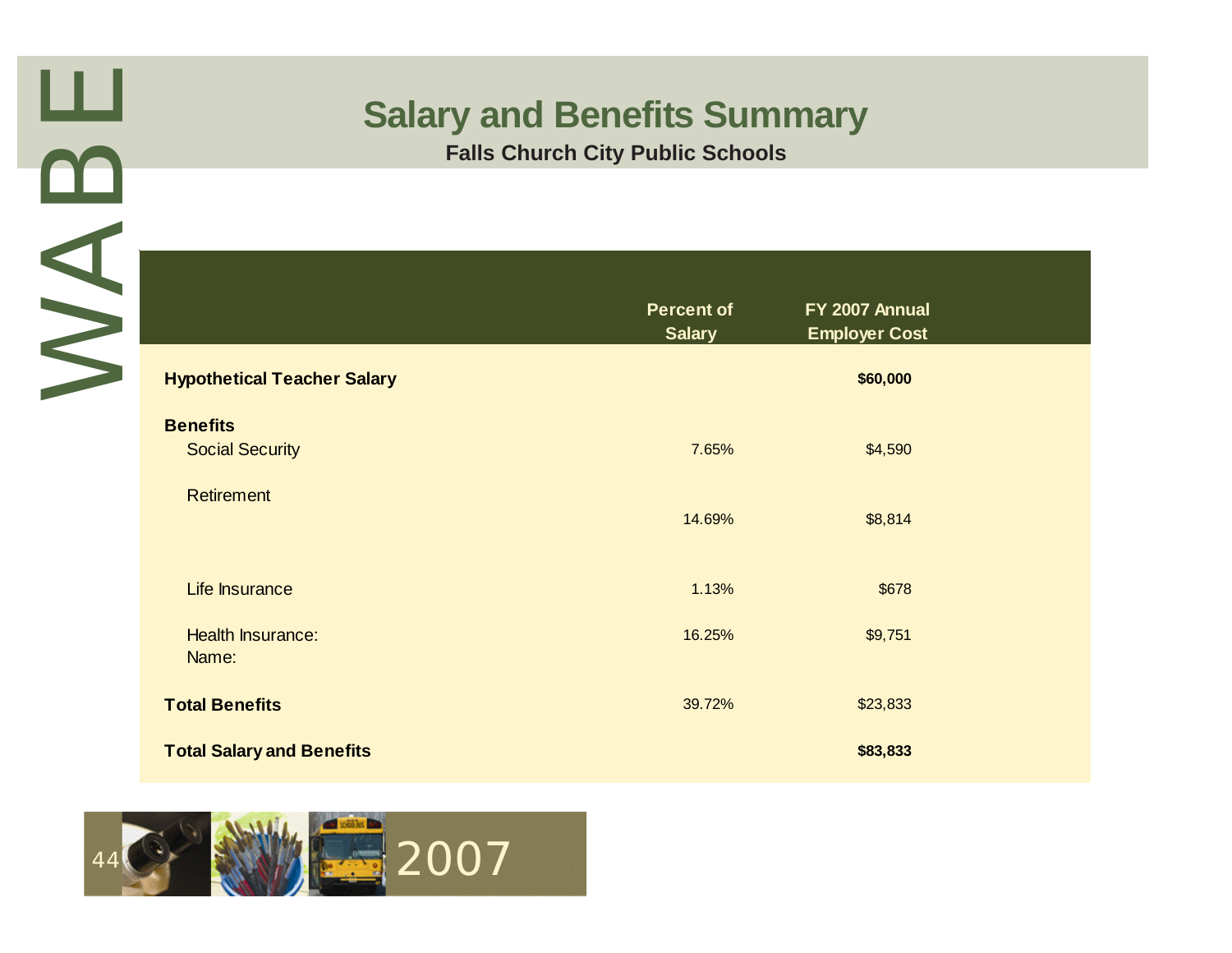| <b>Salary and Benefits Summary</b><br><b>Loudoun County Public Schools</b> |                                    |                                        |     |  |
|----------------------------------------------------------------------------|------------------------------------|----------------------------------------|-----|--|
|                                                                            |                                    |                                        |     |  |
|                                                                            | <b>Percent of</b><br><b>Salary</b> | FY 2007 Annual<br><b>Employer Cost</b> |     |  |
| <b>Hypothetical Teacher Salary</b>                                         |                                    | \$60,000                               |     |  |
| <b>Benefits</b><br><b>Social Security</b>                                  | 7.65%                              | \$4,590                                | SOS |  |
| <b>Retirement</b>                                                          | 14.69%                             | \$8,814                                |     |  |
| Life Insurance                                                             | 1.12%                              | \$672                                  |     |  |
| Health Insurance: POS - Family Coverage<br>Name: Cigna                     | 18.13%                             | \$10,878                               |     |  |
| <b>Total Benefits</b>                                                      | 41.59%                             | \$24,954                               |     |  |
| <b>Total Salary and Benefits</b>                                           |                                    | \$84,954                               |     |  |

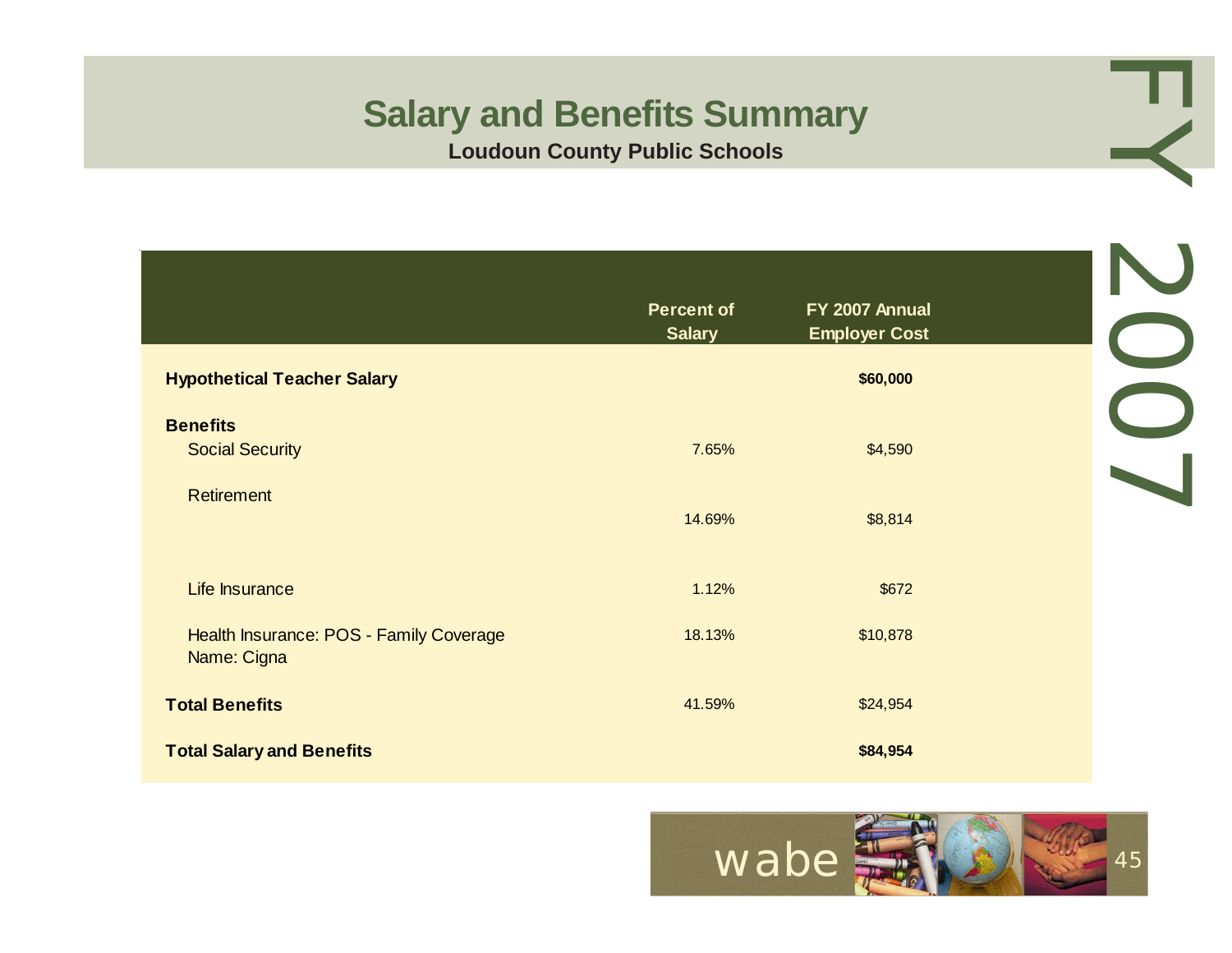|                                                         | <b>Percent of</b><br><b>Salary</b> | FY 2007 Annual<br><b>Employer Cost</b> |
|---------------------------------------------------------|------------------------------------|----------------------------------------|
| <b>Hypothetical Teacher Salary</b>                      |                                    | \$60,000                               |
| <b>Benefits</b><br><b>Social Security</b>               | 7.65%                              | \$4,590                                |
| <b>Retirement</b>                                       | 14.99%                             | \$8,994                                |
| Life Insurance                                          | 1.22%                              | \$732                                  |
| Health Insurance: POS - Family Coverage<br>Name: Anthem | 17.33%                             | \$10,398                               |
| <b>Total Benefits</b>                                   | 41.19%                             | \$24,714                               |
| <b>Total Salary and Benefits</b>                        |                                    | \$84,714                               |

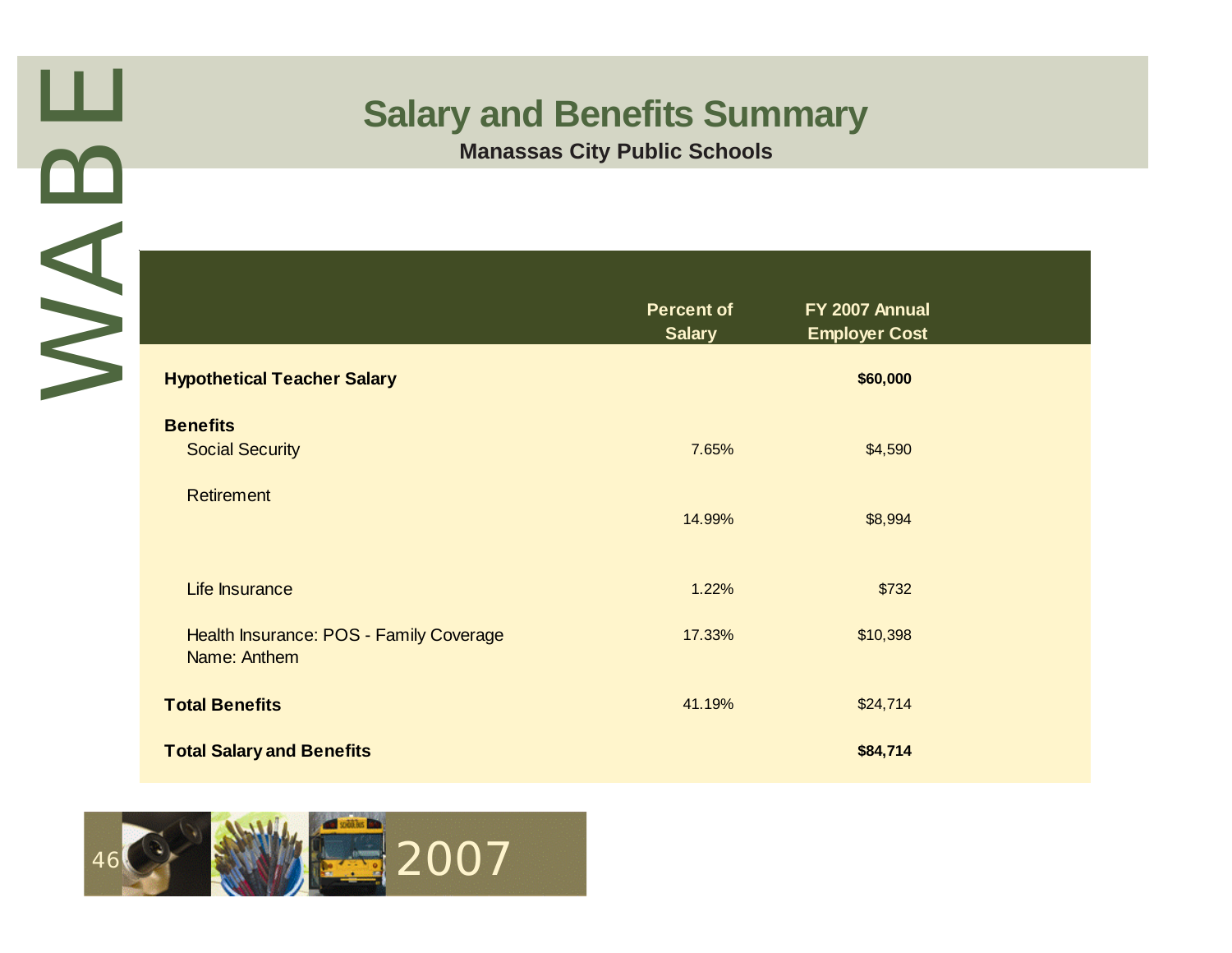| <b>Salary and Benefits Summary</b><br><b>Montgomery County Public Schools</b> |                                    |                                        |     |  |
|-------------------------------------------------------------------------------|------------------------------------|----------------------------------------|-----|--|
|                                                                               |                                    |                                        |     |  |
|                                                                               | <b>Percent of</b><br><b>Salary</b> | FY 2007 Annual<br><b>Employer Cost</b> | SOS |  |
| <b>Hypothetical Teacher Salary</b>                                            |                                    | \$60,000                               |     |  |
| <b>Benefits</b><br><b>Social Security</b>                                     | 7.65%                              | \$4,590                                |     |  |
| <b>Retirement</b>                                                             | 10.16%                             | \$6,096                                |     |  |
| Life Insurance                                                                | 0.26%                              | \$156                                  |     |  |
| Health Insurance: Family coverage, POS<br>Name: UnitedHealthcare Select Plus  | 18.21%                             | \$10,926                               |     |  |
| <b>Total Benefits</b>                                                         | 36.28%                             | \$21,768                               |     |  |
| <b>Total Salary and Benefits</b>                                              |                                    | \$81,768                               |     |  |

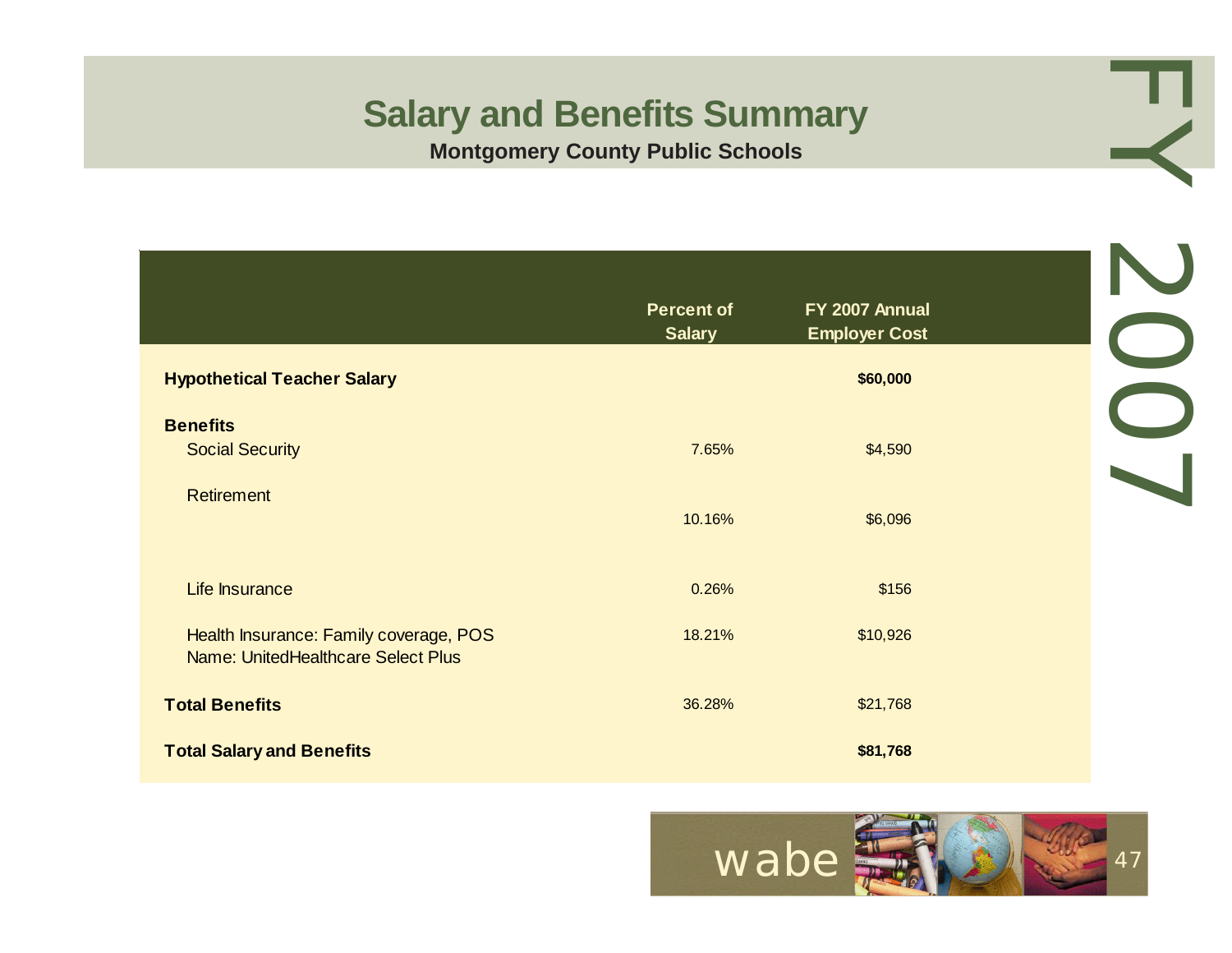

|                                           | <b>Percent of</b><br><b>Salary</b> | FY 2007 Annual<br><b>Employer Cost</b> |
|-------------------------------------------|------------------------------------|----------------------------------------|
| <b>Hypothetical Teacher Salary</b>        |                                    | \$60,000                               |
| <b>Benefits</b><br><b>Social Security</b> | 7.65%                              | \$4,590                                |
| <b>Retirement</b>                         | 9.71%                              | \$5,826                                |
| Life Insurance                            | 0.36%                              | \$216                                  |
| <b>Health Insurance:</b><br>Name:         | 11.00%                             | \$6,600                                |
| <b>Total Benefits</b>                     | 28.72%                             | \$17,232                               |
| <b>Total Salary and Benefits</b>          |                                    | \$77,232                               |

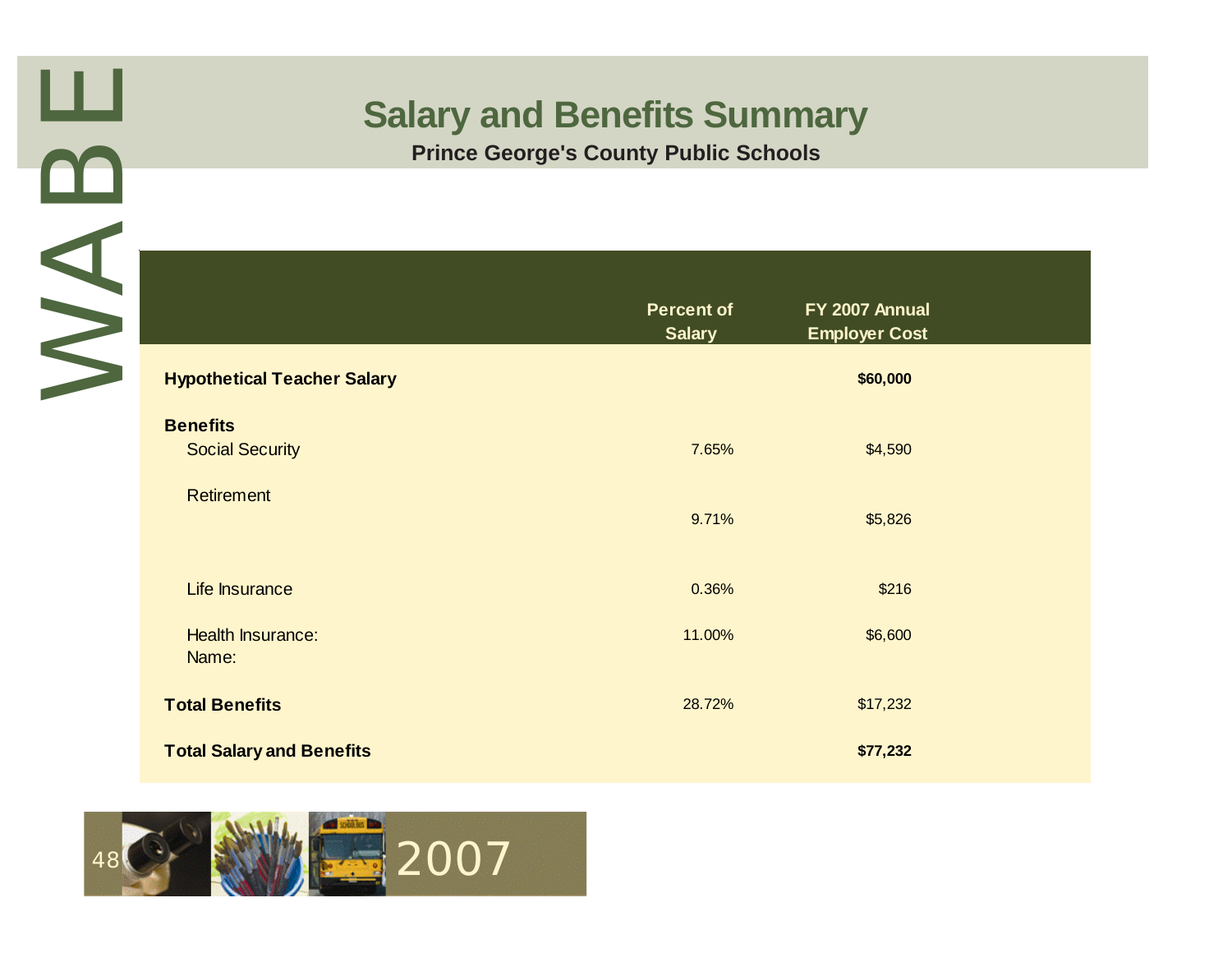| <b>Salary and Benefits Summary</b><br><b>Prince William County Public Schools</b>      |                                    |                                        |     |  |
|----------------------------------------------------------------------------------------|------------------------------------|----------------------------------------|-----|--|
|                                                                                        |                                    |                                        |     |  |
|                                                                                        | <b>Percent of</b><br><b>Salary</b> | FY 2007 Annual<br><b>Employer Cost</b> | SOS |  |
| <b>Hypothetical Teacher Salary</b>                                                     |                                    | \$60,000                               |     |  |
| <b>Benefits</b><br><b>Social Security</b>                                              | 7.65%                              | \$4,590                                |     |  |
| <b>Retirement</b>                                                                      | 14.69%                             | \$8,814                                |     |  |
| Life Insurance                                                                         | 1.13%                              | \$678                                  |     |  |
| Health Insurance: POS - Family Coverage<br>Name: Key Care PPO / Blue Cross Blue Shield | 14.10%                             | \$8,460                                |     |  |
| <b>Total Benefits</b>                                                                  | 37.57%                             | \$22,542                               |     |  |
| <b>Total Salary and Benefits</b>                                                       |                                    | \$82,542                               |     |  |

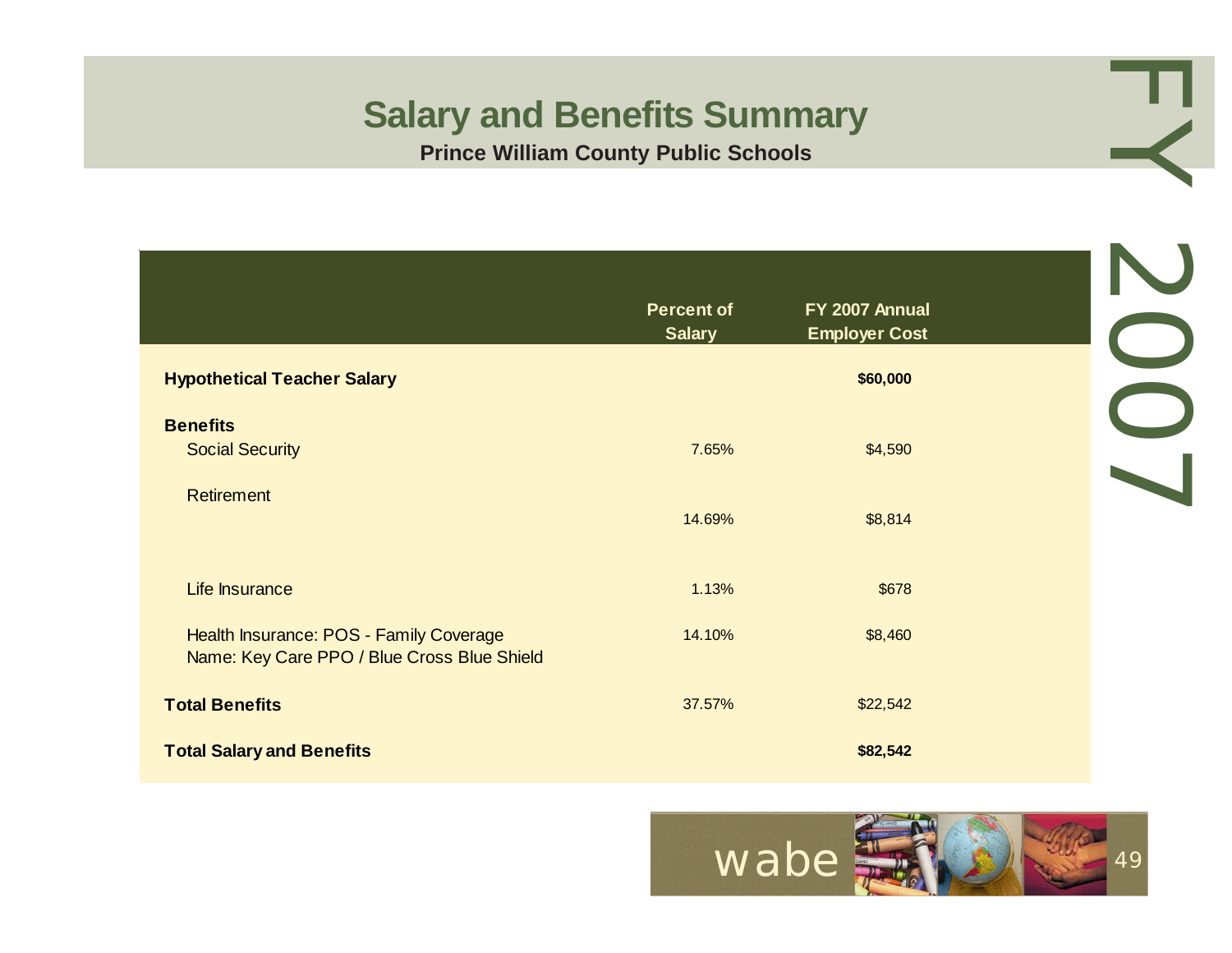# **FY 2007 Compensation Accounts**

| <b>School Division</b>                                                                                                                                                                                                                                                                                                                                                                                         | <b>Full-Time</b><br><b>Position</b><br><b>Salaries</b> | <b>Other</b><br>Compensation <sup>1</sup> | <b>Employee</b><br><b>Benefits</b> | <b>Total</b><br><b>Compensation</b> | <b>Turnover &amp;</b><br><b>Vacancy</b><br><b>Savings</b> |
|----------------------------------------------------------------------------------------------------------------------------------------------------------------------------------------------------------------------------------------------------------------------------------------------------------------------------------------------------------------------------------------------------------------|--------------------------------------------------------|-------------------------------------------|------------------------------------|-------------------------------------|-----------------------------------------------------------|
| <b>Alexandria City</b>                                                                                                                                                                                                                                                                                                                                                                                         | \$107,499,984                                          | \$9,401,163                               | \$40,717,288                       | \$157,618,435                       | (\$640, 955)                                              |
| <b>Arlington County</b>                                                                                                                                                                                                                                                                                                                                                                                        | \$193,038,817                                          | \$13,124,605                              | \$73,193,776                       | \$279,357,198                       | (\$2,862,500)                                             |
| <b>Fairfax County</b>                                                                                                                                                                                                                                                                                                                                                                                          | \$1,218,296,585                                        | \$112,974,737                             | \$465,162,915                      | \$1,796,434,237                     | (\$35,740,000)                                            |
| <b>Falls Church City</b>                                                                                                                                                                                                                                                                                                                                                                                       | \$19,394,997                                           | \$1,728,433                               | \$6,535,096                        | \$27,658,526                        |                                                           |
| <b>Loudoun County</b>                                                                                                                                                                                                                                                                                                                                                                                          | unavailable                                            | unavailable                               | unavailable                        | unavailable                         | unavailable                                               |
| <b>Manassas City</b>                                                                                                                                                                                                                                                                                                                                                                                           | \$47,574,348                                           | \$3,069,288                               | \$17,038,895                       | \$67,682,531                        | (\$530,580)                                               |
| <b>Montgomery County</b>                                                                                                                                                                                                                                                                                                                                                                                       | \$1,183,839,759                                        | \$79,291,251                              | \$358,472,059                      | \$1,621,603,069                     | (\$23,649,638)                                            |
| <b>Prince George's County</b>                                                                                                                                                                                                                                                                                                                                                                                  | \$909,565,460                                          | \$68,236,110                              | \$236,680,469                      | \$1,214,482,039                     | (\$13,651,947)                                            |
| <b>Prince William County</b>                                                                                                                                                                                                                                                                                                                                                                                   | \$415,487,304                                          | \$21,544,909                              | \$151,708,545                      | \$588,740,758                       | (\$4, 154, 873)                                           |
| <sup>1</sup> Includes hourly and part-time accounts.<br><sup>2</sup> "Total Compensation" is for school Operating Fund only.<br><sup>3</sup> Falls Church City - Falls Church City Schools budgets exactly for existing staff grade and step. Teacher vacancies are budgeted at<br>MA+30, step9; support staff vacancies are budgeted at step 5. Therefore, no savings are anticipated when preparing budgets. |                                                        |                                           |                                    |                                     |                                                           |